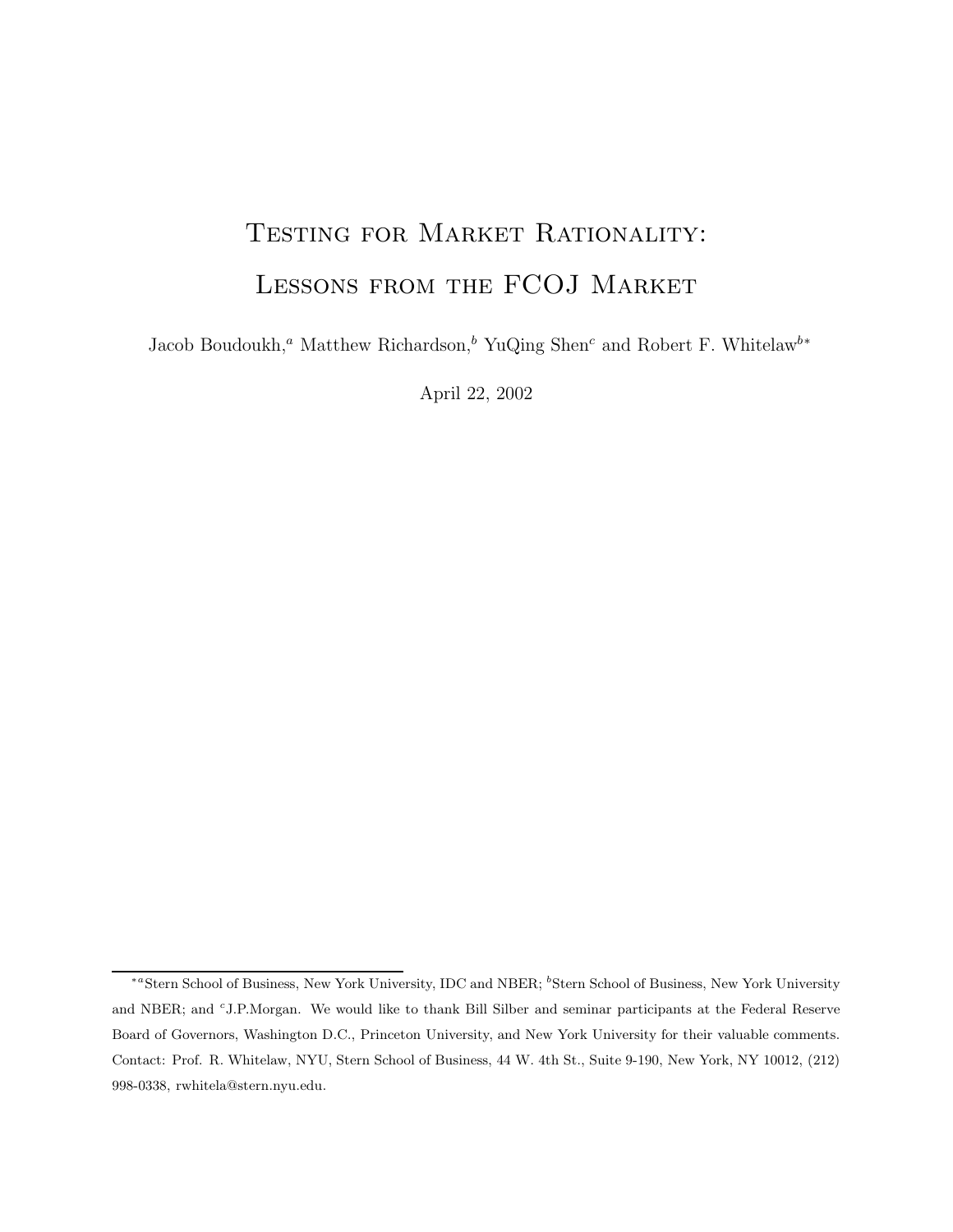# Testing for Market Rationality: Lessons from the FCOJ Market

This paper questions the existing stylized fact that frozen concentrated orange juice (FCOJ) futures returns are not related to fundamentals, in particular, temperature. We show that when theory clearly identifies the fundamental, i.e., at temperatures close to or below freezing, there is a close link between FCOJ prices and that fundamental. Using a simple theoretical nonlinear model of the relation between FCOJ returns and temperature, we can explain approximately 50% of the return variation. Moreover, these  $R^2$ s can increase to almost 65% if the model is extended to include market information about temperature forecasts. This is important because while only 4.5% of the days in winter coincide with freezing temperatures, over two-thirds of the entire winter return variability occurs on these days. We also show that other fundamental information, such as USDA production forecasts, generate significant return variation that is consistent with theoretical predictions. These results cast doubts on other claims about irrationality and the lack of response to information in markets for much more complicated assets, most notably equities.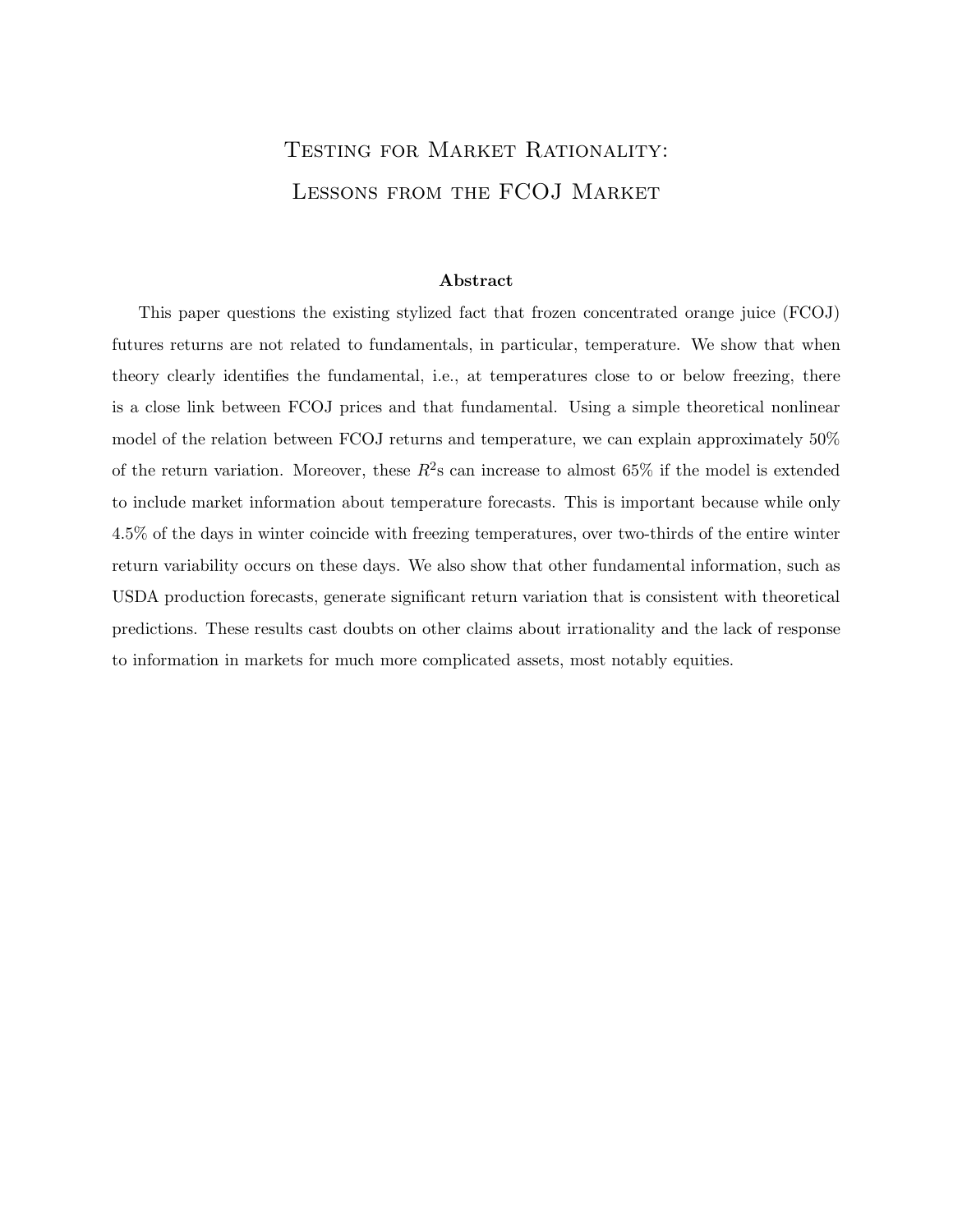## **1 Introduction**

There has been a flurry of research that investigates whether asset returns reflect their fundamental values.<sup>1</sup> The general conclusion from this research is that the variability of these returns is much greater than that implied by the assets' fundamentals, i.e., information about the asset's cash flows and expected returns. For example, regressions of asset returns on *ex post* information (relevant for pricing the assets) reveals little explanatory power.

There are three possible explanations for *estimated* excess volatility: (i) market prices are not completely rational (i.e., they do not reflect fundamentals), (ii) fundamental information is incorrectly measured or not measured at all (e.g., omitted variables), or (iii) the underlying model of asset price formation is false (e.g., the wrong functional form).<sup>2</sup> It has become popular as of late to focus on point (i) as the most reasonable explanation. In response, market efficiency proponents, such as Fama (1998), have questioned the way behavioral-based financial economists have measured fundamentals, such as discount rates (i.e., by ignoring risk factors) and cash flows (i.e., economic versus accounting earnings). Furthermore, the research designs of some of these previous studies have been put into question.<sup>3</sup>

Perhaps the strongest, and one of the forerunners, of the excess volatility literature is Roll's (1984) seminal paper on frozen concentrate orange juice (FCOJ) futures prices and weather. His paper is unique and clever in that the fundamental information appears to be identifiable and exogenous. A critical aspect of this market is that the relevant oranges for FCOJ are produced in a relatively small region of Florida. Thus, as Roll (1984) reasonably argues, the weather in this region should be a primary determinant of supply and thus of futures prices. While he does report a statistically significant relation, he finds little explanatory power in the relation between FCOJ

<sup>1</sup>For example, see Roley and Troll (1983), Urich and Wachtell (1984), and Balduzzi, Elton and Green (1997) in fixed income markets; Shiller (1981), Campbell and Shiller (1984), Black (1986), Roll (1988), Cutler, Poterba and Summers (1989), and Mitchell and Mulherin (1994) in equity markets; Frankel and Meese (1987), Ito and Roley (1987), and Ederington and Lee (1993) in foreign exchange markets; and French, Leftwich and Uhrig (1989), Fortenberry and Sumner (1993), and Bauer and Orazem (1994) in commodity markets.

<sup>&</sup>lt;sup>2</sup>A fourth explanation could be that the data itself is mismeasured. For example, asset prices reflect a bid-ask spread, which, if large enough, could lead to erroneous conclusions about the asset return's volatility.

<sup>3</sup>For example, consider the debate generated by Kleidon (1986) and Marsh and Merton (1986) in regard to Shiller's (1981) excess volatility study, or, more recently, Fama's (1998) criticism of so-called anomalies in the corporate event study literature.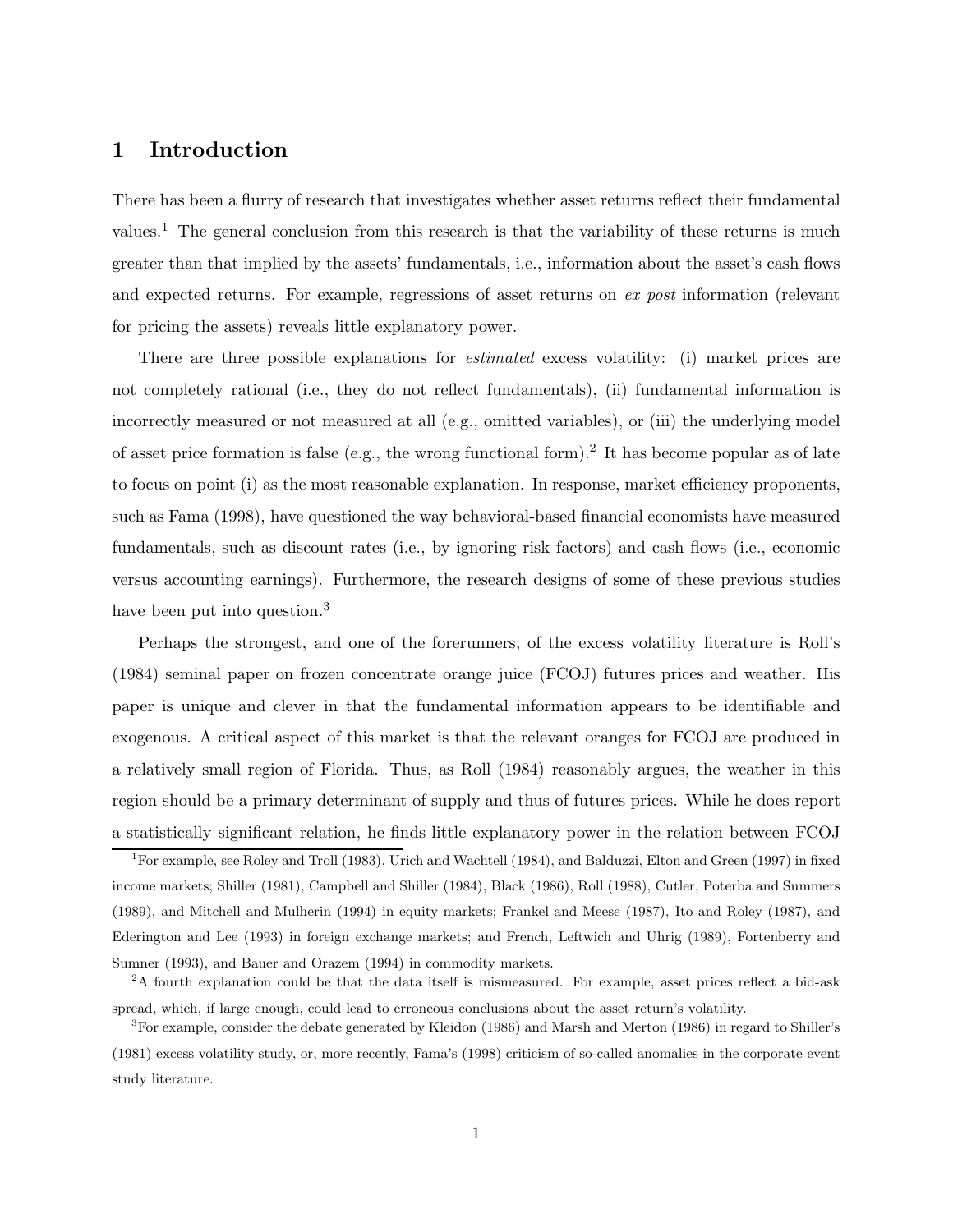futures prices and weather. In his conclusion, Roll (1984, p.879) states that

...weather surprises explain only a small fraction of the observed variability in futures prices. The importance of weather is confirmed by the fact that it is the most frequent topic of stories concerning oranges in the financial press and by the ancillary fact that other topics are associated with even less price variability than is weather... There is a large amount of inexplicable price volatility.

Roll's study, and for that matter the majority of the aforementioned excess volatility studies, are performed in an environment with little economic structure imposed. Instead, researchers impose strong econometric structure, usually linearity, with respect to the relation between the asset returns and their fundamentals. Is this a reasonable approach? For many applications, the answer is most likely no. While a number of economic theories imply a linear relation between returns and aggregate factors, there is no reason to believe in general that assets respond linearly to information. For example, bond prices are nonlinear in discount rates, stock prices respond nonlinearly to earnings surprises, and spreads are nonlinearly related to trading volume. Linearity is, broadly speaking, an uncommon phenomenon. Consequently, this paper investigates nonlinear (and nonparametric) models of asset returns and their implications for fundamental valuation.

We take as our example Roll's (1984) study of FCOJ and weather, partly because it serves as a poster child for market irrationality and partly because the fundamental information is observable. For example, in a recent survey of behavioral finance, Hirshleifer (2001, p.1560) writes in a section covering mispricing effects that "little of stock price or orange futures price variability has been explained empirically by relevant public news."

Several important facts emerge from our analysis. First, the majority of the volatility of FCOJ futures returns occurs either around freezing temperatures or on days in which the United States Department of Agriculture (USDA) provides forecasts of orange production in Orlando. While these days represent less than 2% of the total days in our sample, they represent 40% of the total variance. This fact alone suggests that the market does not ignore fundamental information about production (either through weather's effect or the USDA forecast). Second, when we are confident that we can identify the fundamental information from theory (i.e., around freezing temperatures), we show that the weather has a highly nonlinear, and substantial effect on futures prices. For example,  $R^2$ s jump from 5% in the linear case to close to 50% in the nonlinear case, even ignoring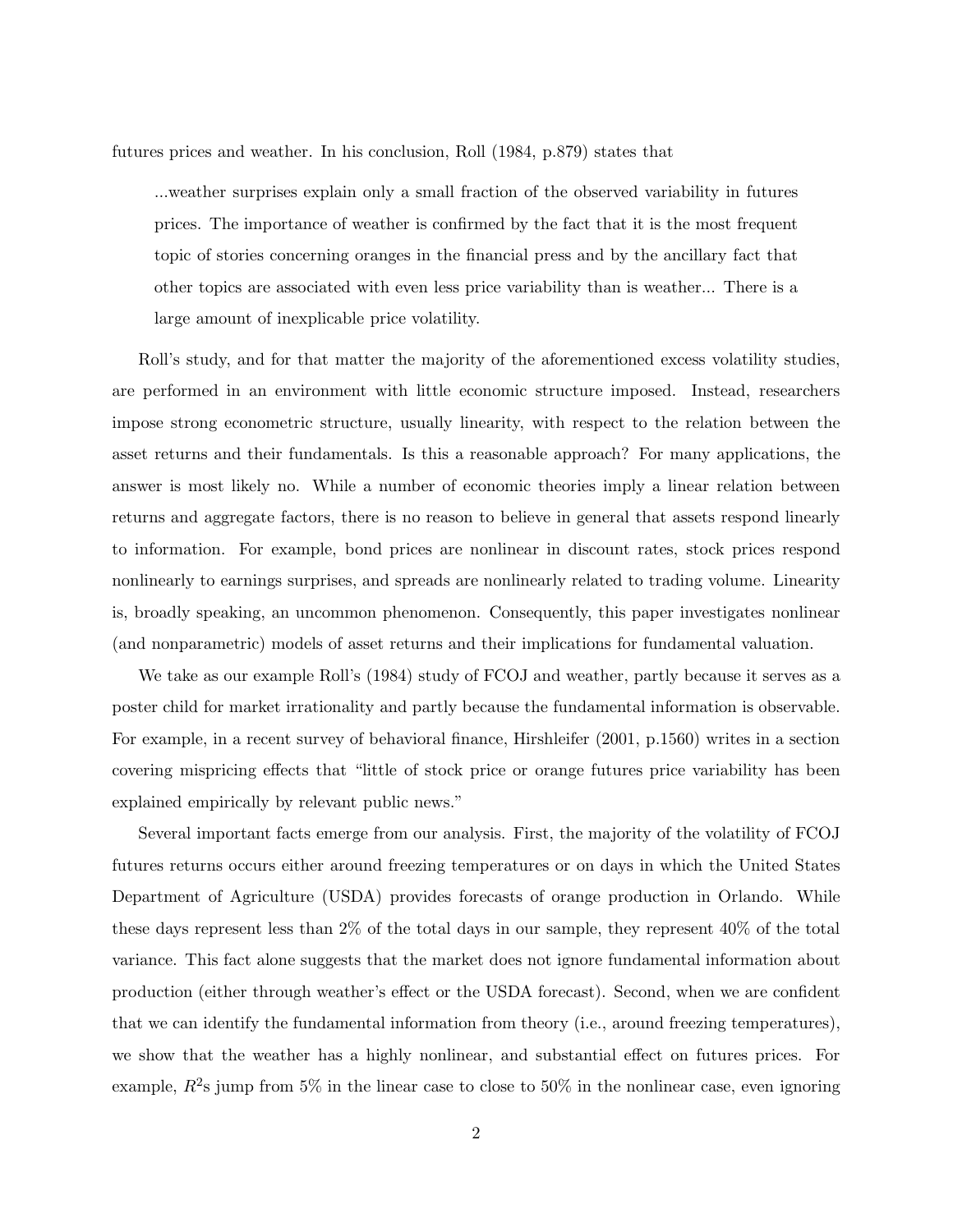information about weather forecasts. In fact, whenever we are sure we know the fundamental information, much of the price variability can be explained by these fundamentals. In our opinion, this empirical fact provides strong evidence that markets take into account this information for pricing. Third, though there is a remaining baseline volatility that our temperature-based analysis cannot explain (e.g., volatility in the spring and summer months), we provide anecdotal evidence that other supply factors (e.g., Brazilian production of FCOJ) and demand factors (e.g., shifts in demand) are important. Our analysis serves to illustrate the more general point that excess volatility estimates may have more to do with the researcher's ability to capture fundamentals than some view on market irrationality.

The paper is organized as follows. In Section 2, we describe the data and the basic stylized facts about weather, production and FCOJ futures prices. This section provides strong circumstantial evidence that these three variables are linked. In Section 3, we provide the theory for how FCOJ prices should be related to the weather. We then go on to test the theory, and, in general, confirm the theoretical relation empirically. In particular, there is close relation between FCOJ prices and temperature when the theory suggests there should be one. Section 4 explores the fact that there is remaining volatility in FCOJ prices not explained by the weather. In particular, we explore the effect of other factors on FCOJ prices. Section 5 concludes.

## **2 Data**

Futures contracts in frozen concentrated orange juice (FCOJ) have traded on the New York Cotton Exchange since September of 1967. At any given time, there are usually nine to eleven contracts outstanding with expiration schedules every second month (January, March, May, etc.) and with at least two January months listed at all times. The contract is for 15,000 pounds of frozen concentrated orange juice, which represents about 2,400 ninety-pound field boxes of oranges, with specific requirements for color, favor, and defects. Due to these requirements, 95% of the total U.S. processed orange production takes place in central Florida in and around the Orlando area.<sup>4</sup>

<sup>4</sup>California is also a large producer of oranges; however, oranges produced in that region are not suitable for FCOJ. Internationally, Brazil is, along with the U.S., the largest producer of oranges used for FCOJ. While Brazil primarily exports these oranges to countries other than the U.S., the majority of Florida production is consumed domestically. Though Brazilian oranges are subject to significant tariffs, they can provide a close substitute to Florida oranges.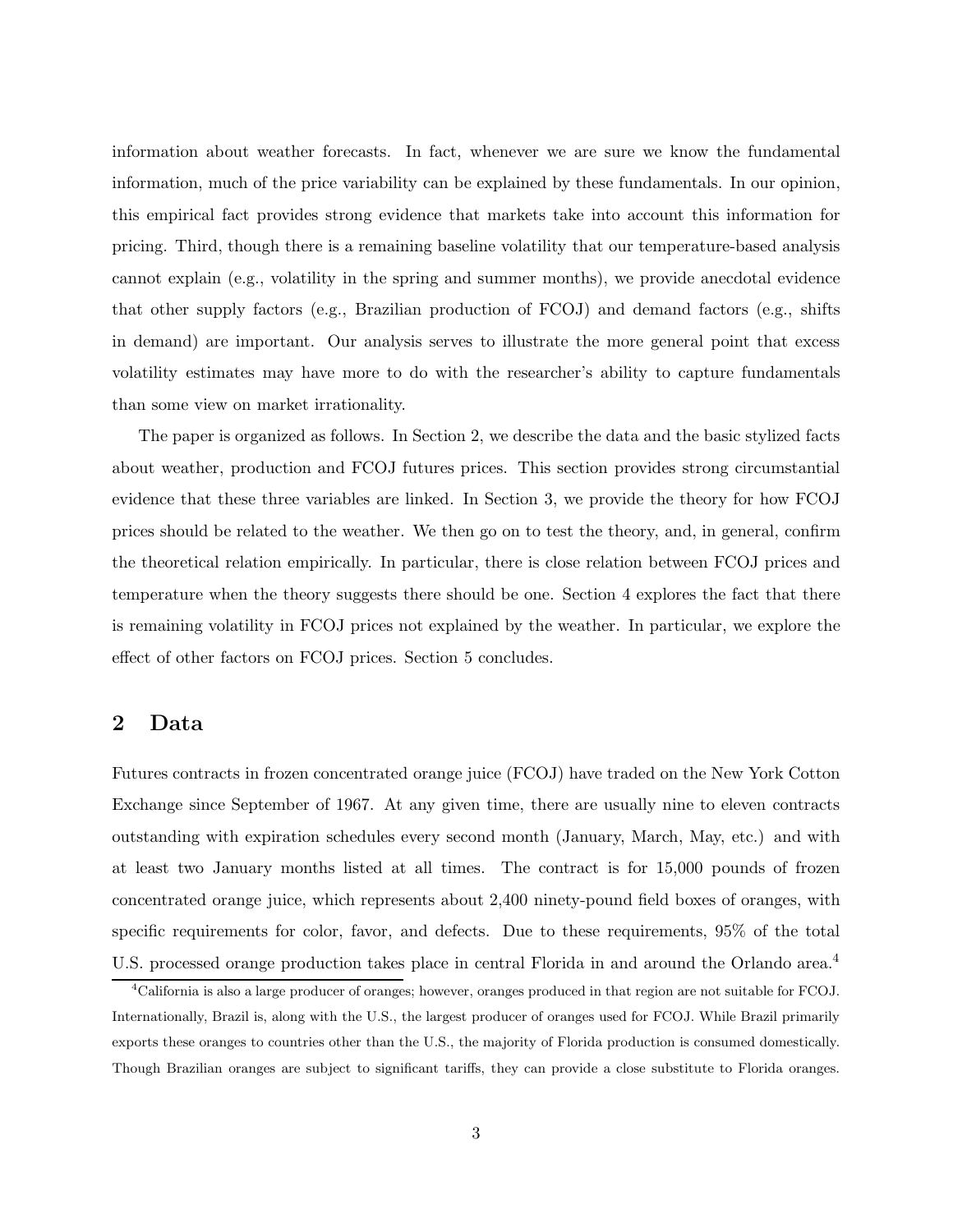There are two types of oranges produced in the Orlando area with their main distinction being the harvest period, namely early and mid-season (EM) varietals and Valencia oranges, which get harvested from November through March (though primarily in January) and April though June, respectively.

This geographic concentration is highly unusual for agricultural commodities, and allows for a unique opportunity to study the interaction between asset returns (i.e., FCOJ futures prices) and an important exogenous variable (i.e., Orlando weather). *Ex ante* there are strong reasons why weather should be an important variable for FCOJ prices and why Roll's (1984) result is such a puzzle. In particular, freezes can have devastating effects on orange production. Attaway (1997) cites several freezes over the past 170 years that have had a major impact on fruit production. A full list of the impact freezes is provided in Table 1. For example, in the freeze of February 7-9, 1835, temperatures dropped to as low as 11 degrees in northern Florida, destroying almost all existing orange trees. In fact, prior to this date, a number of more northern states (such as South Carolina and Georgia) produced oranges. The freeze of 1835 essentially forever ended the desire to produce oranges in those states. In the decade from 1894 to 1905, Florida was hit by ten freezes, one of which (February 8, 1895 when the temperature reached 17 degrees) led to almost all the orange crop being destroyed. In 1893-94, 5.06 million boxes of oranges were produced; by 1895-96, production had fallen to 0.147 million boxes (Attaway (1997)). The industry did not fully recovery until 1909-10. Of interest to this paper, Table 1 shows that a number of freezes occurred during our sample period, that is, post 1967.

We collected data from September 1967 to December 1998 on several series: (i) the minimum temperature in Orlando, (ii) a limited amount of minimum temperature forecasts from the National Weather Service (primarily for winter months and for only some of the years within our sample), (iii) USDA production forecasts, and (iv) FCOJ futures prices, volume and open interest on every contract. We also collected other relevant data series such as Brazilian orange production and FCOJ exports to the U.S., FCOJ pack and movement information, and news events associated with FCOJ. We describe the majority of the data in detail as it becomes relevant throughout the paper.

The issue of Brazil's production and how it affects the FCOJ market is discussed in Section 4.2.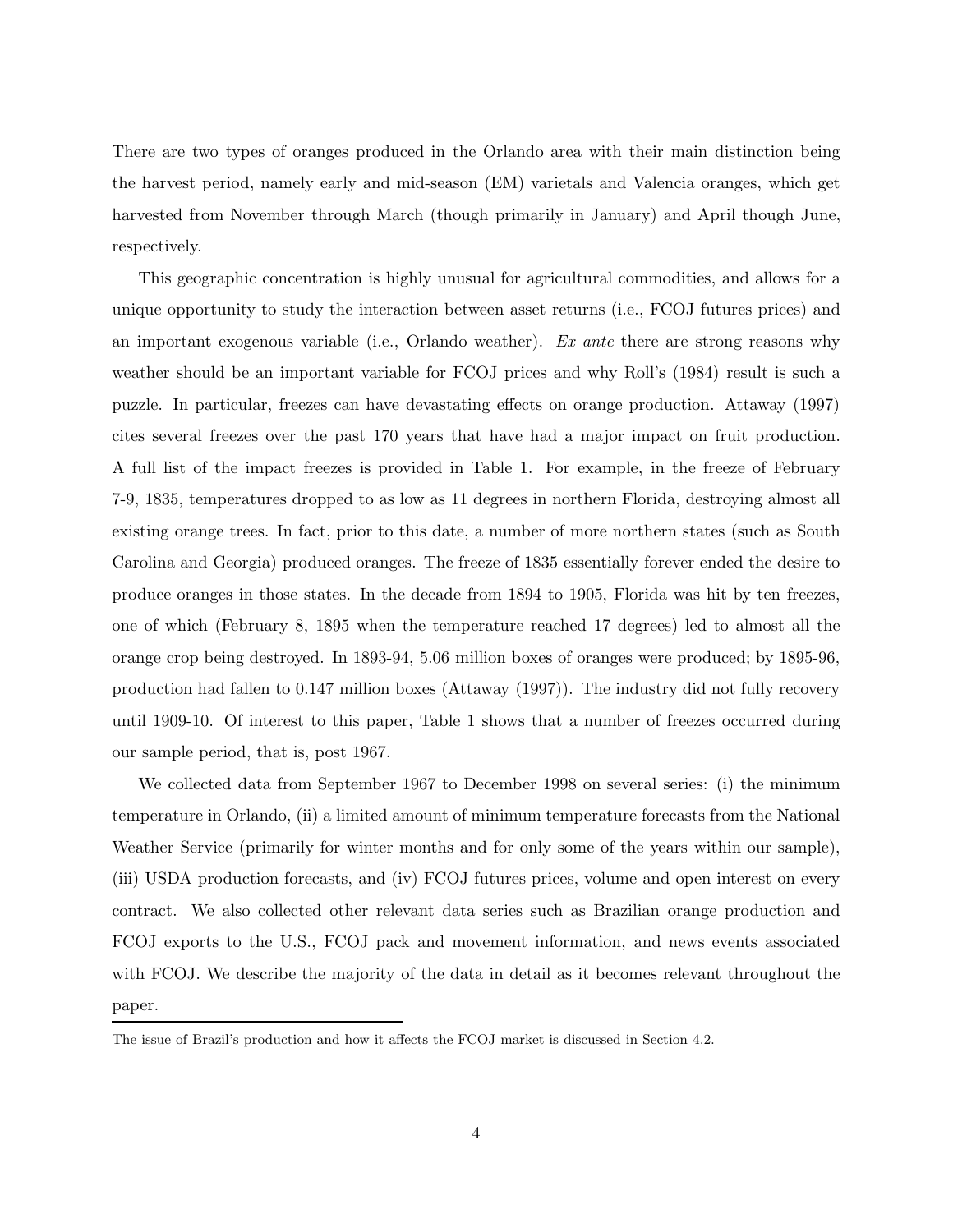## **2.1 Orlando Weather**

The most important fundamental for FCOJ prices is the presence of a production shock to a given year's orange crop. The largest factor in this regard is weather, and, in particular, winter freezes. As mentioned above, winter freezes can severely impact orange production, thus raising the prices of oranges in the commodity market.

Figure 1 graphs the minimum temperature in Orlando, Florida from 1967 through the end of 1998. Over 80% of the winter years include days (and, in many cases, multiple days) with temperatures close to or below freezing during periods relevant for orange juice production. Specifically, within our sample period of thirty-one winters, only six winters can be strictly described as completely freeze-free winters. Twenty-five winters experienced one or more nights when the minimum temperature dipped to 32 degrees or below. Approximately 50% of the winters have two to three nights of freeze, and the probability of four or more freeze nights is approximately 25%. Thus, there is clearly a considerable amount of return-relevant information during the winter season.

However, it is important to point out that not every freeze has material consequences for the orange crop. As mentioned above, Attaway (1997) provides a detailed description of the history of impact freezes that happened in Florida over the past 170 years (see Table 1). While Table 1 documents the actual dates of these freezes, Table 2 describes the critical conditions for freezes to have a substantial effect on production. These conditions are basically the temperature itself and the duration of this temperature level.<sup>5</sup> For example, if the temperature falls below 28 degrees for six hours or more, then, without intervention, there will be extensive damage done to the oranges, and hence production of FCOJ. With respect to our particular sample period, according to Attaway (1997), there are eleven relevant freeze seasons, some of which are multiple, from  $1967$  to  $1998.6$  The identification of these freezes will form the basis for our comparison between freeze and non-freeze years.

 ${}^{5}$ Of course, the magnitude of a freeze alone is not sufficient to explain the impact on prices. Also important are coincidental effects on the determinants of the supply of Florida FCOJ substitutes such as imported FCOJ from Brazil. Examples of these effects are whether there was a drought in the Sao Paolo area of Brazil, tariff rates, and the costs of transportation.

 ${}^{6}$ In a separate study by Hebert (1993), similar freezes are also identified using different freeze identification methodology.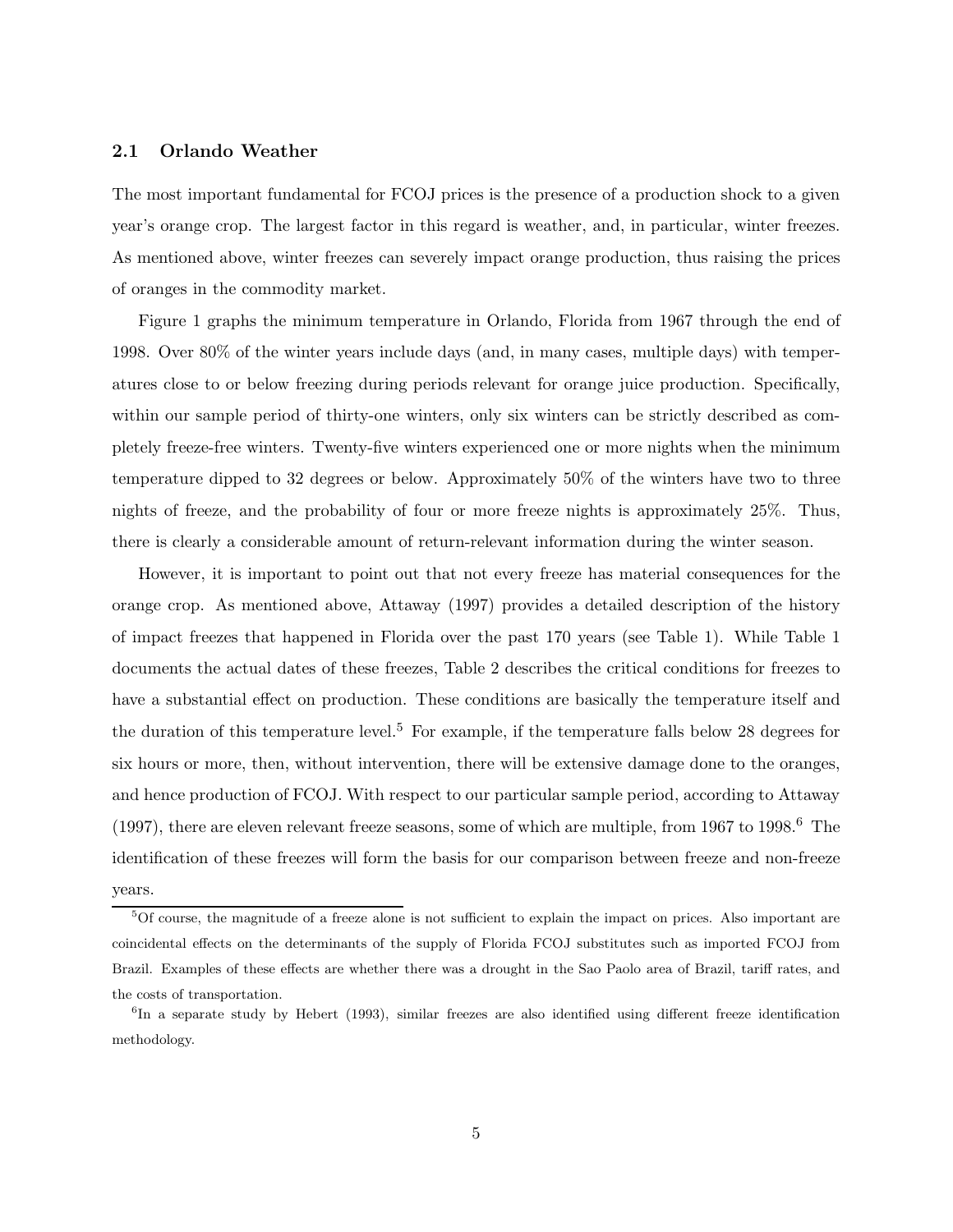## **2.2 Production**

The documentation of severe freezes in Table 1 and the theory of freeze impacts in Table 2 suggest that production of FCOJ should be impacted by the weather. Every October, the United States Department of Agriculture (USDA) provides forecasts of the upcoming season's orange production. This forecast is conditioned on a non-freeze season, that is, the USDA does not take into account the possibility of a freeze when forming its forecast.

Table 3 documents the percentage difference between the October USDA forecast and final production, which is generally reported in August of the following year, for all the years in our 30-year sample. Freeze years, as classified by Attaway (1997), are noted, and we also report the average across the 11 freeze years and 19 non-freeze years. Several observations are of interest. First, the USDA's forecasts in non-freeze years are nearly unbiased, with only a 1.3% difference on average between the forecast and the realization. However, there is substantial variation in forecast accuracy, with underestimates and overestimates as large as 6.2% and 8.1%, respectively. Second, and most important, there is a considerable reduction in orange production in freeze years, with 12.7% less production than forecast. Again, there is substantial variation, with a maximum decline of 30.5%. If the demand for oranges is downward sloping and there is no perfect substitute for Florida oranges (at the prevailing price), then the spot price of oranges should rise in response to a decline in supply. Given the economic laws of supply and demand, therefore, futures prices on FCOJ should move in the same direction.

## **2.3 Futures Prices**

In order to investigate the effect of freezes on prices, we obtained daily closing prices of FCOJ futures from September 1967 to August 1998. On each trading day 3 prices of the three near maturity contracts were collected from Bridge/CRB and Datastream. We also collected volume and open interest data. There are a number of ways to generate a continuous return series from the three price series. In general, we attempt to get the most accurate proxy for price changes in spot FCOJ prices. We need to take into consideration two important characteristics of futures' prices that may affect the accuracy of calculated returns - liquidity and limit days. First, it is well known that near maturity contracts are the most liquid, a fact that we verified with the volume and open interest data. However, liquidity diminishes rapidly as a contract comes close to expiration,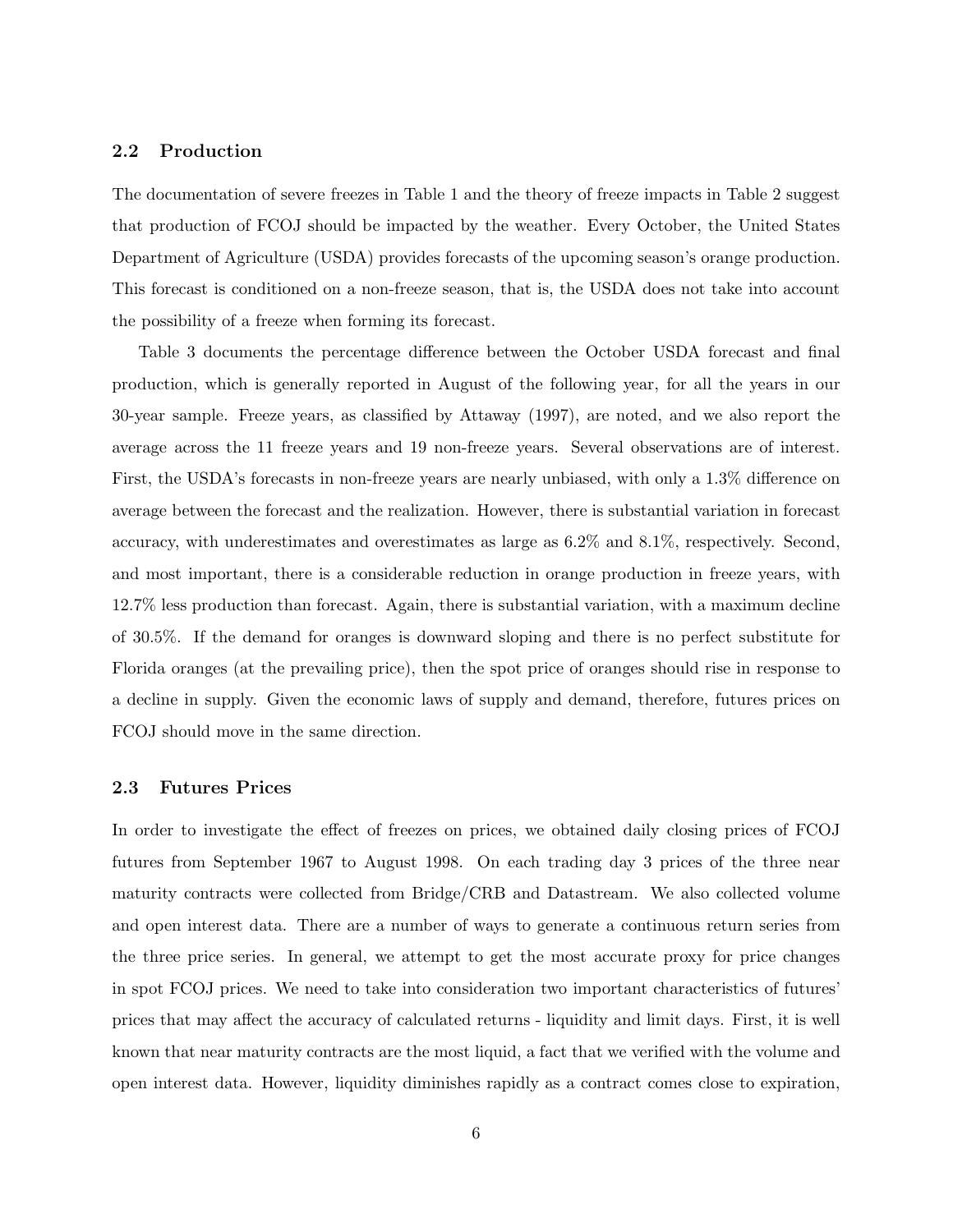particularly in the expiration month. These factors were considered in constructing the continuous return series. A second issue is that price moves on futures contracts are limited by the exchange. The magnitude of these price limits and the contracts to which they applied changed over the course of our sample, but the general impact of price limits is to prevent prices from fully incorporating information on days with important information releases. We adjust for this phenomenon in the standard way by aggregating returns over consecutive days with price moves that hit either the lower or upper limit. For example, when a severe freeze occurs, the price may hit the upper limit for 4 consecutive days. In this case, we aggregate returns over these 4 days plus the next day, which is a no-limit day, and use this as the 1-day return. The precise algorithm we use to construct the spliced data series is described in Appendix 1.

Given this continuous daily return series, Table 3 provides the cumulative return over the winter season (December through February) for each year and the average of these returns for freeze and non-freeze years. The average return is almost 19% higher in freeze than in non-freeze years, namely 12.7% versus -6.1%, although there is substantial variation in returns on an annual basis. This suggests that, on average, futures prices are indeed higher in years in which production has been impacted negatively.

It is also worthwhile documenting some additional stylized facts that provide substantial circumstantial evidence of an important relation between FCOJ futures prices and temperature. Table 4, Panel A reports the volatility of FCOJ returns in different seasons. The variability (variance) of FCOJ futures returns in winter months is four times that of returns in spring and summer months and three times higher than in the fall season. This should not be surprising as weather, in particular freezes, has its only impact in these winter months. We also divided the winter season into two separate periods: pre-freeze and post-freeze. The pre-freeze period includes days up to an including the first freeze of the season in a freeze season and all the days in a non-freeze season; the post-freeze period includes the days subsequent to a freeze in a freeze season. Note that the post-freeze period can include a second freeze, and, in fact, two seasons had multiple freezes (see Table 1). Interestingly, the variability in winter months is greater pre-freeze than post-freeze in spite of the fact that freeze frequencies are similar in the two periods. Of course, this phenomenon may be due to the fact that the second freeze in a season happened to be less severe in our sample. Alternatively, the second freeze in a season may be less important because damage has already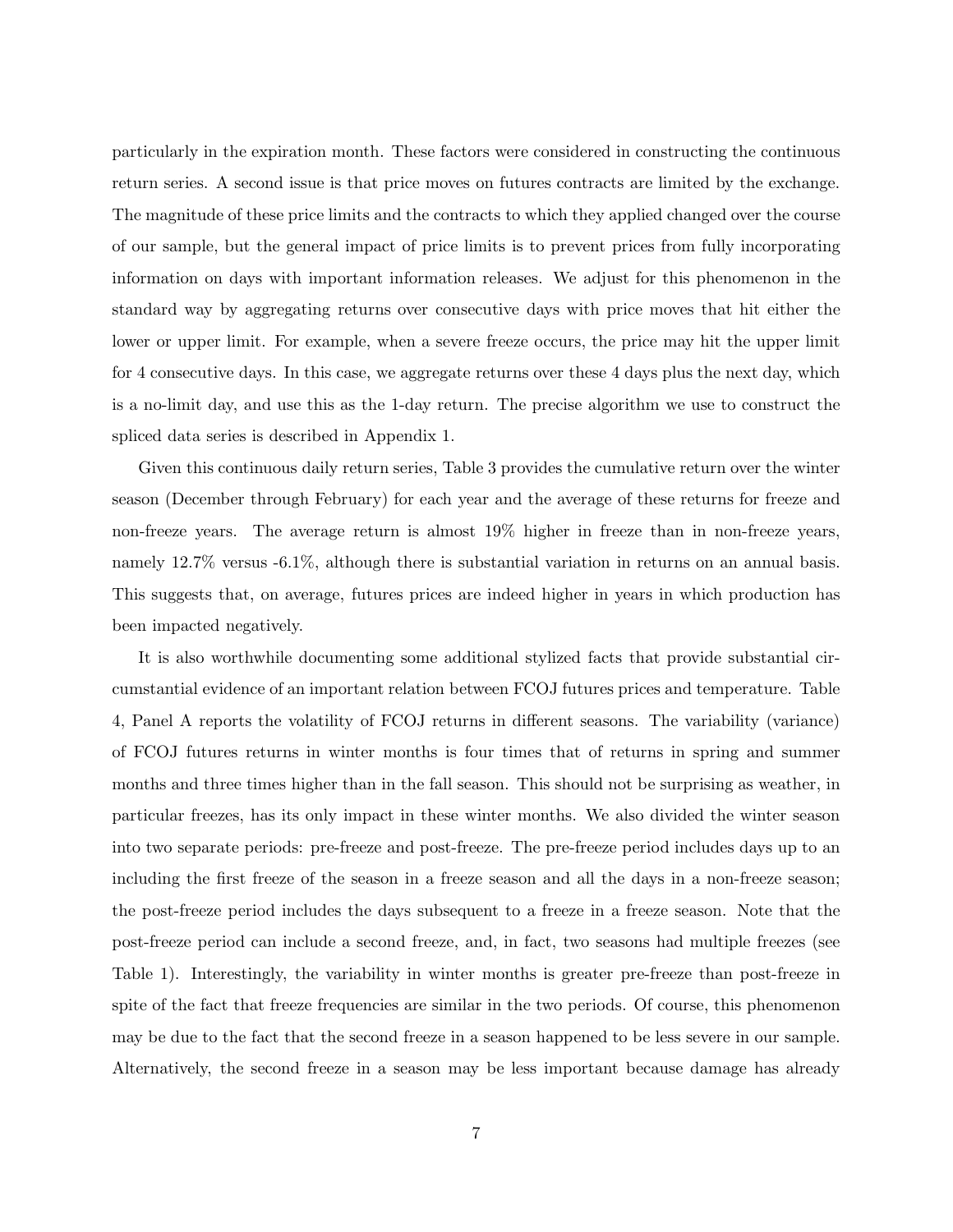been done to the orange crop. Due to uncertainty surrounding the impact of multiple freezes, the remainder of the paper focuses on the period up to and including the first freeze of the season, i.e., the pre-freeze period.

The fact that winter months produce greater variation in futures prices does not in itself suggest a relation between temperature and FCOJ prices. As shown in Tables 1 and 2, the main impact on production comes from a particular event, namely a freeze. Thus, it is the change in the likelihood of a freeze that should move FCOJ futures prices. Table 4, Panel B presents the volatility of FCOJ futures prices in winter months conditional on various contemporaneous minimum temperature realizations, namely below 36 degrees, 36-40 degrees, 41-45 degrees and above 45 degrees. As can be seen from the table, at or around freezing temperatures (i.e., 35 and below), the daily volatility of FCOJ returns is 11.81% compared to between 1.79% and 2.16% for the other temperature buckets. That is, there is over 50 times greater variability (variance) in FCOJ futures returns near freezing temperatures than when temperatures are warmer. This result strongly suggests that freezes have a substantial impact of FCOJ futures pricing.

While there are many factors that can affect the FCOJ futures price, Tables 3 and 4 show that (i) much of the variability in FCOJ prices occurs around freezes, and (ii) the movement in FCOJ prices seems to be in the right direction as characterized by the laws of supply and demand. In the next section, we provide the theory and empirical results that demonstrate a strong relation between FCOJ futures prices and temperature. We also show why the literature has mistakenly concluded no relation exists.

## **3 FCOJ Prices and Temperature: Theory and Results**

Because storage costs of oranges and, in particular, FCOJ are high, only a fraction of the juice gets carried forward from year-to-year. Therefore, long-run shifts in either demand or supply, are expected to have little impact on FCOJ prices. What are the major factors affecting FCOJ prices? The agricultural literature has identified three major determinants of prices. First, as mentioned above, short-run shocks to the production of oranges shift the supply curve and move prices. Second, due to there being worldwide production of oranges suitable for FCOJ, the ability of distributors to shift away from Florida oranges to other sources also affects prices. In particular,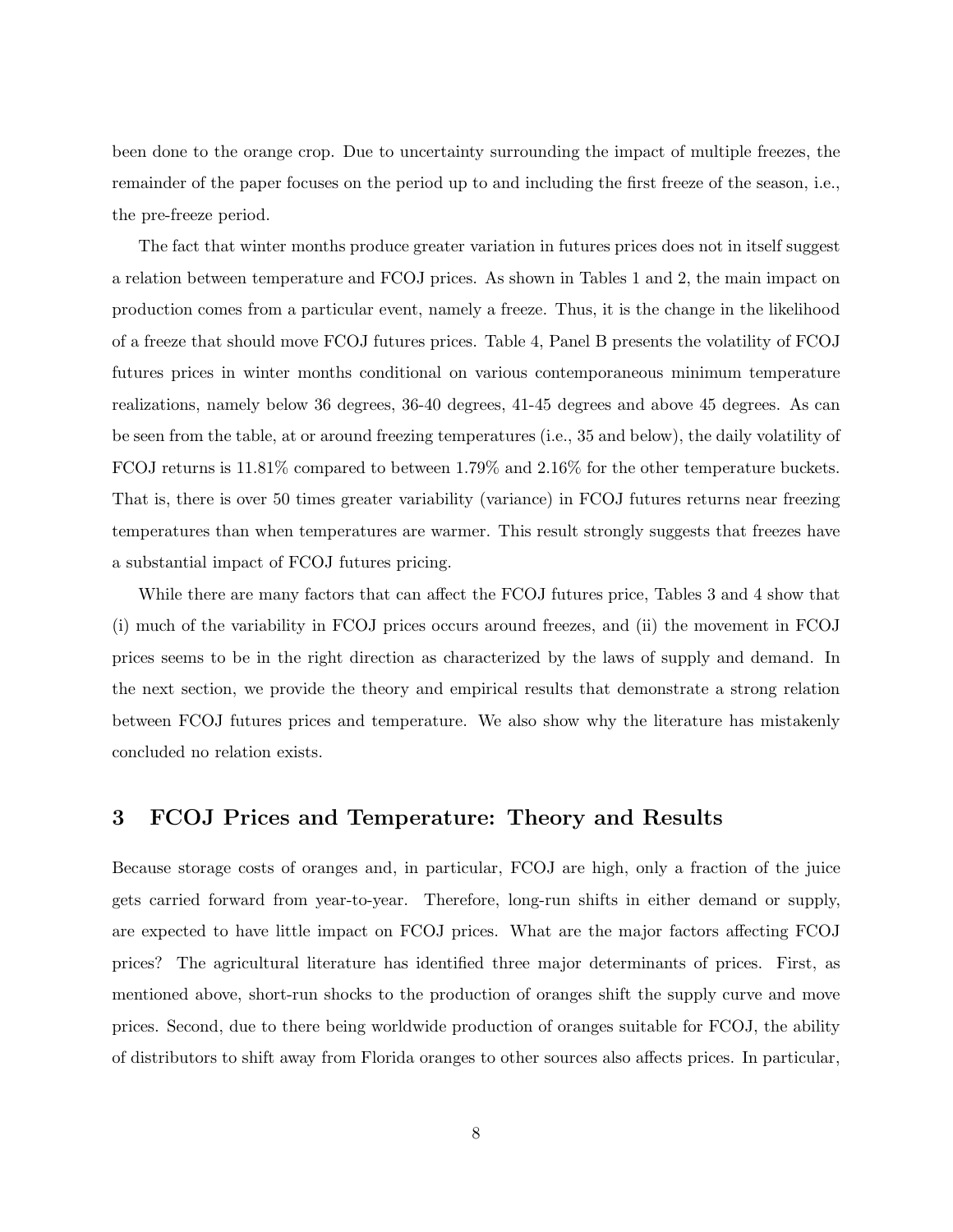Brazil is the largest exporter of oranges worldwide. Given tariffs in the U.S. on these oranges, as well as transportation costs, the prices of Brazilian oranges can have a major impact on the available supply in the U.S. The U.S. also imports orange juice from Mexico and the Caribbean, and these countries, in general, face lower tariffs. However, their production is substantially lower than that of Brazil. Third, there could be short-run demand shifts either to or away from FCOJ to other citrus products, such as grapefruit juice, lemonade or freshly squeezed orange juice, or to other fruit juices such as apple juice.

If these are the major factors affecting the demand and supply of FCOJ, and, therefore, the underlying price, the question remains whether these factors get rationally incorporated into the day-to-day movement in the prices of financial assets, i.e., futures prices on FCOJ. As described in the introduction, there is a growing literature that argues asset prices have excess volatility due to irrational behavior on the part of economic agents. While some of this excess volatility could be due to typical market-microstructure biases, the argument is that the volatility is too large to justify this possibility. In fact, Roll's (1984) work on orange juice and weather makes the twofold observation that (i) there is considerable volatility in the FCOJ futures market, and (ii) this volatility cannot be explained by the obvious fundamental factors.

In this section, we focus on what economic theory would tell us about the relation between FCOJ futures price changes and supply shocks due to temperature (freezes), while we address other potential factors in Section 4. As a starting point, the stylized facts of Section 2 are quite informative. First, over 80% of the years have freezing weather in Orlando, Florida (Figure 1). Moreover, 40% of these years are considered freeze years (Table 1); that is, years in which the temperature was low enough for a long enough time to be relevant for orange production. Second, adjusting for expectations about production, there is a 14% difference in production levels for freeze versus non-freeze years (Table 3). Consistent with agricultural theory, this result confirms that freezes have substantial impacts on U.S.-based production. Third, with respect to financial markets, the distribution of futures returns differs in freeze versus non-freeze years. Specifically, returns are on average 19% higher in freeze years (Table 3). In contrast to the finance literature's view of FCOJ futures returns and weather, this is consistent with financial markets relating asset prices to the fundamentals, i.e., futures prices are much higher in years with negative shocks to production. Fourth, the majority of the well-documented variation in futures returns occurs in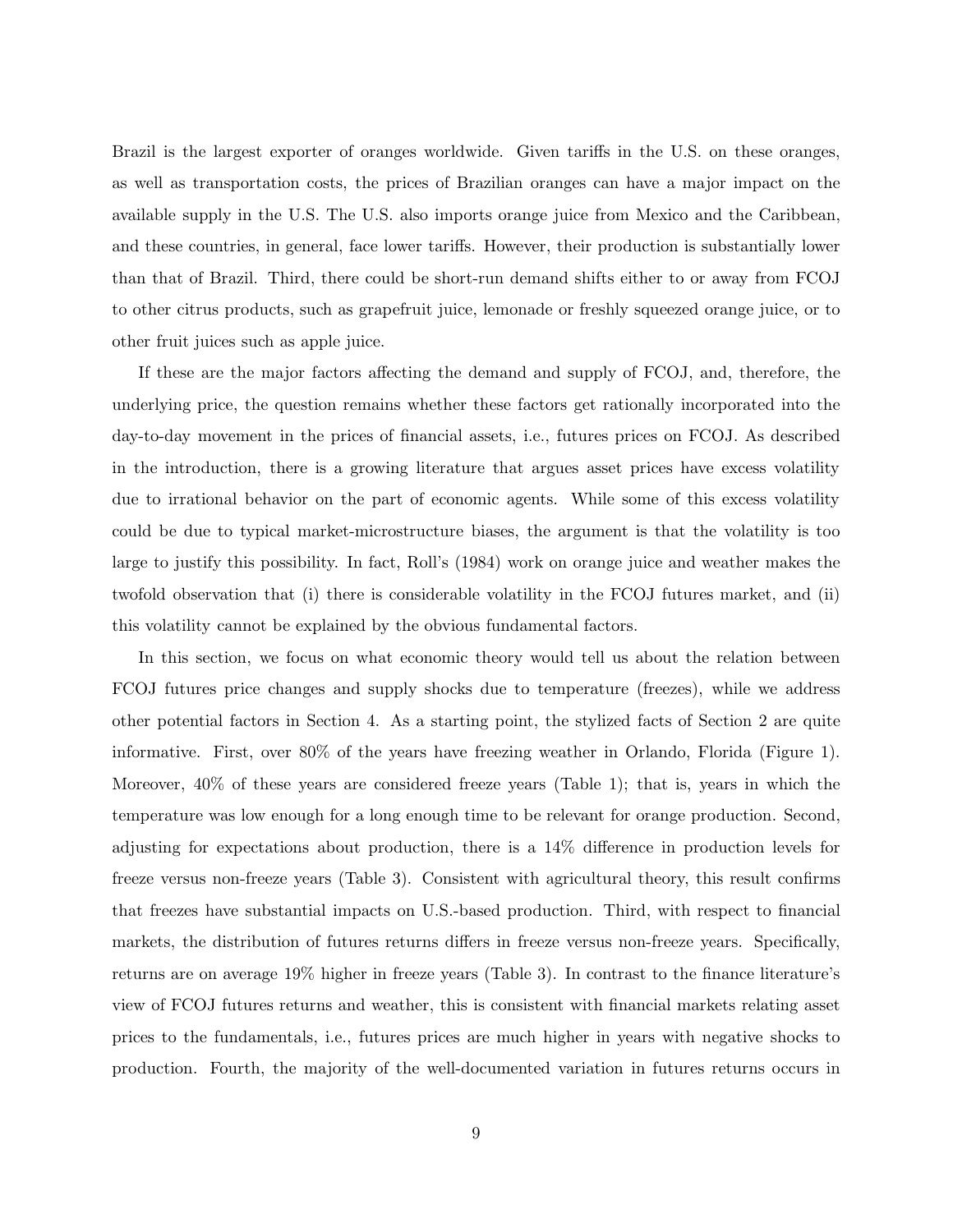the temperature region one would expect, namely around freezing temperatures (Table 4B). For example, while only 5.4% of the days during winter are in this region, 64% of all of the variation (variance) in futures returns occurs on these days.

Given these four facts, it seems surprising then that one of the major results in the excess volatility literature is the lack of a relation between FCOJ futures and temperature. In a rational market the FCOJ futures return over a given period should reflect changes in expectations about the level of short-run production, i.e., the supply shocks over that period. With respect to temperature, these shocks correspond to changes in the market's perceived likelihood and severity of a freeze.

Perhaps the finance literature has found little or no relation because the change in likelihood of a freeze is a difficult variable for the econometrician to measure. Clearly, there is no theoretical reason to believe that the relation between FCOJ futures returns and temperature is linear. In fact, there is considerable reason to believe this is not the case. Specifically, consider the following points:

- The change in likelihood of a freeze clearly depends very differently on a number of factors. First, and foremost, a freeze is going to be seasonal as fall, spring and summer months are unlikely to produce freezing weather in Florida. Second, a temperature surprise, or change in temperature, will only matter around freezing temperatures. That is, a 10-degree surprise at 70 degrees has very different implications for the likelihood and severity of a freeze than it does at a temperature of 35 degrees. Even during winter, at most temperature levels, theory tells us that there is no relation between FCOJ prices and temperature. The relation exists only to the extent we learn new information about the likelihood and severity of a freeze.
- The distribution of orange production should differ depending on whether a freeze has occurred or not. For example, if a freeze has a substantial impact on orange production, then another freeze may be expected to have less impact to the extent the damage is already done. Of course, this depends on the relative severity of the freezes, the timing of the harvests, etc. In addition, conditional on a freeze, the uncertainty regarding its effects on production can be quite high until the damage is surveyed.
- The severity of a freeze depends on two weather factors: (i) the level of temperature, and (ii) the duration of a freeze. Table 2 provides a brief description of these relevant factors. In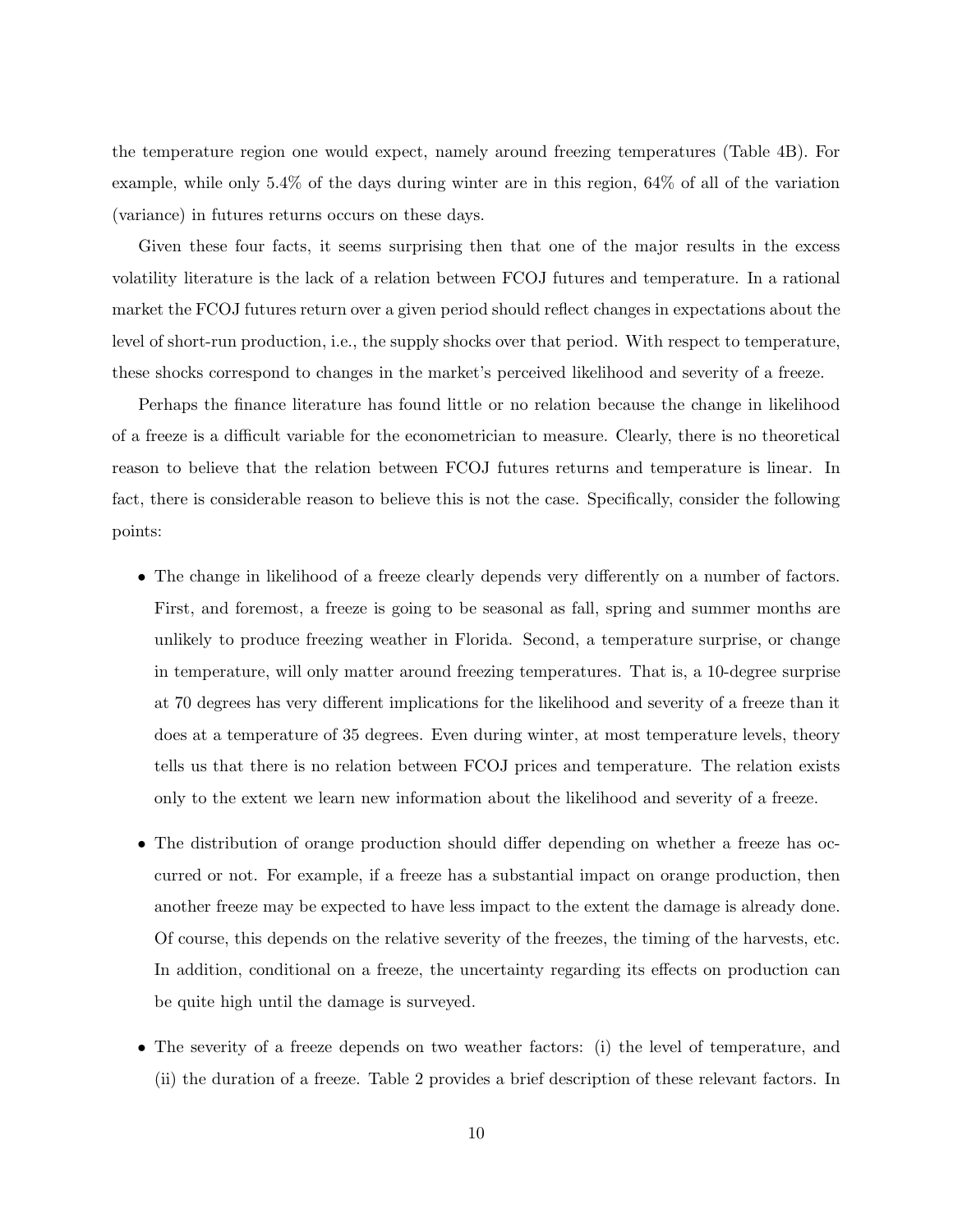particular, the severity of a freeze is not linear in temperature, as 30-31 degree temperatures have relatively mild effects compared to the 27-29 degree range. In the latter instance, there is severe damage done to both the leaves and fruit, which dramatically affects production.

In the next subsection, we try and relate these theories more closely to the data by explicitly incorporating some of these ideas into an empirical analysis of futures prices and temperature.

## **3.1 A First Look**

While it is difficult for the econometrician to measure changes in the market's perceived likelihood and severity of a freeze, there is one instance in which this is straightforward to do, that is, when a freeze actually occurs. In this case, the likelihood is probability one and the severity of the freeze maps to the temperature level. Even in this simplified case, the temperature level is just one of two pieces of information. The other piece is the length of time at each temperature level, which we discuss in the next subsection. Of course, market participants have access to greater information such as verbal assessments of the probable freeze damage.

If one assumes that the conditional probability of a freeze is constant, then the realization of a freeze and its corresponding temperature level will measure the supply shock (albeit functionally). There are strong reasons to question the assumption that the probability of a freeze is constant. For example, at the very least, the probability will vary with the time of the year. However, more important, there is information provided to the marketplace about the likelihood and severity of freezes throughout the year. In particular, the US National Weather Service provides 12, 24 and 72 hour forecasts that the market should incorporate in its assessment. These issues are addressed in the next subsection in some detail.

The functional form of the return-temperature relation is unknown, but is certainly nonlinear. We assume that such a relation exists, and attempt to characterize the function empirically. We investigate four different specifications for this relation.

The first model is linear:

$$
R_t = \alpha + \beta W_t + \epsilon_t,
$$

where  $R_t$  is the close-to-close return and  $W_t$  is the contemporaneous realized minimum temperature. Thus, the return and the minimum temperature are aligned in time. We consider this the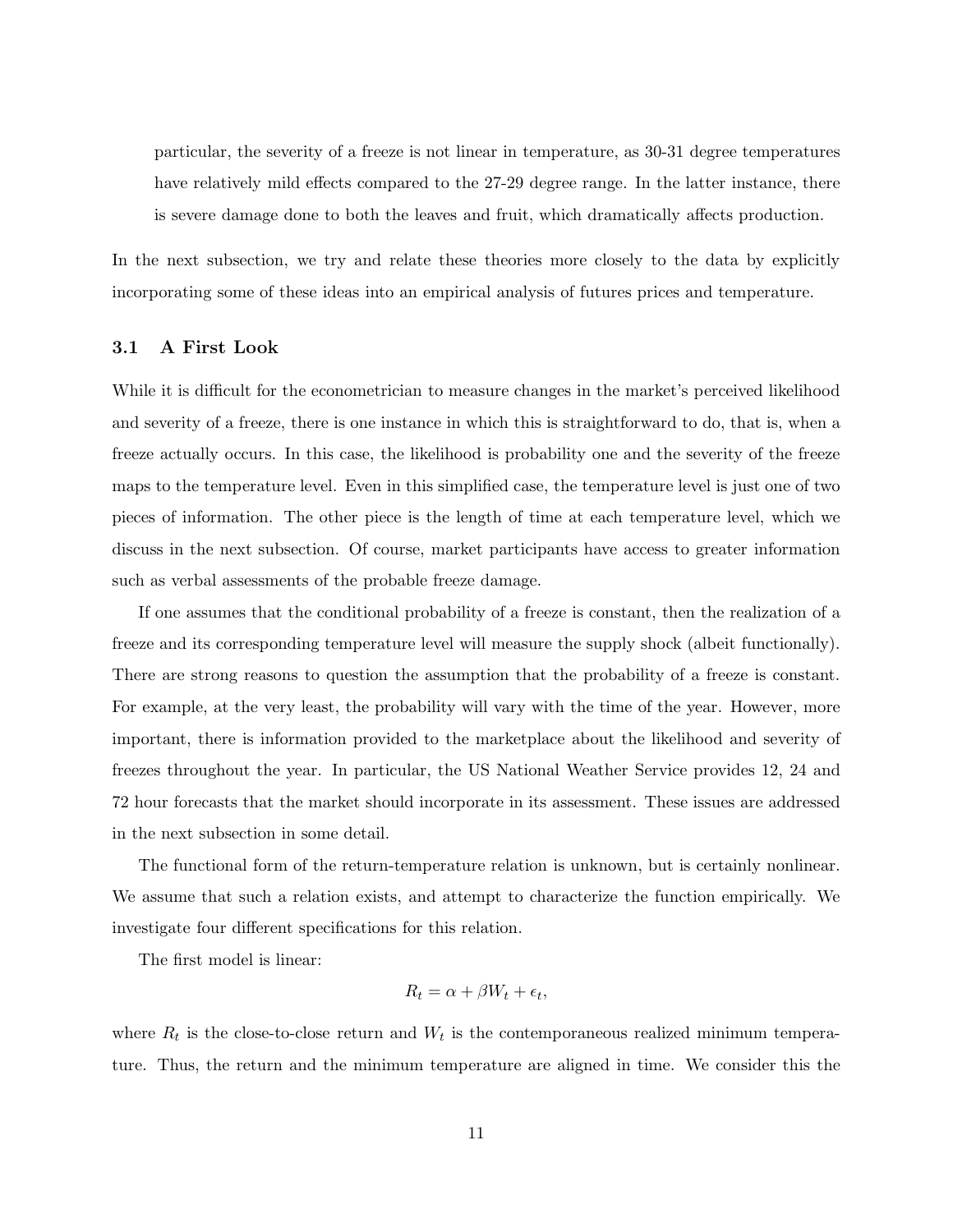benchmark model. The clear problem with the linear model is that it imposes the same relation between returns and temperature at temperatures both above and below freezing.

In contrast, an alternative specification, the piecewise linear model, estimates a number of linear relations,

$$
R_t = \alpha_n + \beta_n W_t + \epsilon_t,
$$

each for a different temperature bucket  $W_t \in (W_{min}^n, W_{max}^n)$ . Each return-temperature pair is placed in a temperature bucket and is used in estimation of the relevant coefficients  $\alpha_n$  and  $\beta_n$ . In theory, this model provides complete flexibility. Given enough data the econometrician can specify a large number of small buckets, effectively estimating the functional form of the relationship pieceby-piece. Note that we do not impose the restriction that the lines connect at the bucket borders.

The most general model estimates an unspecified functional form linking returns to temperature:

$$
R_t = f(W_t) + \epsilon_t.
$$

In this paper, we estimate this functional form using the kernel regression methodology described in Ullah (1988) and others. The kernel estimation provides a standard nonparametric regression of returns on realized temperatures based on nonparametric density estimation. The econometrician chooses the kernel function and the bandwidth or degree of smoothing. The results are insensitive to the choice of kernel function and we use a normal density. The bandwidth is chosen via crossvalidation. Specifically, we estimate the fitted returns at each temperature observation in the data using all the observations except that specific point and choose the bandwidth that minimizes the resulting mean squared error.

Finally, the fourth model imposes priors on the functional form. This nonlinear model is in the spirit of Roll (1984), i.e., using the relevant theory in a parsimonious way. The specification,

$$
R_t = \alpha + \beta_1 Max(0, \ W^* - W_t) + \beta_2 [(Max(0, \ W^* - W_t))]^2 + \epsilon_t,
$$

is a second order polynomial in the regressor  $Max(0, W^* - W_t)$ , where  $W^*$  represents the critical temperature threshold. In our analysis, we use 32 degrees as this threshold, although the results are insensitive to any reasonable choice. To the extent FCOJ prices are not affected by nonfreezing temperatures, the regressor is zero. Then, as the temperature gets below a certain level, the regressor rises quickly as the temperature falls. Thus, this model incorporates the nonlinearity implied by the theory of freeze impacts described in Table 2.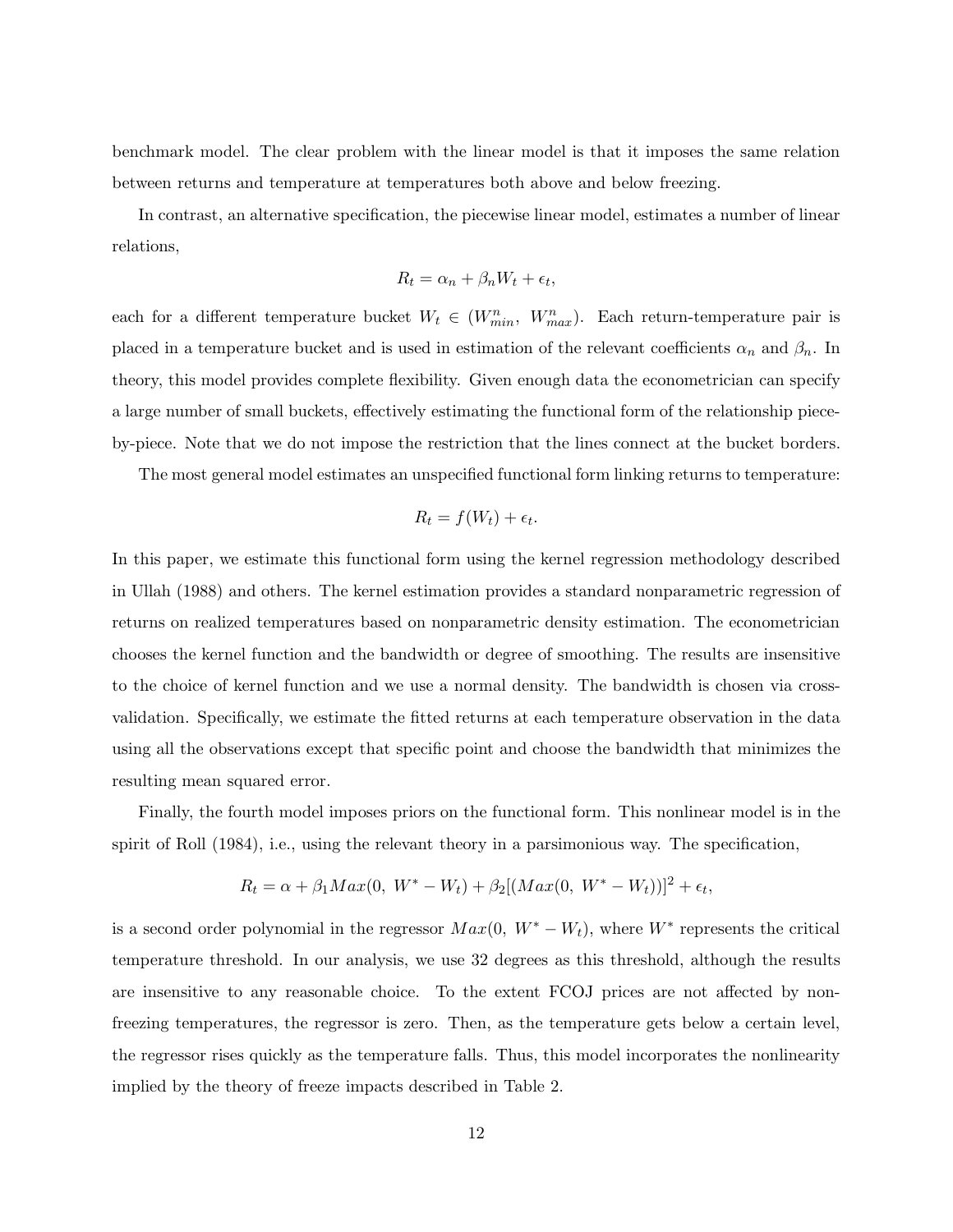Table 5 presents the results for these four different specifications. The results are in stark contrast to the existing literature's view of the relation between FCOJ futures prices and temperature (e.g., Hirshleifer (2001)). First, while temperature is statistically significant in the linear model, it is clear that the evidence derives almost entirely from low temperatures. The piecewise linear models show that weather only matters at low temperatures. Of course, this is precisely what the theory would predict. That is, in terms of the weather, it is only information about a freeze, in this case, the realization of one, that matters.

Second, the  $R^2$ s jump from 1.5% for the linear model to as high as 33.3% and 33.6% for the nonlinear model and kernel nonparametric models, respectively. Thus, across the entire pre-freeze winter period, over one-third of the variation can now be explained. To get a finer partition of the explanatory power of weather, Figure 2 breaks up the  $R^2$ s into different buckets. This is important because the theory suggests that weather should only matter at low temperatures. The results confirm this theoretical prediction, with the more general models capturing close to 50% of the return variation. In fact, outside of the low temperature ranges, there is almost no relation between weather and FCOJ futures returns. Note that the linear model produces negative  $R^2$ s for the three higher temperature ranges. A negative  $R^2$  is possible because we estimate the model on all the data and then calculate the  $R^2$  for specific groups of observations sorted by temperature. In theory, the other globally estimated models (the nonlinear and nonparametric models) could also produce negative  $R^2$ s in some regions, but the actual  $R^2$ s are positive but close to zero.

These results show that researchers need to be cautious in how they interpret the relation between asset prices and fundamentals. In this case, the theory predicts a strong relation only under certain conditions, i.e., freezing temperatures. In fact, when those conditions are met, the  $R^2$ s are very high. These  $R^2$ s are all the more remarkable given the simple nature of the models. which ignore both market forecasts and specific information about the freeze, such as its duration. The existing literature concludes that FCOJ futures returns are unrelated to news about the weather because it implicitly focuses on the 99% of observations that by theory predict no relation. The aggregation of these into one simple linear model across all observations in all the months drowns out the strong theoretical relation between FCOJ prices and temperature.

Third, the theory predicts that the relation between FCOJ futures returns and the temperature should be nonlinear. As the temperature drops further below freezing, the impact on production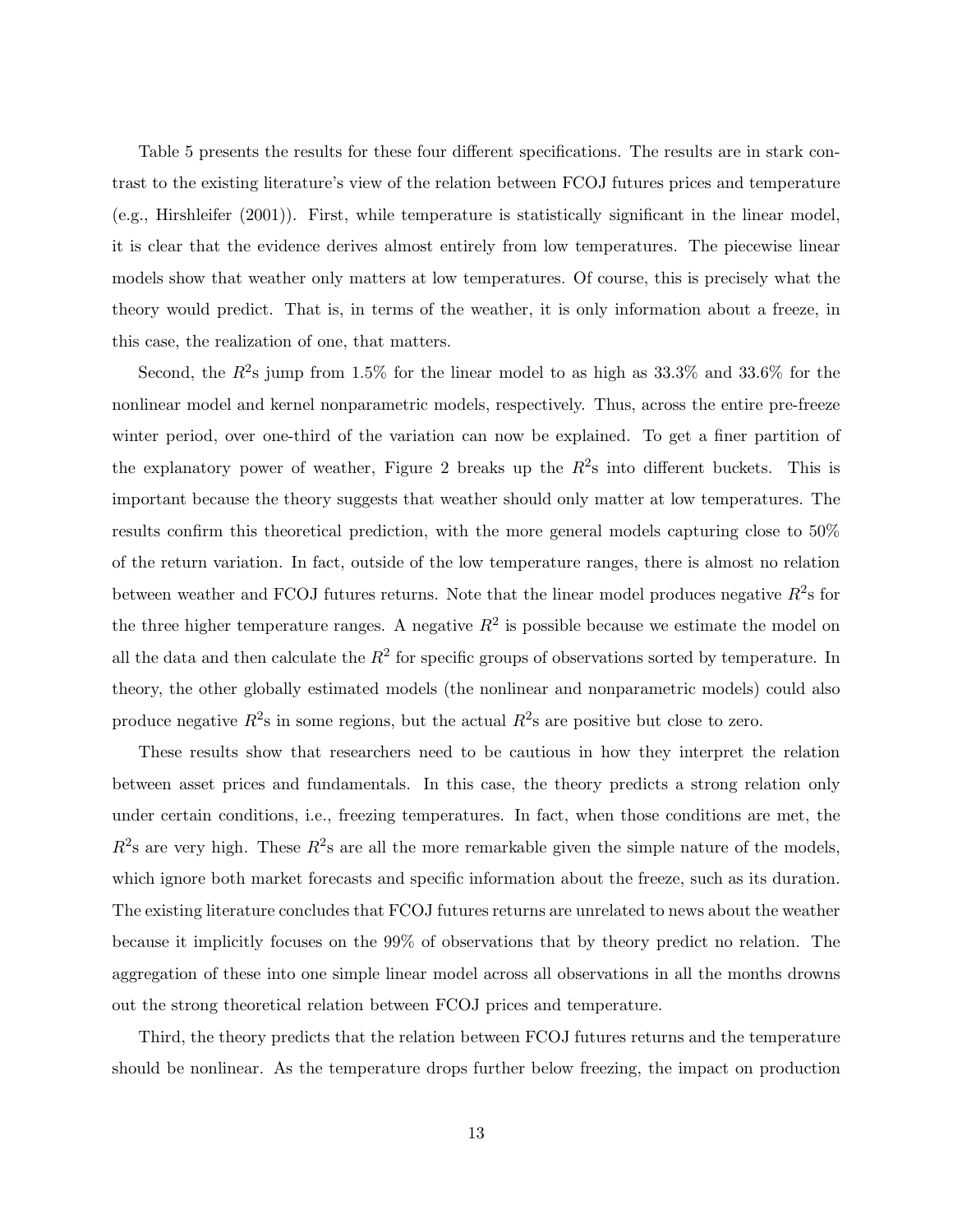(duration of the freeze aside) should be more severe. The regression results of Table 5 strongly support the nonlinear nature of the theoretical relation. The coefficient on the nonlinear term in the polynomial regression is highly significant with a t-statistic of approximately 7. Figure 3 graphs the fitted relations of all four models, and both the kernel regression and nonlinear specification show a highly convex relation between FCOJ returns and freezing temperature levels. The piecewise linear model captures the convexity between freezing and above freezing temperature but fails to capture the convexity within the low temperature region. Further subdividing the low temperature range may permit a better fit, i.e., less misspecification, but estimation error would also increase.

## **3.2 Another Look**

The results of Section 3.1 are in stark contrast to the existing literature. That is, when theory expects a strong relation between FCOJ futures returns and weather, the data strongly supports it. One should note, however, that the  $R^2$ s are on the order of 50%. This suggests there is substantial variation left to be explained. Of course, the empirical models in Section 3.1 ignore potentially important information and assume that the actual temperature describes the entire shift in the likelihood of there being a freeze and its magnitude. While the true likelihood will be difficult for the researcher to uncover, it is possible to gather more evidence on the true functional form. In particular, beyond the actual realization of a freeze, what other information might be helpful in describing the shift in the freeze likelihood?

The most obvious missing factor is information regarding the market's forecast of a freeze. For example, if the market knew with probability one that there would be a freeze the next day, then the actual realization would have no information. That is, all the price movement would occur the day before. Thus, the model of Section 3.1, which ignores forecasts, is a lower bound on the true model's ability to explain the relation between FCOJ futures returns and temperature.

There are two primary ways forecasts can impact FCOJ futures returns. First, as described in the extreme example above, forecasts measure the current expectation, though not the entire distribution, of the future temperature and thus contain information about a freeze. Thus, FCOJ futures returns might move prior to the realization of a freeze because the market's likelihood of a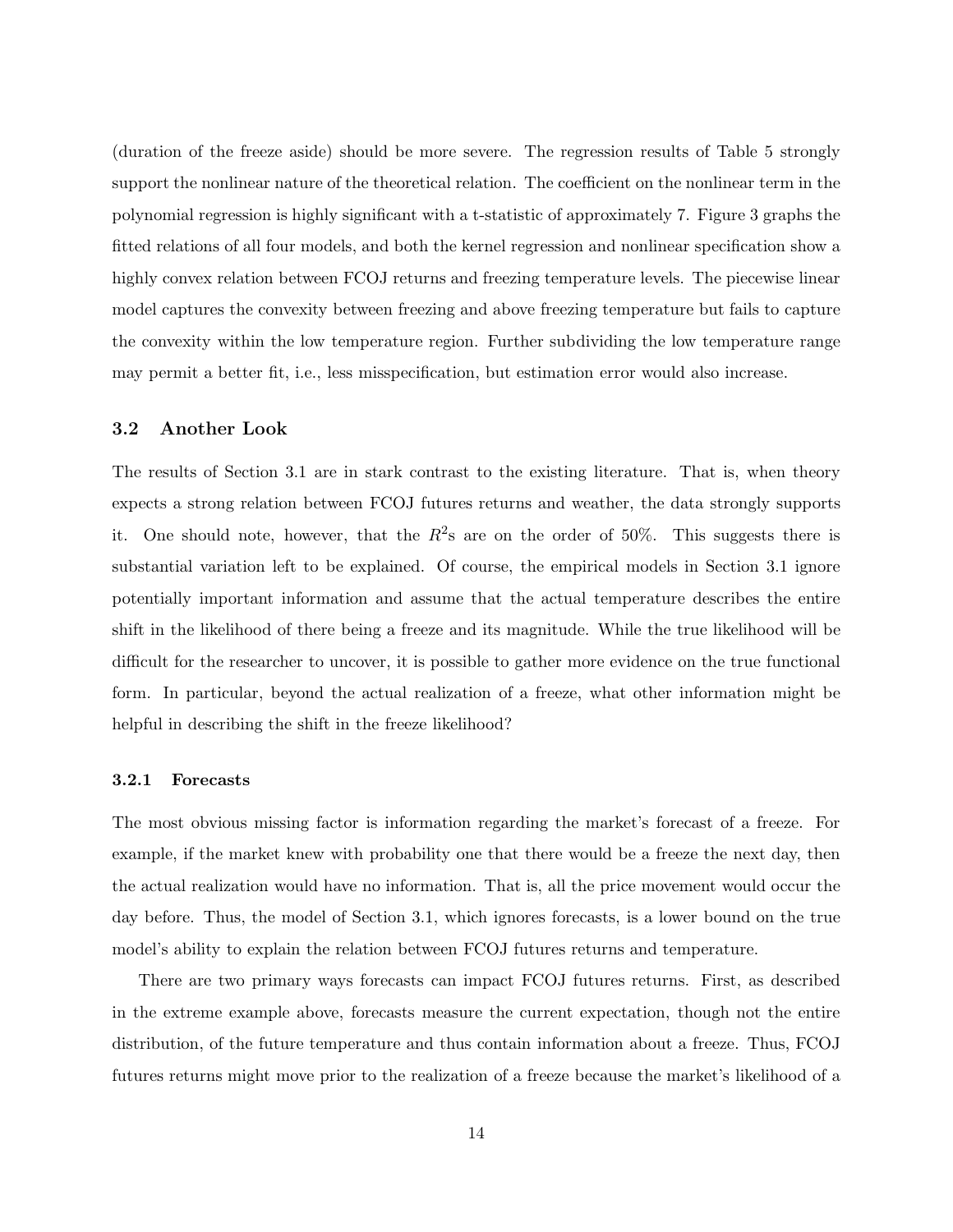freeze has already incorporated the forecast. Second, the actual realization of the temperature might be a surprise relative to the forecast, which also signals a shift in the likelihood (and magnitude) of a freeze. For example, consider the case in which FCOJ returns are negative when we get positive surprises in the weather, that is, a freeze was forecasted but one did not materialize. This is a case that we do not even try to explain in Section 3.1. Alternatively, there are cases when the freeze was either worse or better than expected relative to the forecast. This too in theory would cause a shift in the distribution of the freeze magnitude and thus FCOJ returns.

Forecasts are only relevant to the extent that the National Weather Service has some forecasting power. Roll (1984) provides a detailed examination of the NWS's forecasting ability, and, in general, finds they produce unbiased forecasts with  $R^2$ s on the order of 50%. We duplicate Roll's tests for a limited 10-year sample of National Weather Service (NWS) temperature forecasts of the next-day minimum temperature for the Orlando area and also look at a time series approach to temperature forecasting. We estimate two basic types of regressions, one including lagged minimum temperatures and forecasts of the form

$$
W_t = \alpha + \beta_1 W_{t-1} + \beta_2 W_{t-2} + \gamma F_{t-1}(W_t) + \epsilon_t
$$

and one including lagged temperatures and monthly dummy variables of the form

$$
W_t = \alpha_i D_{it} + \beta_1 W_{t-1} + \beta_2 W_{t-2} + \epsilon_t,
$$

where  $F_{t-1}(W_t)$  is the one-day ahead forecast and  $D_{it}$  are monthly dummies. We only consider two temperature lags because further lags add little or nothing to the explanatory power of the regressions. Also, we do not include monthly dummies in the forecast regressions because again they do not significantly improve the fit. The estimation results are reported in Table 6. It is important to note that the pure time series regressions are run only on winter season data and that the forecast regressions are for November through March. Variability is much higher in the winter months and forecastability is much lower.

There are several interesting results from the regressions. First, the NWS forecast is not conditionally unbiased since the coefficient is significantly different from 1, but this may simply be due to rounding in high temperature regions as will be apparent shortly. However, the forecast is quite powerful with an  $R^2$  of 56%. Second, lagged temperatures appear to provide additional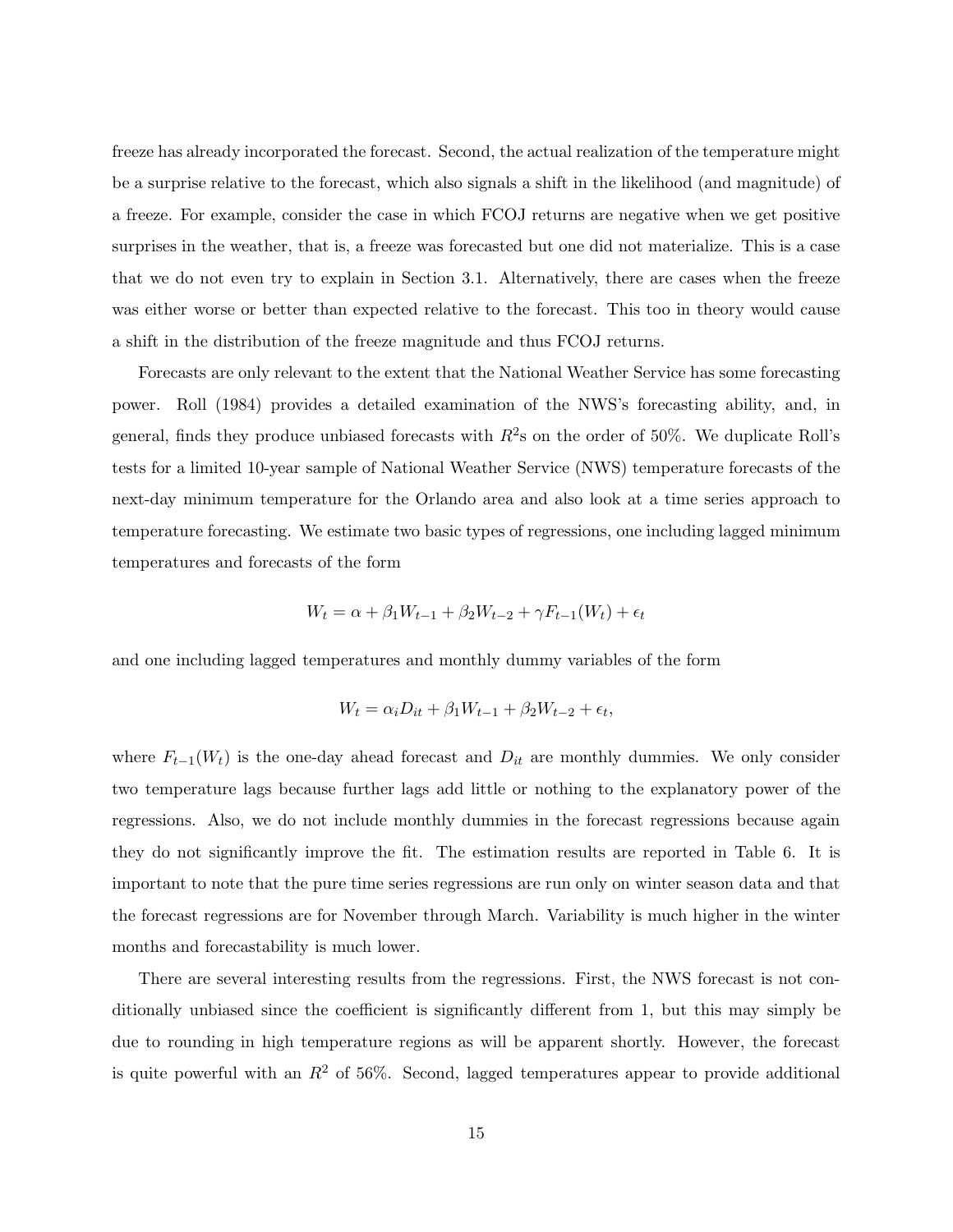forecasting power, increasing the  $R^2$  to 73%, although again NWS rounding may be an issue. Minimum temperatures are persistent, and a fall (rise) in minimum temperatures over the previous 2 days suggest a continuing downward (upward) trend as indicated by the negative coefficient on the second lag, although this coefficient is marginally significant at best. Third, when forecast data is unavailable, monthly temperature dummies are extremely significant, but persistence and trend continuation are still evident. The  $R^2$  is a meaningful 41%. These latter results are consistent with the time series evidence in Campbell and Diebold (2001), who use a much larger sample to forecast temperatures in 10 U.S. cities (although not Orlando).

Unfortunately, the overall ability of the models to forecast temperature is not that relevant. What matters is their ability to forecast temperatures in the freezing range, since that is the only temperature level that affects production and thus FCOJ pricing. That is, the models may be very efficient at predicting 50-degree nights in Florida, but what market participants care about is their ability to predict 25-degree nights. On this issue the pure time series model is essentially useless. It never predicts freezes due to the strong reversion to a monthly mean that is well above freezing, even in January. Similarly, the time series augmentation of the NWS forecast does not appear to help in predicting freezes. Consequently we focus only on the NWS forecast. Figure 4 graphs forecasts against temperature realizations for the observations in our limited sample of forecasts. The tendency of the NWS to round to an even 5 degrees at high temperature forecasts is clear. However, the important areas are the three quadrants (i) when a freeze is forecast but one did not occur, (ii) when a freeze is forecast and one occurred, and (iii) when a freeze occurred but it was not forecast. Ideally, the observations should lie on the 45 degree line if the NWS always forecasts the temperature perfectly.

While our 10-year sample size is small, some observations are in order. First, in terms of temperature level, there were three severe freezes (i.e., below 25 degrees), but only one severe freeze was predicted. Second, while a number of freezes were predicted which did not take place, only one freeze materialized that was not predicted. Third, there are several observations in the relevant quadrants in which the NWS was far away in terms of temperature. However, the magnitude of this effect really depends on how far their forecast was from freezing. In one instance, the NWS predicted mid 40's and the realization was 27 degrees, but it is not clear that a prediction of mid 30's and the same realization would be any better. In general, the limited data in Figure 4 shows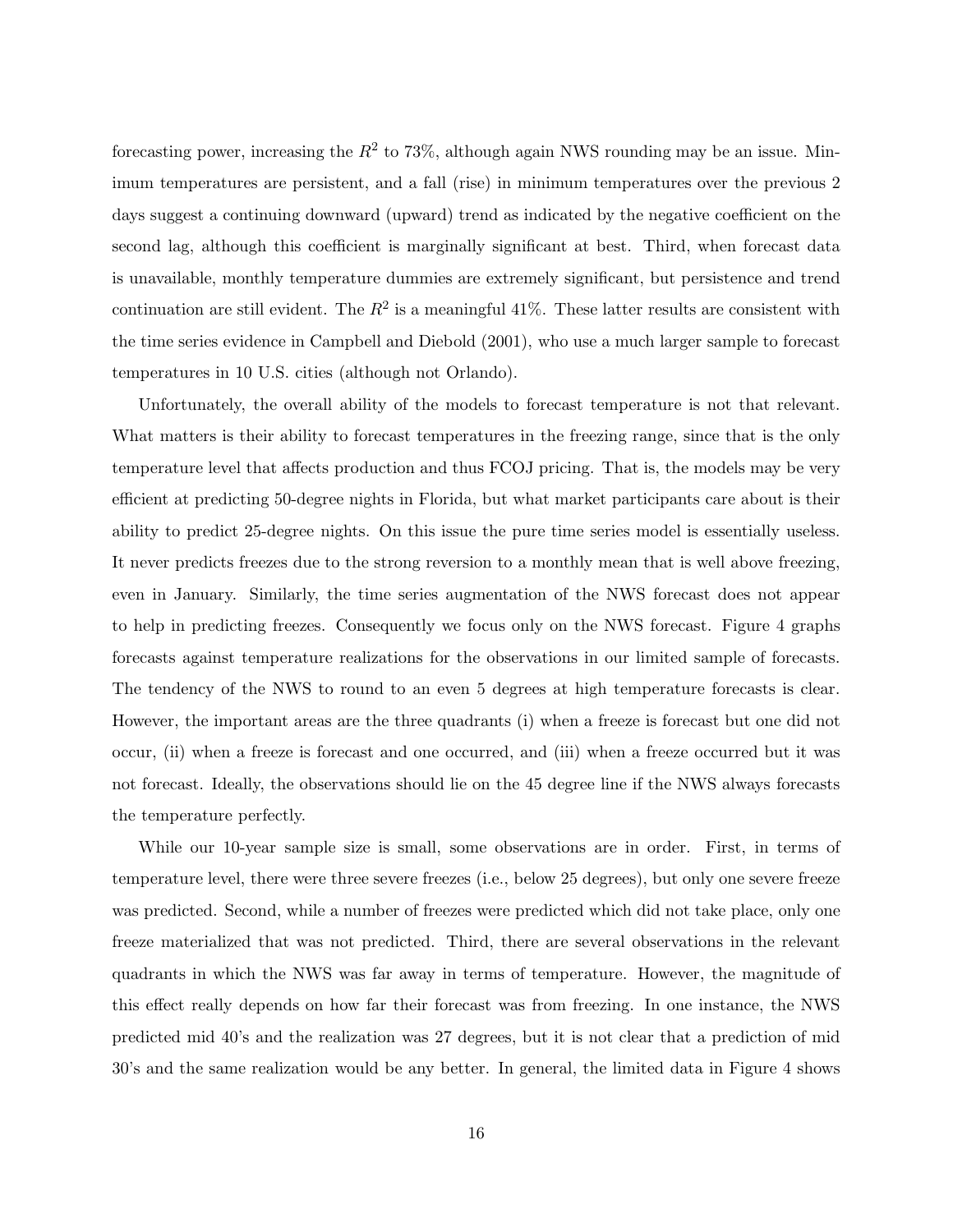some, though clearly imperfect, ability to predict freeze-level temperatures.

The NWS's forecasting ability aside, the remainder of this section explores how well forecast information explains FCOJ return variability. We use the following methodology to investigate this issue. First, we generate a set of pricing errors from the kernel regression pricing model of Section 2.1. That is, we take the FCOJ futures return minus the fitted value. We then look at whether forecasts can help improve the model, either through forecasting future freezes or through temperature surprises, by regressing the pricing errors on the forecast information. If forecasts are not helpful, then the  $R^2$ s and coefficients should be close to zero. If forecasts are helpful, then we could in principle incorporate them in a more complete model of FCOJ returns. However, our limited sample of forecast data prevents us from estimating a multi-dimensional nonlinear model with any accuracy.

Table 7 reports results from regressing the pricing errors on information about forecasts through two different sources: (i) forecasts today of freezing temperatures tomorrow, and (ii) realizations of freezing temperatures tomorrow.<sup>7</sup> We also break up the sample into periods in which either a freeze was forecasted or a freeze occurred. That is, we consider both univariate and multivariate versions of the regression,

$$
\epsilon_t = \alpha + \beta_1 Max[0, 32 - F_t(W_{t+1})] + \beta_2 Max[0, 32 - W_{t+1}] + \nu_t,
$$

where  $\epsilon_t$  is the pricing error from the nonparametric regression,  $Max[0, 32 - F_t(W_{t+1})]$  is tomorrow's forecast of a freeze, and  $Max[0, 32 - W_{t+1}]$  is the realization of a freeze. The table also reports  $R^2$ s calculated within buckets, sorted by the forecast or the future realized temperature.

The overall conclusion from the table is that forecasts have significant but not overwhelming explanatory power for returns, i.e., the relation between FCOJ futures returns and temperature is even stronger than implied by Section 3.1. In the regression of returns on contemporaneous forecasts of tomorrow's minimum temperature, the coefficient is significant and has the correct sign (i.e., forecasts of lower temperatures generate higher positive returns), and the  $R^2$  is 17% in the only relevant bucket (i.e., when the forecast is low). When used on its own, the future temperature has limited explanatory power (e.g.,  $4\%$  in the relevant temperature range for the regression that uses the full set of winter pre-freeze data) but the correct sign. When both the forecast and future

 $7\text{The latter piece of information can be broken up into the forecast and the unexpected component of the temper$ ature. We include this latter variable as a noisy signal of the forecast because we have data for the entire sample.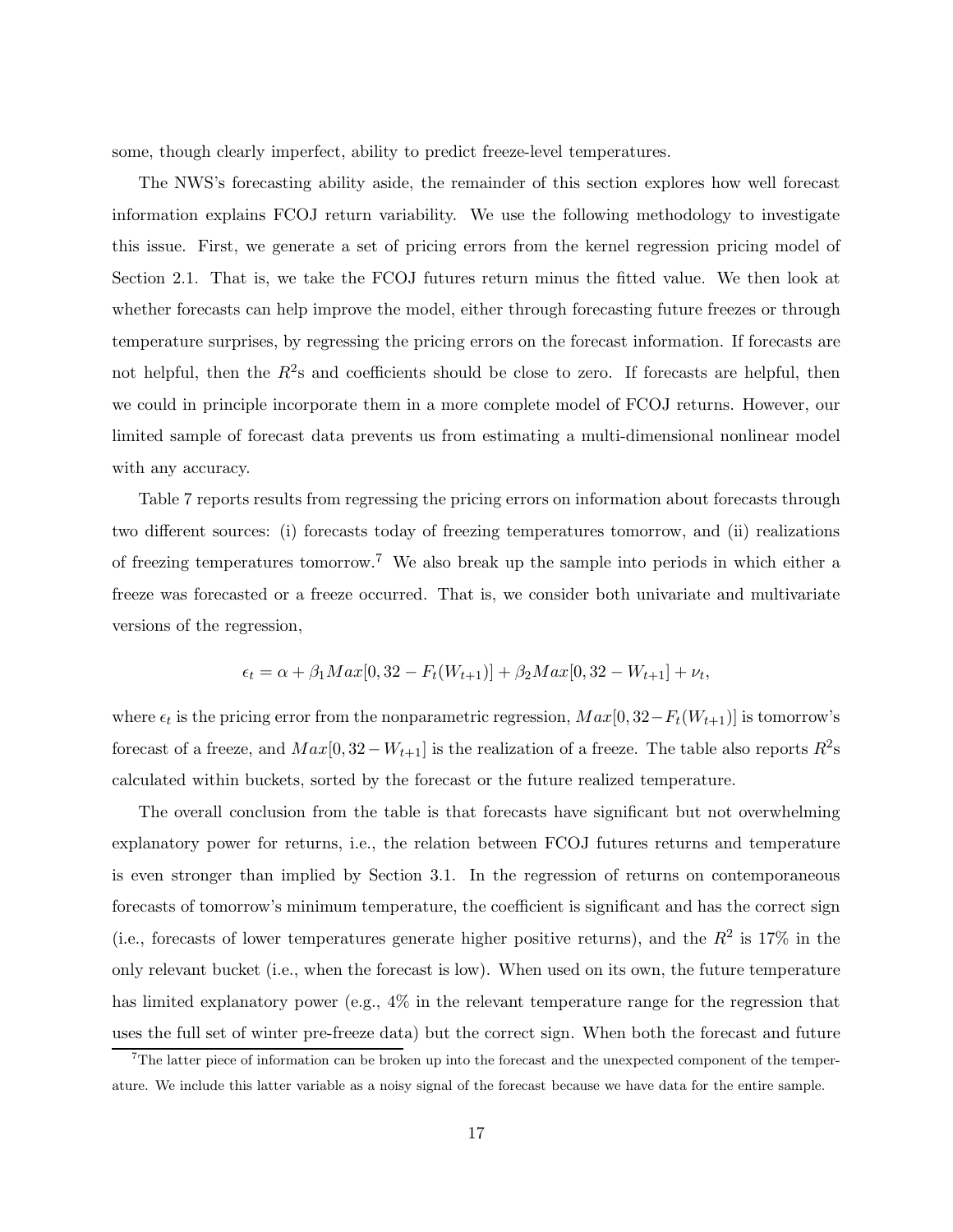temperature are combined, the  $R^2$  jumps to 24% in the relevant forecast bucket, although the coefficient on the future temperature reverses sign. This sign reversal is puzzling, but it may be attributable to a combination of multicollinearity between the two variables and the relatively small sample size in the relevant region.

As an alternative, Table 8 investigates whether temperature forecast surprises help explain the kernel regression model's pricing errors, and thus potentially improve the model's fit. Because in theory the temperature surprise has a different effect depending on whether a freeze was forecast and/or realized, we consider error analysis regressions of the following sort:

$$
\epsilon_t = \alpha + \beta_1 I_{1,t} Z_t + \beta_2 I_{2,t} Z_t + \beta_3 I_{3,t} Z_t + \beta_4 I_{4,t} Z_t + \nu_t
$$

where

$$
Z_t = W_t - F_{t-1}(W_t)
$$
  
\n
$$
I_{1,t} = 1 \text{ for } F_{t-1}(W_t) \le 32^o \text{ and } W_t > 32^o, \text{ 0 otherwise}
$$
  
\n
$$
I_{2,t} = 1 \text{ for } F_{t-1}(W_t) \le 32^o \text{ and } W_t \le 32^o, \text{ 0 otherwise}
$$
  
\n
$$
I_{3,t} = 1 \text{ for } F_{t-1}(W_t) > 32^o \text{ and } W_t \le 32^o, \text{ 0 otherwise}
$$
  
\n
$$
I_{4,t} = I_{1,t} + I_{2,t} + I_{3,t}.
$$

The  $R^2$ s are calculated within buckets, sorted by the forecast or the temperature. Forecast surprises seem to matter under two circumstances–when a freeze was forecast and realized, and when a freeze occurred but was not forecast. The former case generates a negative and significant coefficient  $(\beta_2)$ , as predicted by the theory, and is responsible for the  $24\% R^2$  in the low forecast bucket. When the freeze was more severe than predicted, returns are higher. The latter case generates a significant coefficient of the wrong sign and is responsible for the 27%  $R^2$  in the 41 to 45 degree forecast bucket. When the observations are sorted by temperature, the explanatory power of these two regressors is combined in the low temperature bucket, with a resulting  $R^2$  of 31%. Although this estimation is carried out on a limited sample due to the unavailability of extensive forecast data, one could think of extrapolating the results to the full sample. Specifically, the contemporaneous temperature alone explains approximately 50% of the variation of returns in the low temperature region (see Figure 2), and the temperature surprise explains approximately one third of the remaining variation. The combined explanatory power is therefore approximately 65%. In other words, the contemporaneous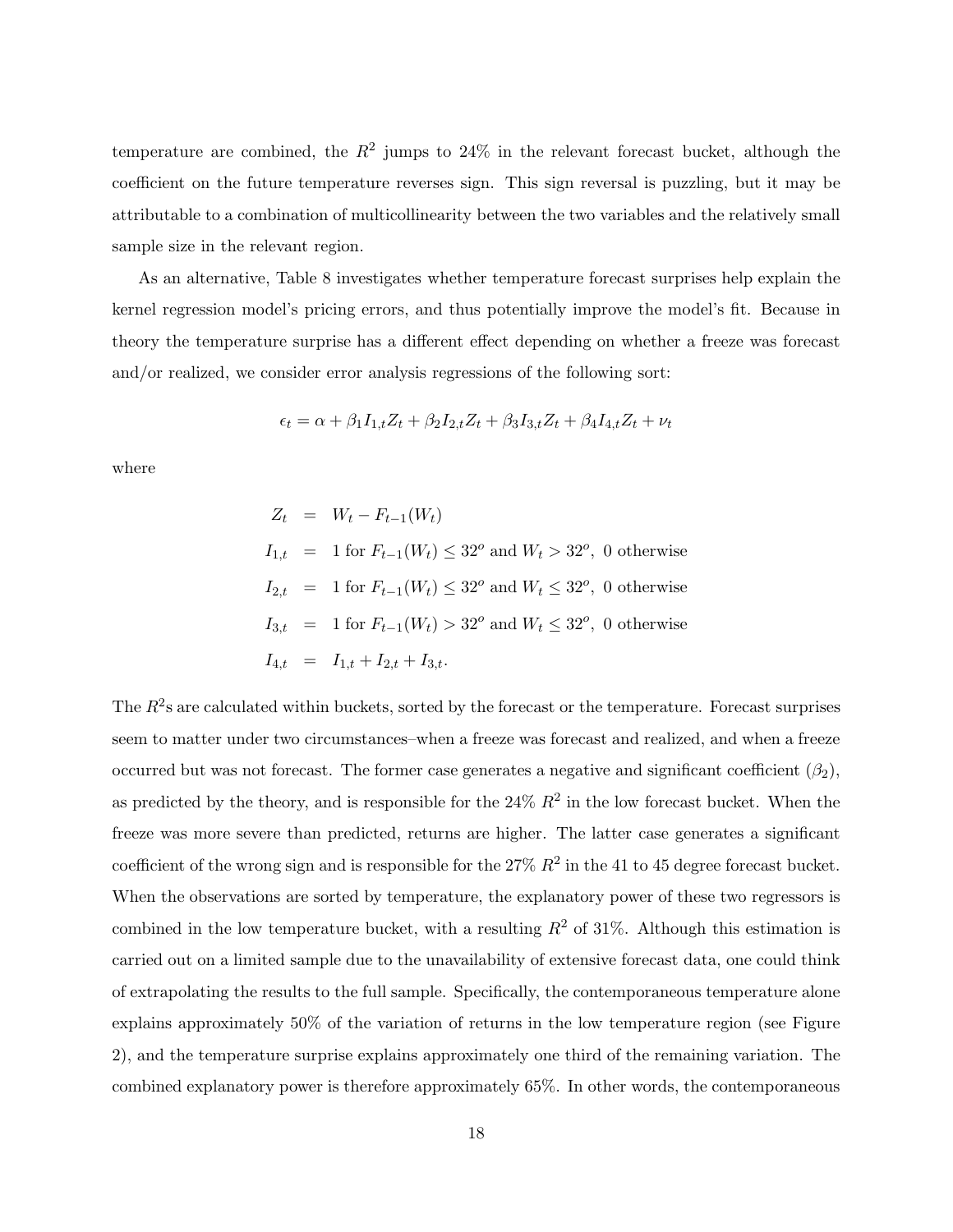minimum temperature plus the temperature surprise (relative to the previous day's forecast) can explain almost two thirds of the return variation in by far the most volatile subset of days, namely when temperatures are low.

#### $3.2.2$ **3.2.2 What's Missing?**

Realized temperatures alone explain a significant fraction of variation in FCOJ futures returns, and forecasts contribute additional explanatory power. Nevertheless, there is still some unexplained variation in returns in winter months relative to the spring and summer. There are three possible explanations for this phenomenon.

First, the realized temperature minimum temperature may not be a perfect proxy for the severity of the freeze. Table 2 indicates that freeze duration is also an important variable. In an attempt to address this issue, we analyzed hourly Orlando temperatures, as provided by the National Weather Service, during freeze episodes for the 1983-1998 period. Using these data, we constructed a number of measures of duration based on the critical temperature levels in Table 2. Perhaps unsurprisingly, our duration measures were highly correlated with the minimum temperatures. As a result, given the small sample size, it was impossible to detect a significant effect.

Second, the severity of the freeze may not be a perfect proxy for the resulting supply shock for a number of reasons. For example, the timing of the freeze is important, especially with respect to the EM varietals, which are harvested primarily in January. In our sample, the earliest freeze is in late December and the latest is in late February (see Table 1). Clearly, even controlling for severity, these freezes will not have the same impact on production. There is also the possibility of time dependence. Freezes that occur in years following a freeze year or sequence of freeze years may have different effects on production. In addition, there is a degree of nonstationarity induced by the fact the Florida orange production has gradually been moving southward over the sample period. Orlando temperatures are slowly becoming less relevant, and freezes are generally becoming less of an issue. Tables 1 and 3 provide casual evidence of these combined effects. There is far from a one-to-one correspondence between the minimum temperature reported in Table 1 and the change in the production forecast reported in Table 3. Moreover, looking more closely at the monthly production forecast updates leads to the same conclusion. Ideally, we would relate daily returns to the market's daily unexpected production shock, but this latter variable is unavailable. However,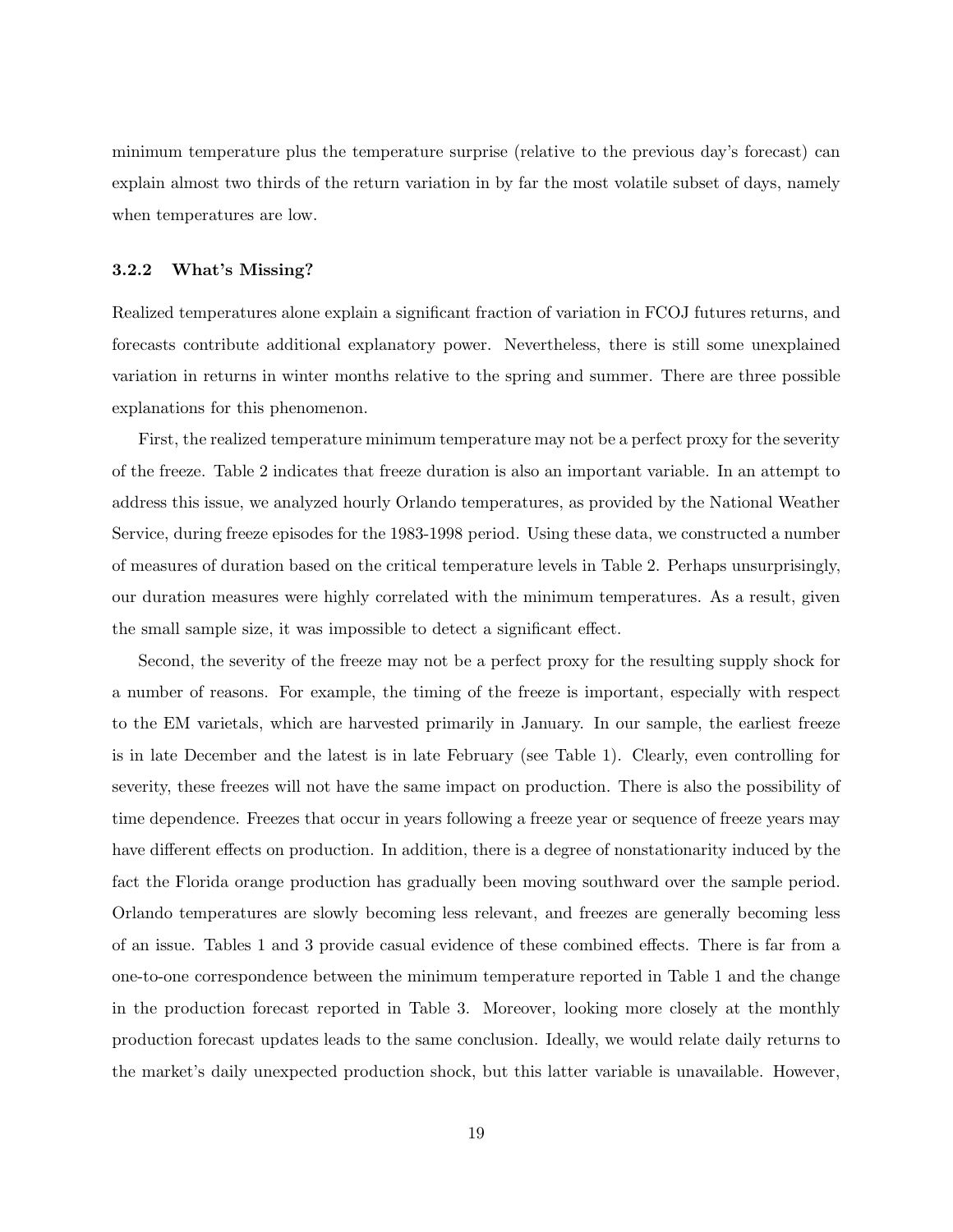we do look more closely at the monthly production forecast data in the next section.

Finally, even knowing the shock to the market's production forecast is not sufficient. The impact on returns of a given shock to production will depend on a variety of other factors. For example, the shape of the demand curve will influence the price effect of a fixed production shock, given different initial levels of anticipated supply. The availability and price of substitutes (e.g., imports from Brazil, Mexico and the Caribbean) will also influence the price impact. This availability is itself determined by myriad other factors, including the weather in other orange growing regions and tariffs, which changed considerably over the sample period. We take a look at some of these factors in the next section.

Given the complexities outlined above, the explanatory power we document using a simple and naive model is even more remarkable.

## **4 Other Components of FCOJ Return Variation**

The results of Sections 2 and 3 demonstrate three important results: (i) there is large variation in FCOJ futures returns consistent with theory, i.e., around freezing temperatures, (ii) the relation between FCOJ futures returns and temperature conforms to theory, being highly nonlinear and convex at temperatures around 32 degrees and below, and (iii) other information, such as forecasts, have an important (though difficult to measure) impact on FCOJ futures returns.

We can use these results to better understand the sources of return variation of FCOJ futures returns. Consider Table 4A, which breaks up the variation of FCOJ returns by season. Approximately 50% of all the variation comes in winter months, 20% in fall months, and the remaining 30% is shared equally between spring and summer months. To the extent we can explain almost 35% of the variation in the winter months with the simple model (and more using forecast data), much of the winter variation reduces to the baseline FCOJ futures return variation of the other months. Moreover, freezing temperature observations represent only 4.3% of winter months, but two-thirds of winter return variability. In fact, they represent only 1% of all the observations yet capture one-third of all return variability! That is, the puzzle is not whether FCOJ futures returns and weather are related - they clearly are - but why is there variation in the other months of the year?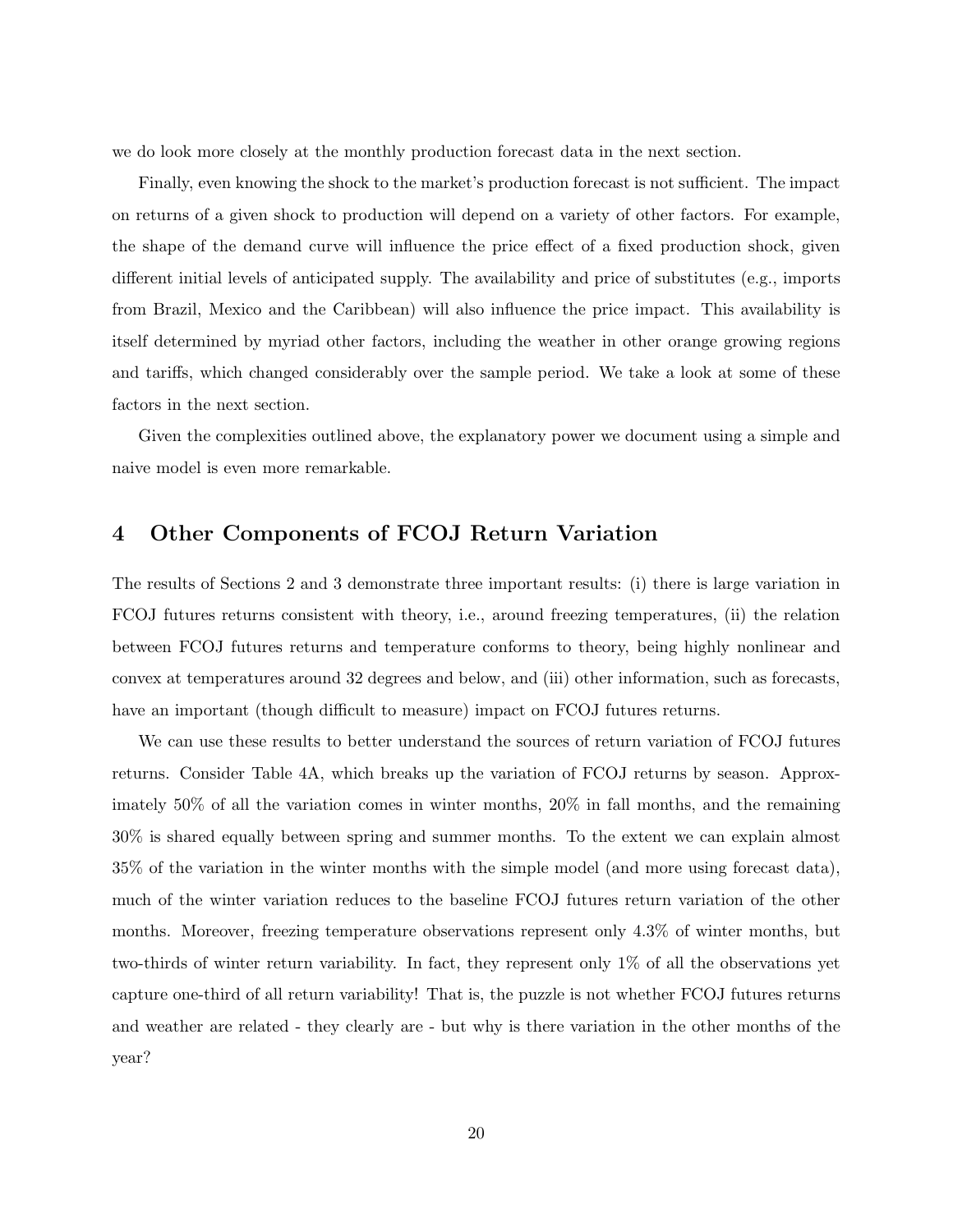We leave to other research issues related to the microstructure of this market and to the stochastic convenience yield of futures, although these factors may certainly be important. Instead, we focus on FCOJ-specific factors, namely (i) news about Florida FCOJ production, (ii) news about Brazil's FCOJ production, and (iii) demand for FCOJ. We provide some rudimentary evidence that these factors may also play an important role in FCOJ futures pricing.

To supplement our analysis, we searched all Wall Street Journal (WSJ) articles about FCOJ futures from January 1, 1984 to November 11, 1998. During this period of 3686 days, there were a total of 384 identified articles in the WSJ about FCOJ. These articles are then divided into one of six categories related to the focal point of the article, namely news about (i) weather, (ii) production, (iii) Brazil, (iv) demand, (v) technical factors, and (vi) miscellaneous. For example, the news article about Brazil might relate to information about export prices, shipment delays, tariff rates, and Brazilian weather such as droughts. In contrast, demand stories relate to changes in the movement of FCOJ, behavior patterns of consumers, competing products, and retail sales. The results are reported in Tables 9 and 10.

Table 9 shows that on days associated with WSJ news, the volatility is substantially higher than on days associated with no WSJ news. In particular, the variability (variance) is 3.85 times larger on news days. Furthermore, the direction of the FCOJ price movement coincides with the news content, e.g., 0.97% versus -1.23% on news about low versus high temperatures, respectively.<sup>8</sup> Most interesting is that of the 384 WSJ stories, less than one-third were about weather, and almost one-half were either about production, Brazil or demand. This is strong anecdotal evidence that other information seems relevant for the FCOJ market.

Table 10 provides the distribution of news stories across months. Unsurprisingly, the weatherrelated articles generally occurred in winter months. However, stories about demand factors and Brazilian FCOJ production occur throughout the year, which suggests that important information gets released during spring and summer months. Finally, while the WSJ writes some stories about production in winter and early spring months, the majority of stories are written in October. As discussed below, October is an important month as it represents the first official government forecast

<sup>&</sup>lt;sup>8</sup>It should be noted that there is a self-selection problem at work here. On days in which FCOJ futures prices moved, WSJ reporters might look for a story to fit the futures price movement. Alternatively, on days with more interesting stories, the WSJ might ignore news about FCOJ futures. In either case, the reader should be cautious interpreting these results beyond the anecdotal nature of the evidence.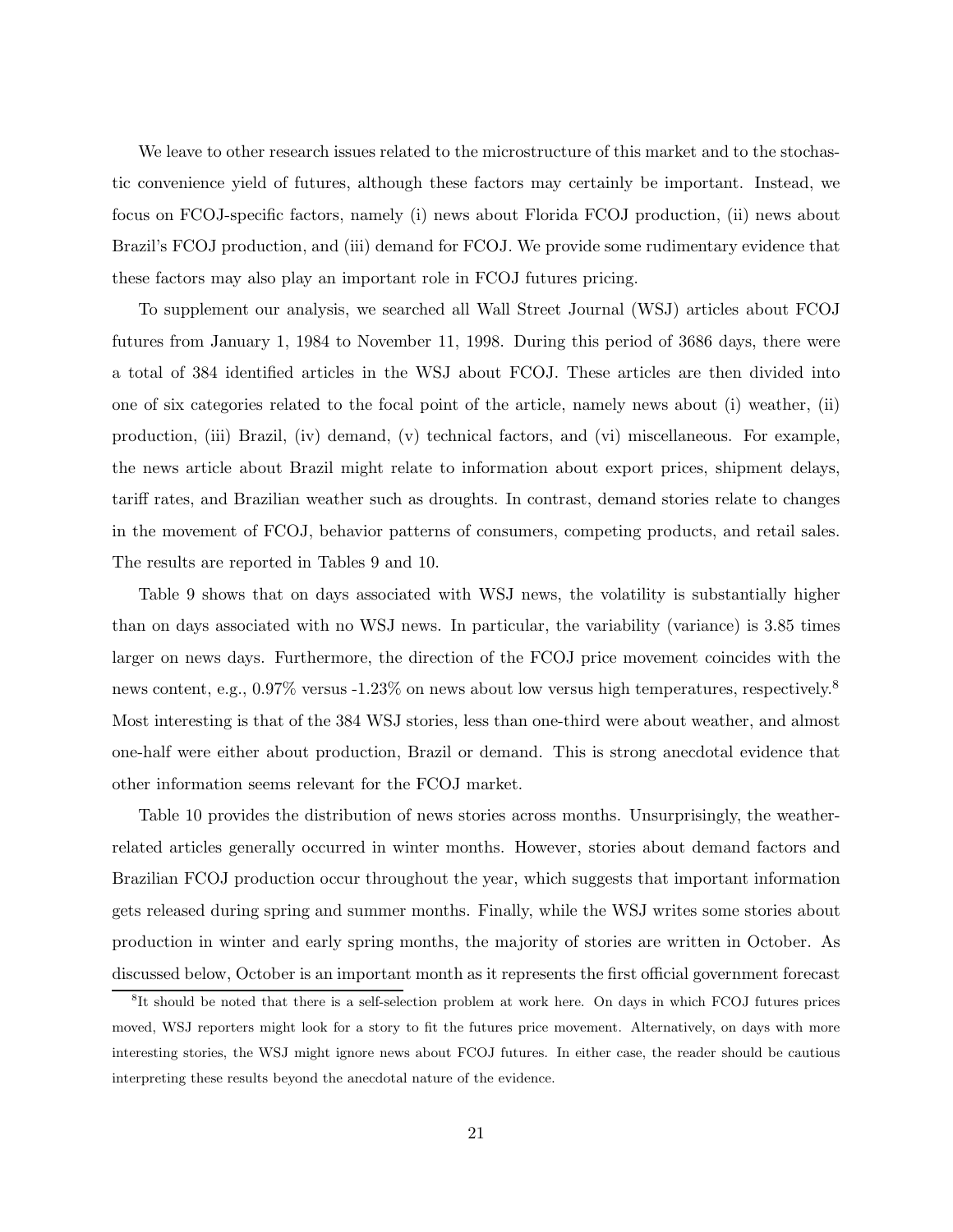of orange production for the forthcoming season.

#### **4.1 Production Data**

Table 4A shows that the variability of FCOJ futures returns in the fall season is about 40% greater than the spring and summer seasons. Why? Is there something special about fall? It clearly cannot be the temperature level as no freeze has actually occurred in the fall season (September through November).<sup>9</sup> However, as mentioned above, an important event occurs every October with respect to orange production–the USDA releases its first production forecasts of the season. In fact, the USDA provides a prediction of year-end total orange production on a monthly basis from October to July. Usually, in August, the USDA issues a report stating the actual annual production for the previous crop year. At the beginning of each month, the USDA sends out surveys to growers to report their expected production as of the first of the month. Then, the production forecasts are complied from the survey data and released in the second week of the month at 2pm after the FCOJ futures market has been closed. Since October represents the first release of the upcoming orange production forecast, it seems reasonable to assume that it may have special importance; however, other monthly forecast releases may also be relevant.

We collected the monthly USDA production forecast, which is the USDA forecast of the year-end orange production of Florida, for the period 1967-1996. Consequently, we have 30 announcement days in each month, which represents about 5% of the total trading days within the month. In order for these forecasts to affect returns, in a rational setting, they must contain useful information about future production. One way to assess their information content is analyze the implied temporal resolution of uncertainty. Table 11, Panel A documents the cross-sectional volatility of USDA production forecasts errors, where the forecast errors are calculated as the percentage difference between the current forecast and final production level. Volatilities are calculated for each month across the 30 years in the sample. Two observations are in order. First, there is significant production uncertainty in October in both freeze and non-freeze years, confirming the evidence from Table 3. Thus, whether a freeze takes place is not the only relevant factor for production and thus pricing. Second, the resolution of uncertainty occurs slowly throughout the year. Little or no relevant information comes out in November or December, but after that there is a noticeable,

 $9$ This is not quite correct as a mild freeze did occur within our sample on November 25, 1970.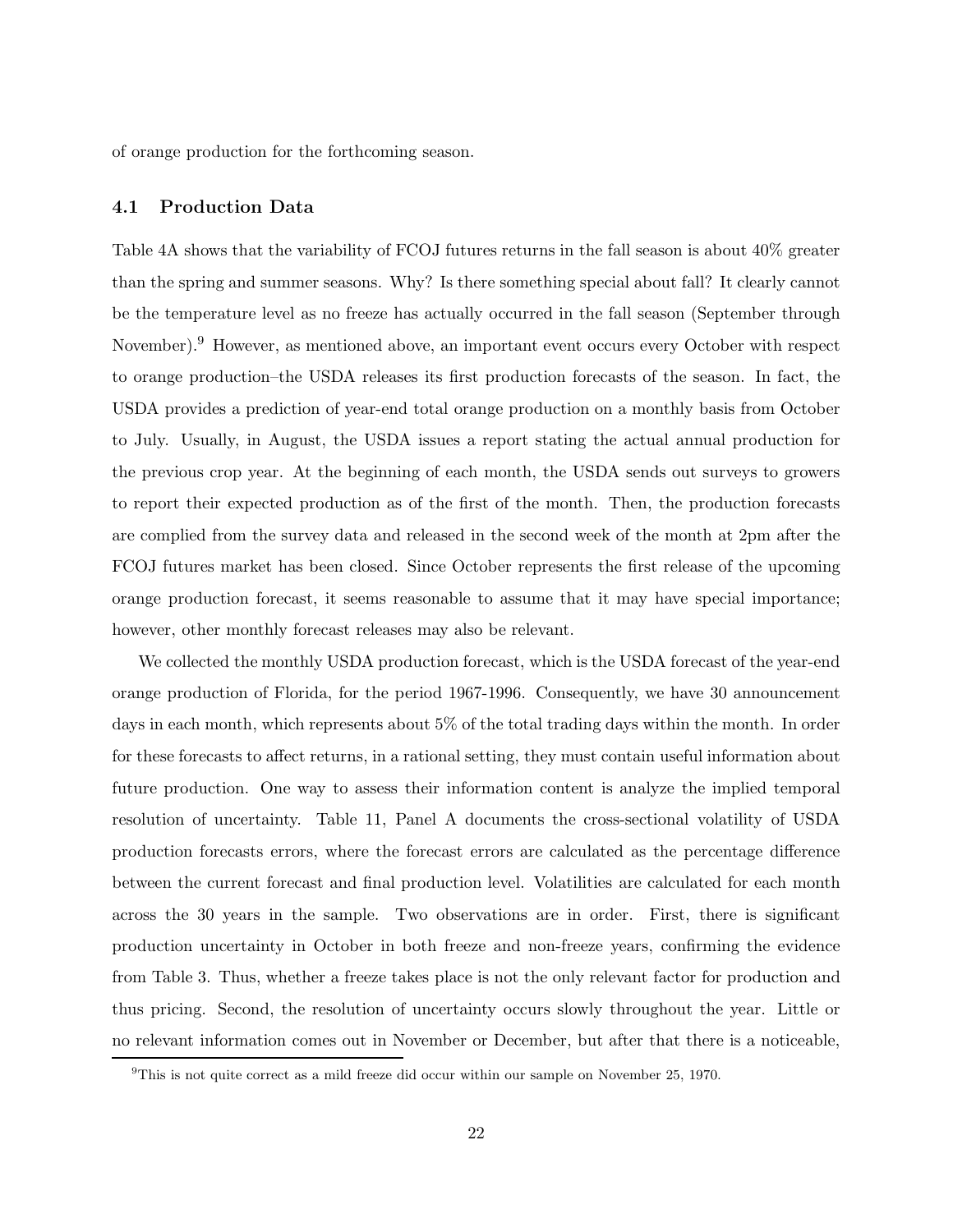albeit somewhat uneven, monthly decline in uncertainty. Not surprisingly, a great deal of production information is revealed during January and February in freeze years. In non-freeze years, the smaller amount of uncertainty is resolved later in the season.

These facts together give support for the existence of important fundamental information other than temperature. One possibility is that this information is actually revealed to the market on USDA announcement dates. However, it is also plausible that the USDA production forecasts lag market information. For example, the State of Florida releases crop damage estimates after significant freezes, which may precede and subsume the information in the subsequent USDA announcement. Table 11, Panel B, examines return volatility on USDA announcement dates. We report the daily volatility of returns on these days and the daily volatility on the remaining nonannouncement days. Freeze days are excluded from the sample since they have already been studied extensively. The results are quite striking and consistent with the theory. The volatility of FCOJ futures returns on the October USDA announcement day is 9.15%, which is in the same range as the volatility around freezing temperatures. Incredibly, this one day represents over 65% of October return variance, and 40% of the total variability in the fall season. While the results for other months are less impressive, announcement days still coincide with up to 16% of the return variance within the month despite the fact that they only account for 5% of the days. The only exceptions to this pattern are November and December, when it is clear from Panel A that the USDA forecasts contain little or no information.

Consistent with theory, volatility is high on the days with the most news about production. The direction of these FCOJ futures return movements are also consistent with theory. For example, Bauer and Orazem (1994) look at the relation between production surprises and FCOJ futures returns, and find a strong negative correlation.<sup>10</sup> Moreover, the above results are consistent with the WSJ news story analysis documented in Tables 9 and 10. Both the volatility and direction of FCOJ futures returns are consistent with the WSJ writing stories about FCOJ in October. As mentioned in an earlier footnote, while there is a sample selection issue, the WSJ analysis, and volatility results here, are consistent with a relation between asset prices and fundamentals.

 $10$ Using our sample, we also confirm Bauer and Orazem's (1994) findings. It is also possible to improve their model's fit by taking into account nonlinearities similar in spirit to Section 3.1. For brevity, the results are not reported in the tables.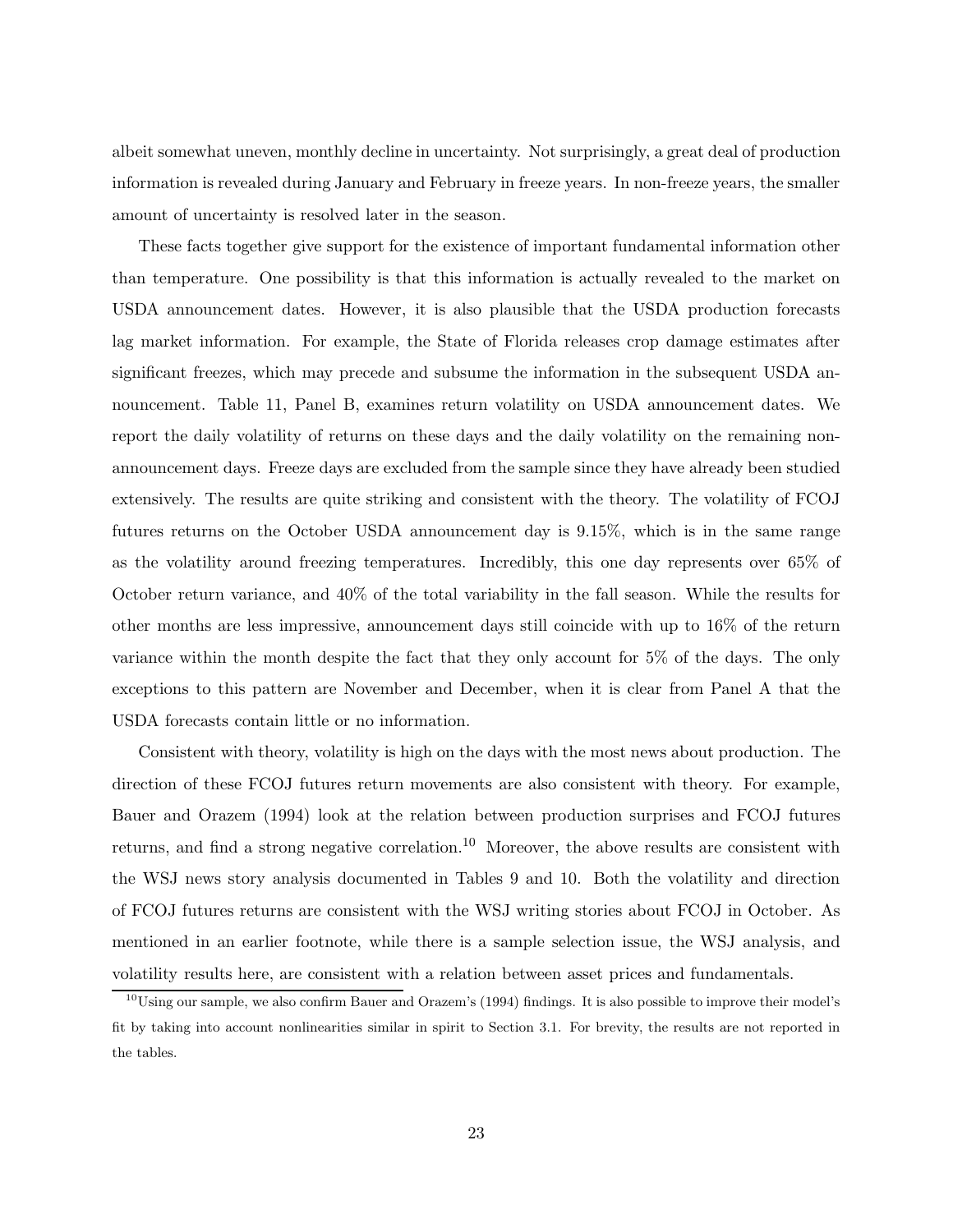## **4.2 Brazil**

Table 3 documents that the average return for the winter season is related to weather as one might expect. While this result represents only an average finding, the data itself is fairly noisy. For example, both the winter season of 1983 and 1984 experienced freezes. In the 1983/1984 winter, prices rose 30.1% due to the freeze, while the following winter prices fell 3.3% in spite of a freeze. How do we explain such a chain of events?

Market imperfections aside (e.g., tariffs, import quotas, and transactions costs), the U.S. price of oranges relevant for FCOJ should reflect the world price of these oranges. This world price in turn depends on the interaction of the worldwide demand and supply for oranges. Thus, in response to the question posed above, a downward shift in U.S. supply does not necessarily map one-to-one with an increase in FCOJ prices. Moreover, volatility of FCOJ prices in general will depend on information about aggregate supply and demand beyond the U.S.

To understand this more fully, consider the following facts about FCOJ: (i) the U.S. is a net importer of FCOJ, (ii) the worldwide supply curve of oranges in any given year is fairly inelastic (i.e., the production levels are fixed, irrespective of price), and (iii) the U.S. demand curve has a higher slope than worldwide demand because, at the very least, it is a subset of that demand.

Consider also the following headline from a Miami Herald article, "Florida - The King of Citrus No More", in October 1984 that described the end of Florida's reign as the largest producer worldwide of oranges. The article discussed Brazil's succession as a result of severe freezes in Florida that began in early 1981. The origin of the FCOJ production in Brazil dates to the 1960's. The motivation for the development was the big freeze that destroyed a great part of the American groves, namely the 13 million adult orange trees that died in 1962 (see Table 1). Since the U.S. industry did not have enough raw materials to supply both their domestic market and the worldwide market, Brazil filled the gap by accelerating the development of their orange production and processing plants.

Interestingly, similar to the U.S. market and its reliance on the Orlando area, the majority of oranges are produced in one area of Brazil, namely Sao Paolo. However, unlike Orlando's predicament with respect to weather, it is droughts rather than freezes that affect Brazilian production.<sup>11</sup>

<sup>&</sup>lt;sup>11</sup>Since Brazilian groves are frost-free, summer droughts are usually the weather risk. In general, the state of Sao Paulo is especially suitable for the production of high quality oranges. It is characterized by an absence of frost,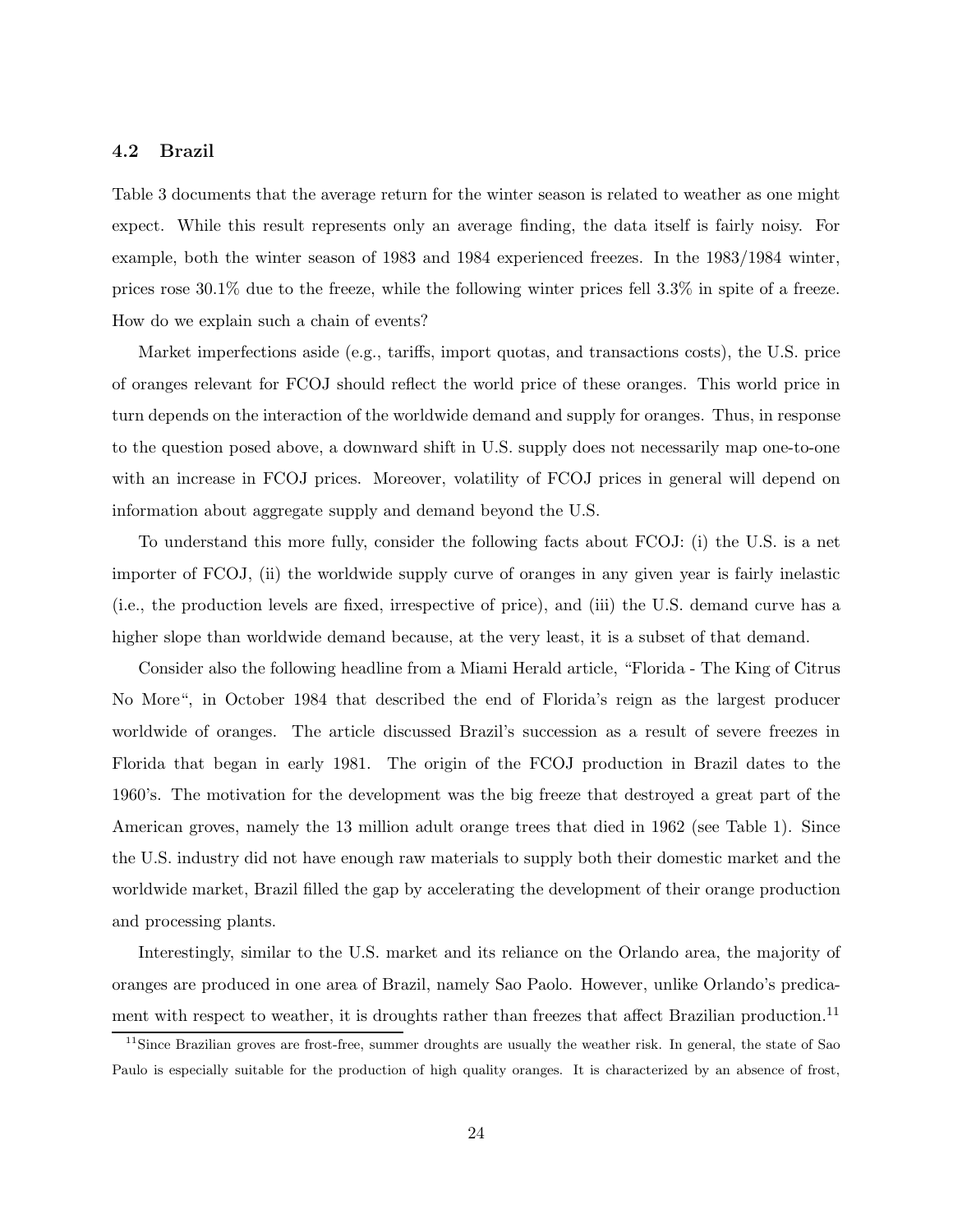The drought season in Brazil starts in July and ends in November. Total Brazilian supply is hence known by the winter season in the U.S., but may vary year-to-year. Dry weather may retard or damage buds that bear next season's harvest. Therefore, Brazil's news on production usually starts at the beginning of March.

Relevant for our discussion, note that there is not enough U.S. production to meet U.S. domestic demand. Therefore, imports of FCOJ are needed. Though Brazil and the U.S. account for over 85% of worldwide production of orange juice, the U.S. does import from other countries, most notably and recently Mexico due to its favorable import duties relative to Brazil since the passage of NAFTA, and the Caribbean countries, which export duty-free to the U.S. under CBERA. Nevertheless, Brazil has historically been the primary exporter of FCOJ to the U.S. Figure 5A graphs total U.S. FCOJ production (i.e., pack), U.S. supply (i.e., pack plus inventories), and Brazil FCOJ imports over the period 1977 through 1996. As can be seen from the figure, imports generally rose threefold during the early to mid 1980's while somewhat subsiding during the 1990's. These imports coincide with an overall production loss or slowing in the U.S. that is very transparent starting in early 1981, and only fully recovering in the 1990's. At a glance, this suggests that Brazil FCOJ production is used as a substitute for U.S. FCOJ production in fairly significant amounts.

Even though there are clearly many factors that affect Brazil's exports to the U.S., Figure 5B graphs the change in the U.S.'s imports of Brazilian FCOJ divided into freeze and non-freeze years. The data is annual and covers the available period from 1977 to 1996. The results are quite startling. In particular, in almost very year there was a freeze, Brazil's exports to the U.S. increased from the previous year. Similarly, in non-freeze years, Brazil tended to reduce imports. The correlation is strongly significant. The two exceptions are in freeze years in which the U.S. FCOJ pack were not strongly affected.

While this analysis is casual at best, it does illustrate two important facts: (i) Brazilian imports are significant in magnitude, and (ii) these imports are used as substitutes for domestic production, especially during freeze years. To the extent that there is information about Brazil's FCOJ production, such as transport costs, tariffs, Sao Paolo weather, and, more directly, Brazil's FCOJ production and prices, this should get incorporated into FCOJ futures prices. Thus, this factor coupled with dry winter and heavy summer precipitation. This annual moisture pattern tends to result in a single blooming period, but does subject FCOJ production to droughts.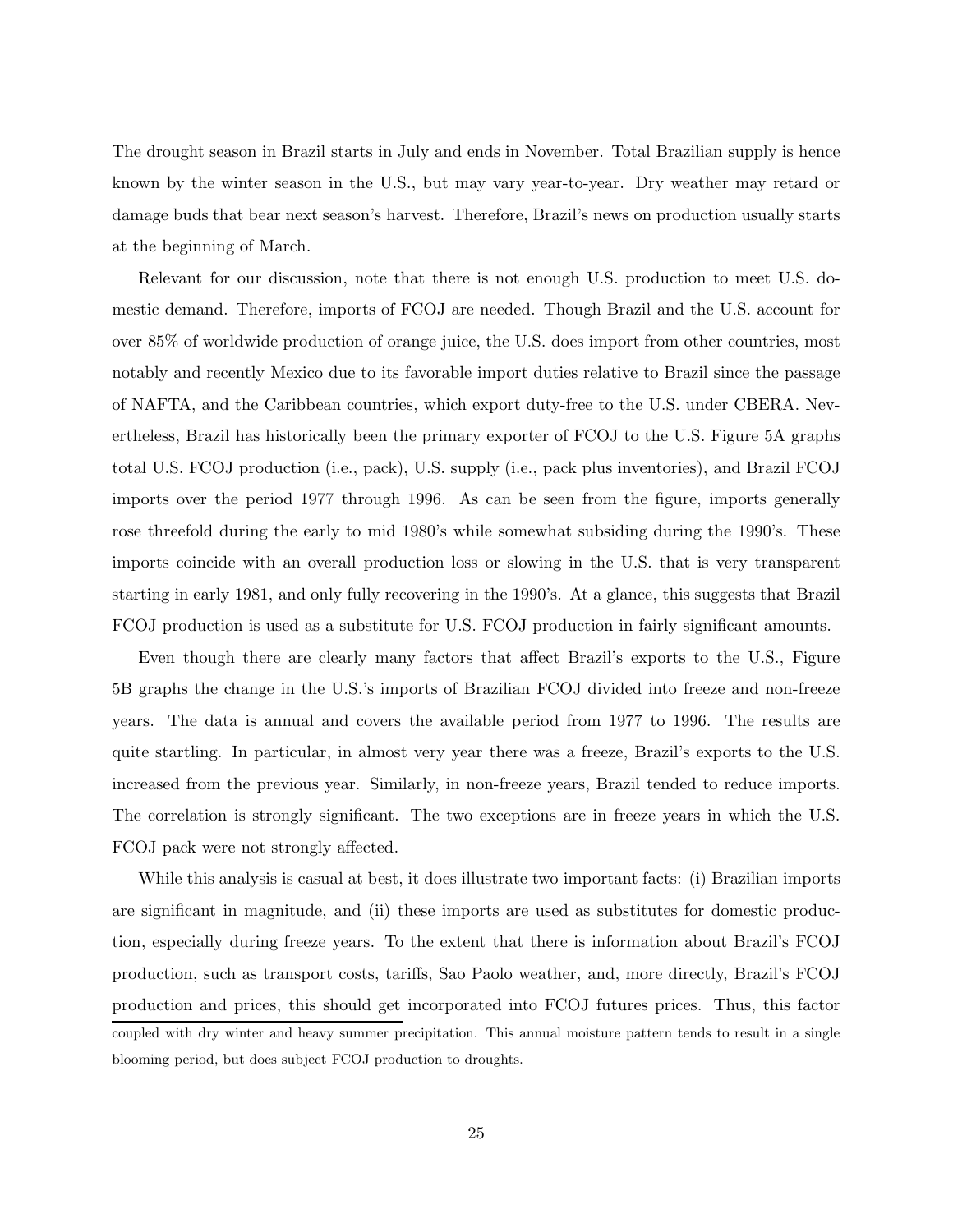represents another important component, not related to the temperature level in Orlando. As supporting evidence, the WSJ news story analysis in Table 9 shows that approximately 15% of all FCOJ stories are related to Brazil, and that on these days the variability of FCOJ returns is more than three times that on non-news days.

#### **4.3 Demand**

On a daily basis, Americans drink over 79 million six-ounce glasses of orange juice, that is, over half of all fruit juice sold in the U.S. There are a variety of choices, however, ranging from fresh orange juice to grapefruit juice. Not surprisingly, there is a substantial advertising industry aimed at FCOJ consumers. Because of the size of this industry, movement reports are closely tracked by market participants. Significant changes in movement numbers may suggest changes in the consumer behavior and can hence influence the short-term behavior of prices.

We have collected annual data from the Movement and Pack report from the New York Cotton Exchange. The period covers 1978-1998. This annual report contains information on the movement of FCOJ in the U.S., which many consider to be a measure of demand. It covers the movement within the U.S. of FCOJ, which includes both the FCOJ pack (i.e., U.S. production), imports and inventories. Since the data is annual, we divided the movement data into two categories: increasing demand and decreasing demand seasons. An increasing (decreasing) demand season is simply one with movement higher (lower) than the previous season.

Conditional on the different trends in demand, we compare the cumulative returns on FCOJ over spring and summer months. We avoid the fall and winter months to avoid contamination with information already incorporated in returns due to supply shocks (i.e., production news and weather). In terms of evidence, when demand is increasing (decreasing), the FCOJ prices on average increase (decrease) during spring and summer. In particular, the difference in returns for increasing and decreasing demand is around 15% at the end of a season. In addition, since the demand and FCOJ price change move together in the right direction, the price change is more likely to be a shift of the demand curve, rather than a movement along the demand curve. This suggests on a heuristic level that demand factors play a role in FCOJ futures price valuation. As supporting evidence, Table 9 documents that approximately 7% of the WSJ news stories are demand-related. Moreover, the variability of FCOJ returns on these days is more than three times that of non-news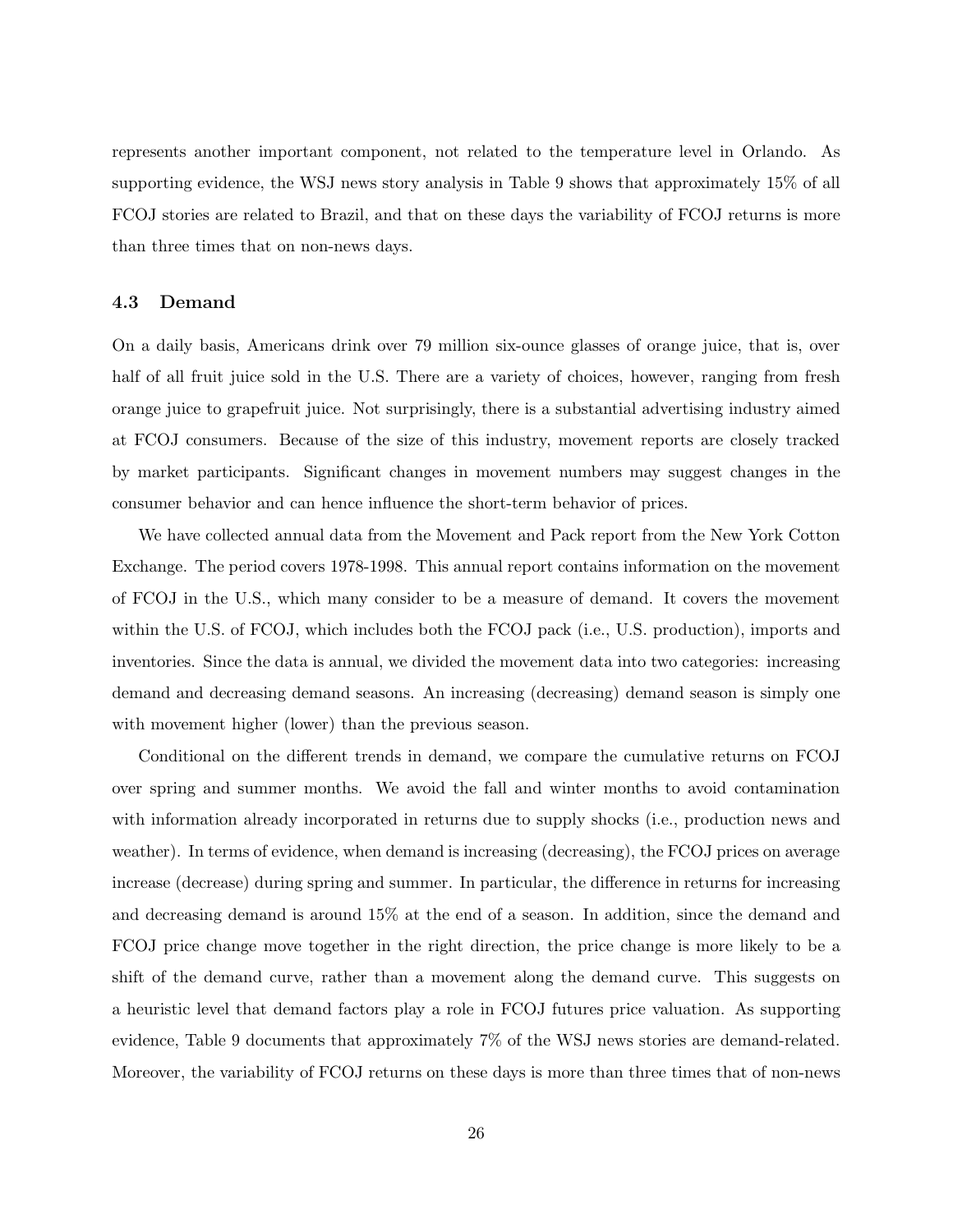days. While this evidence is not proof of a fundamental relation between FCOJ prices and demand, it is consistent with that notion.

## **5 Concluding Remarks**

This paper reverses the existing stylized fact that FCOJ futures returns are not related to fundamentals, particularly temperature. In fact, we present the following empirical facts which are strongly supported by theory:

- Though covering only 4.5% of the days in winter, two-thirds of all winter return variability in FCOJ futures coincide with freezing temperatures.
- On these days, using a simple, but theoretically appropriate nonlinear model of the relation between FCOJ returns and weather, we can explain almost 50% of the variation. Moreover, these  $R^2$ s can increase to almost 65% if the model is extended to include market information about forecasts.
- Other factors also play an important role in explaining FCOJ price variability. For example, we can document that over 40% of the FCOJ futures return variation occurs on 1.5% of the days in the fall season. This day is easy to identify; it is the first USDA forecast of orange production for the upcoming season, released in mid-October.

The bottom line from this paper is that when we seem to have an understanding of the fundamental information, both the FCOJ futures return variability and direction seems to coincide with theory. Thus, this research has produced a strong link between FCOJ futures returns and their underlying fundamentals.

Why is there volatility in FCOJ futures returns on days other than around low temperatures or USDA production news? The pricing of FCOJ futures is, like any asset, extremely complicated. The futures convenience yield, market microstructure, long-run news about weather, market news about orange tree moisture, news events about Brazil, and short-run demand shifts, among many other factors, can all have important effects. Cursory evidence suggests this is the case. For example, on news days about Brazilian production, which tend to be in summer, there is substantially higher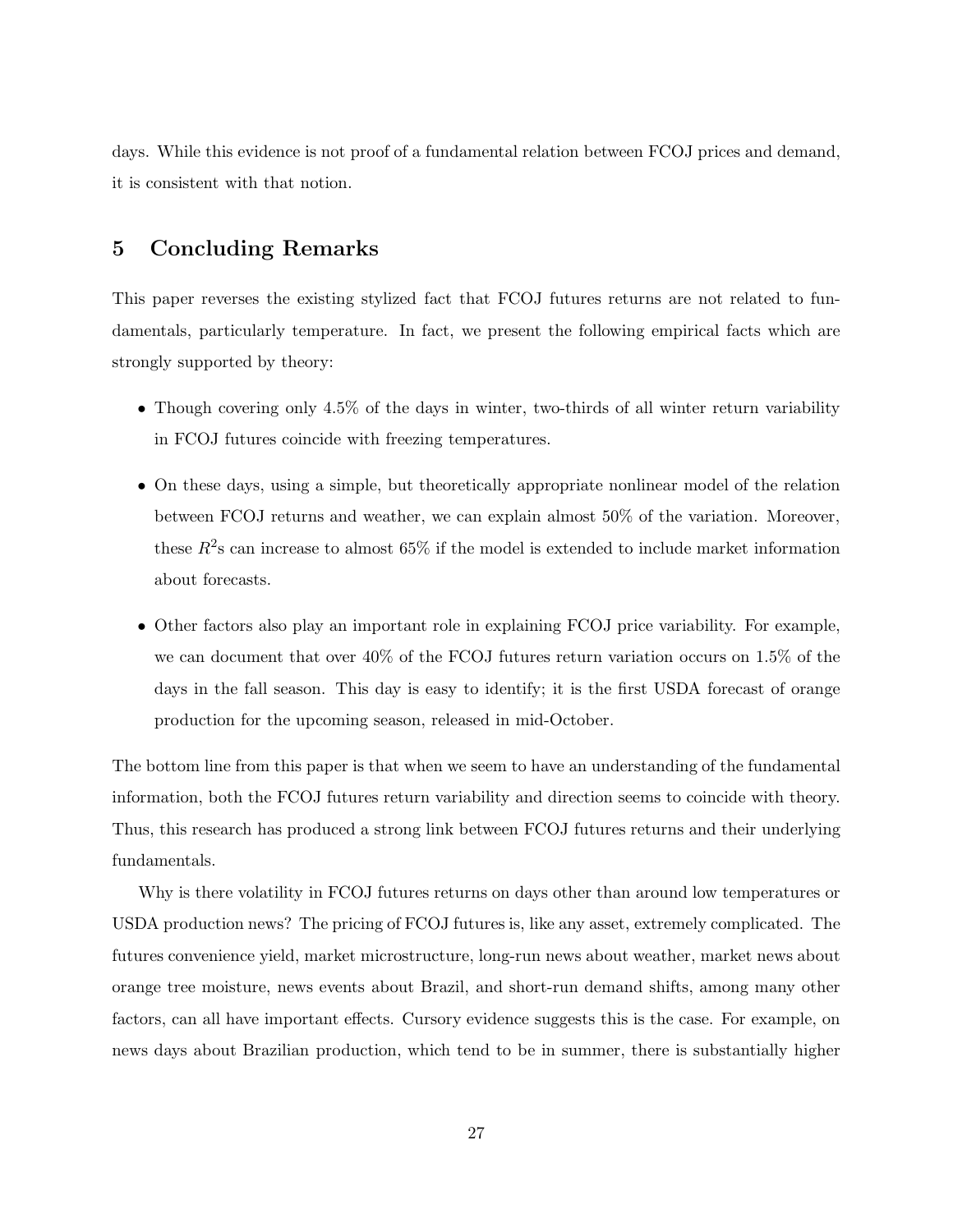volatility in the FCOJ futures market. What is important is that when we can clearly identify the fundamental, there is a close link between prices and that fundamental.

What this result suggests about other assets and fundamentals, such as stock prices and earnings announcements, is open for debate. However, our view is that it is unlikely that we can answer this question for equity prices when, in the apparently simple world of FCOJ futures and weather, the relation between prices and fundamentals is complex, nonlinear, multi-dimensional and state and path dependent.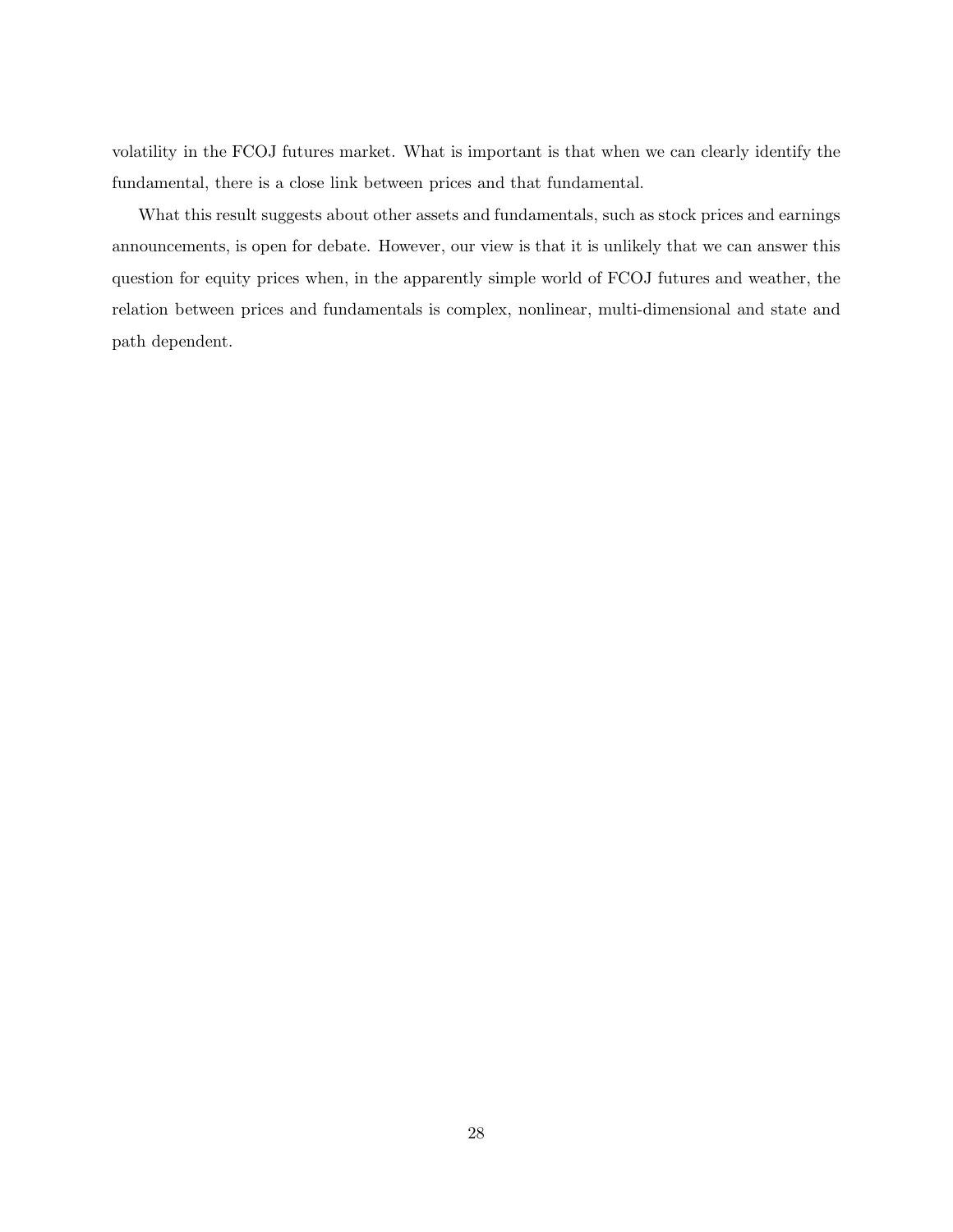## **Appendix 1: Return Calculation - Discussion of Limit Moves**

In general we want to focus on the most liquid contracts, which are usually the ones closest to maturity except when close to expiration. To that end we develop an algorithm that results in a spliced return series which utilizes the most liquid contracts. Specifically, we make a distinction between two types of periods: (i) trading days in an expiration month prior to expiration ( we denote this period EXP), and (ii) the rest of the time, i.e., trading days in months in which no contracts expire and trading days in an expiration month and past the expiration date of the contract (we denote this period NoEXP). In period NoEXP we want to focus on the two near maturity contracts C1 and C2:

- If neither contract hits its price limit, the return is the average return on C1 and C2.
- If C2 hits the limit and C1 does not, we calculate the return from C1 only.
- If C1 hits the limit and C2 does not, we average the returns on C1 and C2.
- If both contracts limit, we average the returns on C1 and C2 return and aggregate forward until either is off-limit (and record the minimum temperature for the trading "day" as the minimum temperature for the entire limiting period).

In period EXP we want to avoid using C1 due to the illiquidity that develops in futures contracts close to expiration. Our rule above is then applied to  $C2$  and  $C3$  in a similar manner.<sup>12</sup>

 $12$ During the sample period a number of rules relevant for the calculation of returns were changed. First, with respect to contract expiration dates, prior to November 1994 the expiration date was 10 business days prior to the end of every other month. In the following period expiration was 14 business days prior to the end of the month. As for the size of the price limits, initially it was 3 cents, and then it moved up to 5 cents in January 1979. From May 1986 there is no price limit on C1. From January 1993 there is no limit on the move in C2 during the expiration month of C1.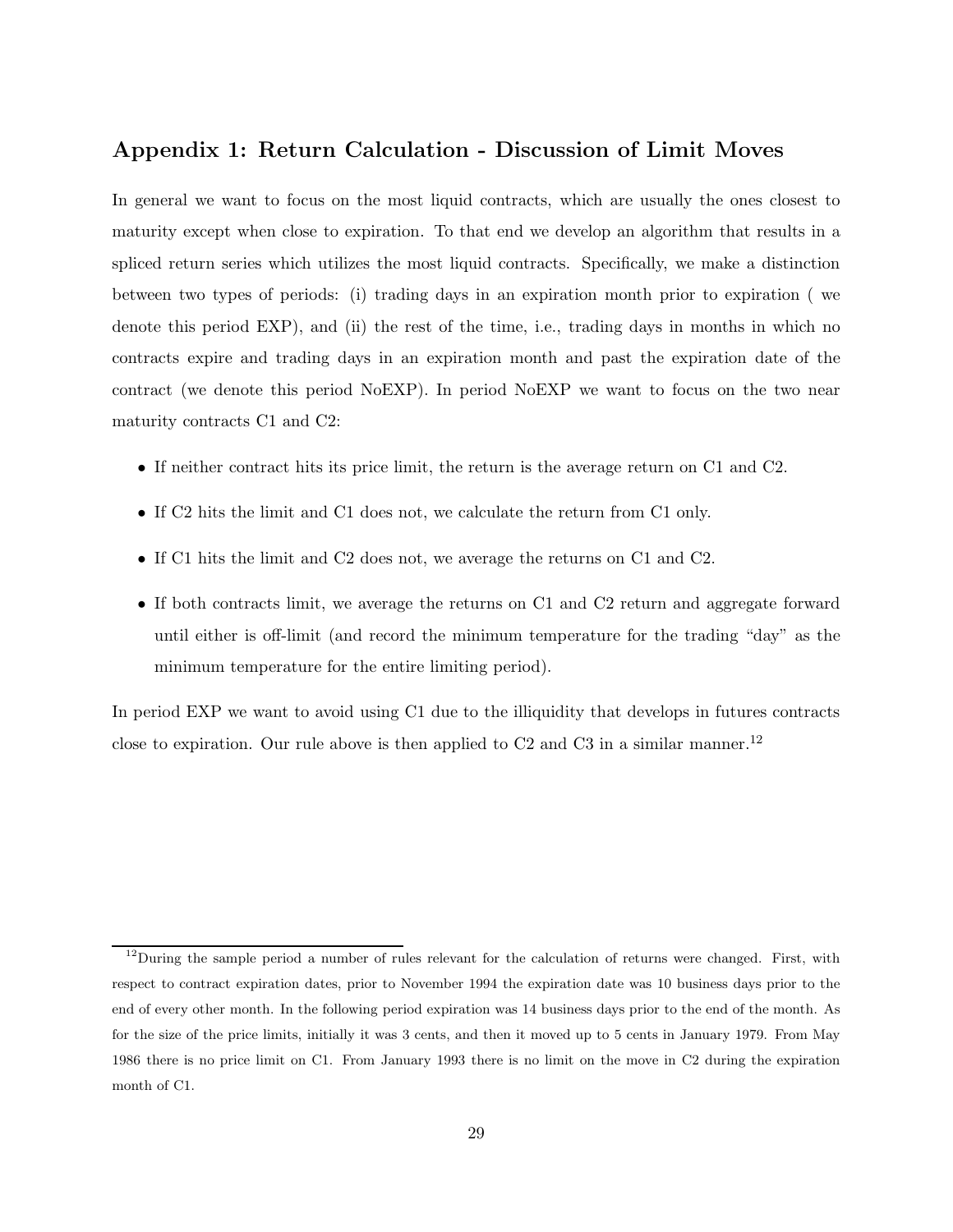## **6 References**

Attaway, J., 1997, *A History of Florida Citrus Freezes*, Florida Science Source, Inc. Attaway, J., 1999, *Hurricanes and Florida Agriculture*, Florida Science Source, Inc. Balduzzi, P., E. Elton and C. Green, 2001, Economic News and the Bond Prices: Evidence from

the U.S. Treasury Market, forthcoming *Journal of Financial and Quantitative Analysis*. Bauer, R. and P. Orazem, 1994, The rationality and price effects of U.S. Department of Agri-

culture forecasts of oranges, *Journal of Finance*, 49, 681-695.

Black, F., 1986, Noise, *Journal of Finance*, 41, 529-543.

Campbell, S. and F. Diebold, 2001, Weather forecasting for weather derivatives, PIER Working

Paper 01-131, University of Pennsylvania.

Campbell, J. and R. Shiller, 1987, Cointegration and tests of present value models, *Journal of Political Economy*, 95, 1062-1088.

Cutler, J. Poterba and L. Summers, 1989, What moves stock prices?, *Journal of Portfolio Management*, 15, 4-12.

Ederington, L. and H. Lee, 1993, How markets process information: News releases and volatility, *Journal of Finance*, 48, 1161-1191.

Fama, E., 1998, Market efficiency, long-term returns and behavioral finance, *Journal of Financial Economics*, 49, 283-306.

Frankel, J. and R. Meese, 1987, Are exchange rates excessively variable, in S. Fischer, ed., *NBER Macroeconomics Annual 1987*, Cambridge: MIT press, 1117-152.

French, K., R. Leftwich, and W. Uhrig, 1989, The effects of scheduled announcements on futures markets, CRSP working paper 273, University of Chicago.

Fortenberry, R. and D. Sumner, 1993, The effects of USDA reports in futures and options markets, *Journal of Futures Markets*, 13, 157-173.

Hebert, Paul, 1993, Freezes and hurricanes in Florida, *National Weather Digest*, vol. 18, no. 2. Hirshleifer, D., 2001, Investor psychology and asset pricing, *Journal of Finance*, 56, 1533-1598. Kleidon, A., 1986, Variance bounds tests and stock price valuation models, *Journal of Political Economy*, 94, 953-1001.

Ito, T. and V. Roley, 1987, News from the U.S. and Japan: Which moves the Yen/Dollar exchange rate? *Journal of Monetary Economics*, 19, 255-277.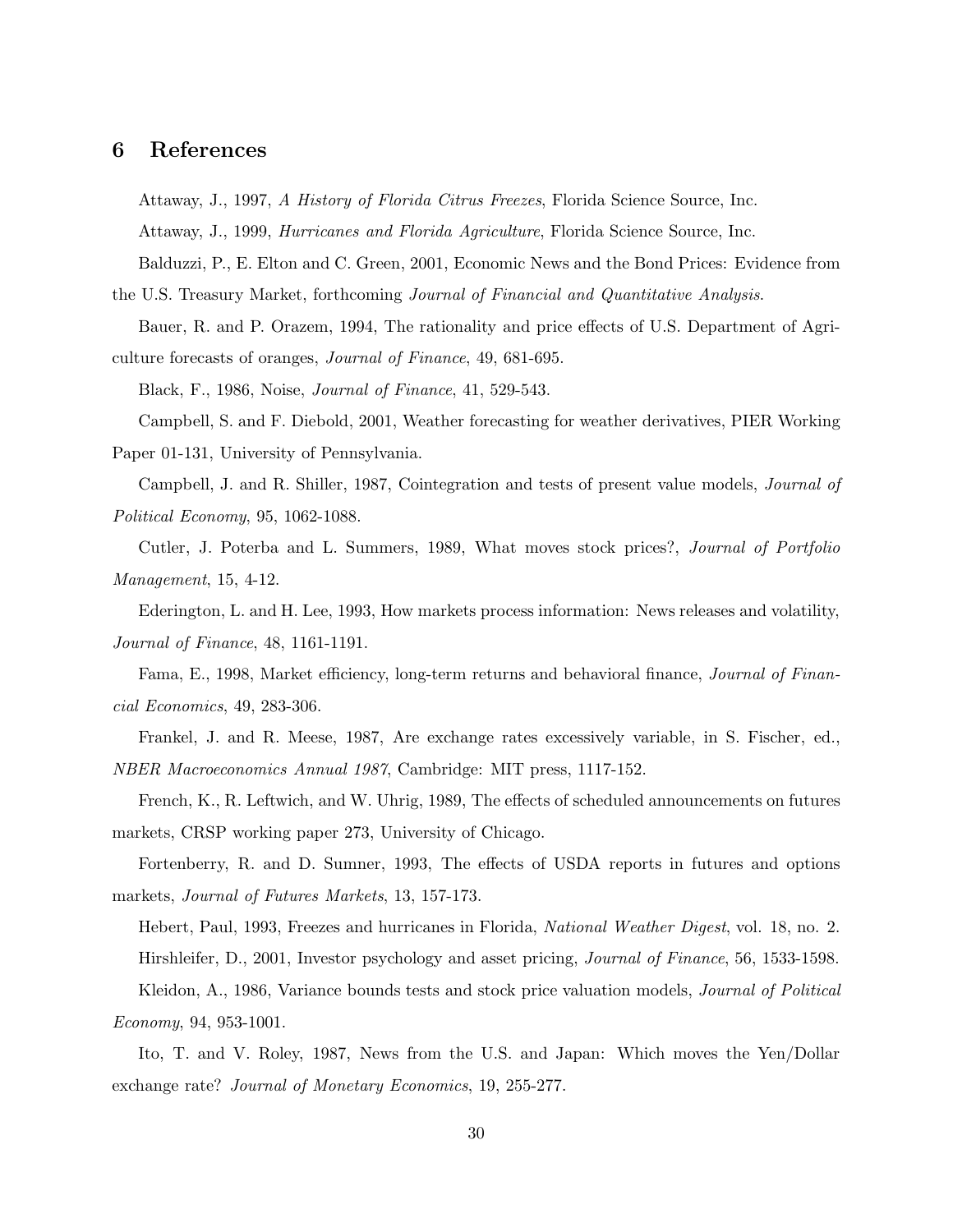Marsh, T. and R. Merton, 1986, Dividend variability and variance bounds tests for the rationality of stock market prices, *American Economic Review*, 76, 483-498.

Mitchell, M. and J. Mulherin, 1994, The impact of public information in the stock market, *Journal of Finance*, 49, 923-950.

Poterba, J. and L. Summers, 1988, Mean reversion in stock prices, *Journal of Financial Economics*, 22, 27-59.

Roley, V. and R. Troll, 1983, The impact of new economic information on the volatility of short-term interest rates, *Economic Review*, Federal Reserve Bank of Kansas City, 3-15.

Roll, R. 1984, Orange juice and weather, *American Economic Review*, 74, 861-880.

Roll, 1988, R2, *Journal of Finance*, 44, 1-17.

Shiller, R., 1981, Do stock prices move too much to be justified by subsequent changes in dividends?, *American Economic Review*, 71, 421-498.

Ullah, A., 1988, Nonparametric estimation of econometric fundamentals, *Canadian Journal of Economics*, 21, 625-658.

Urich, T. and P. Wachtell, 1984, The effects of inflation and money supply announcements on interest rates, *Journal of Finance*, 39, 1177-1188.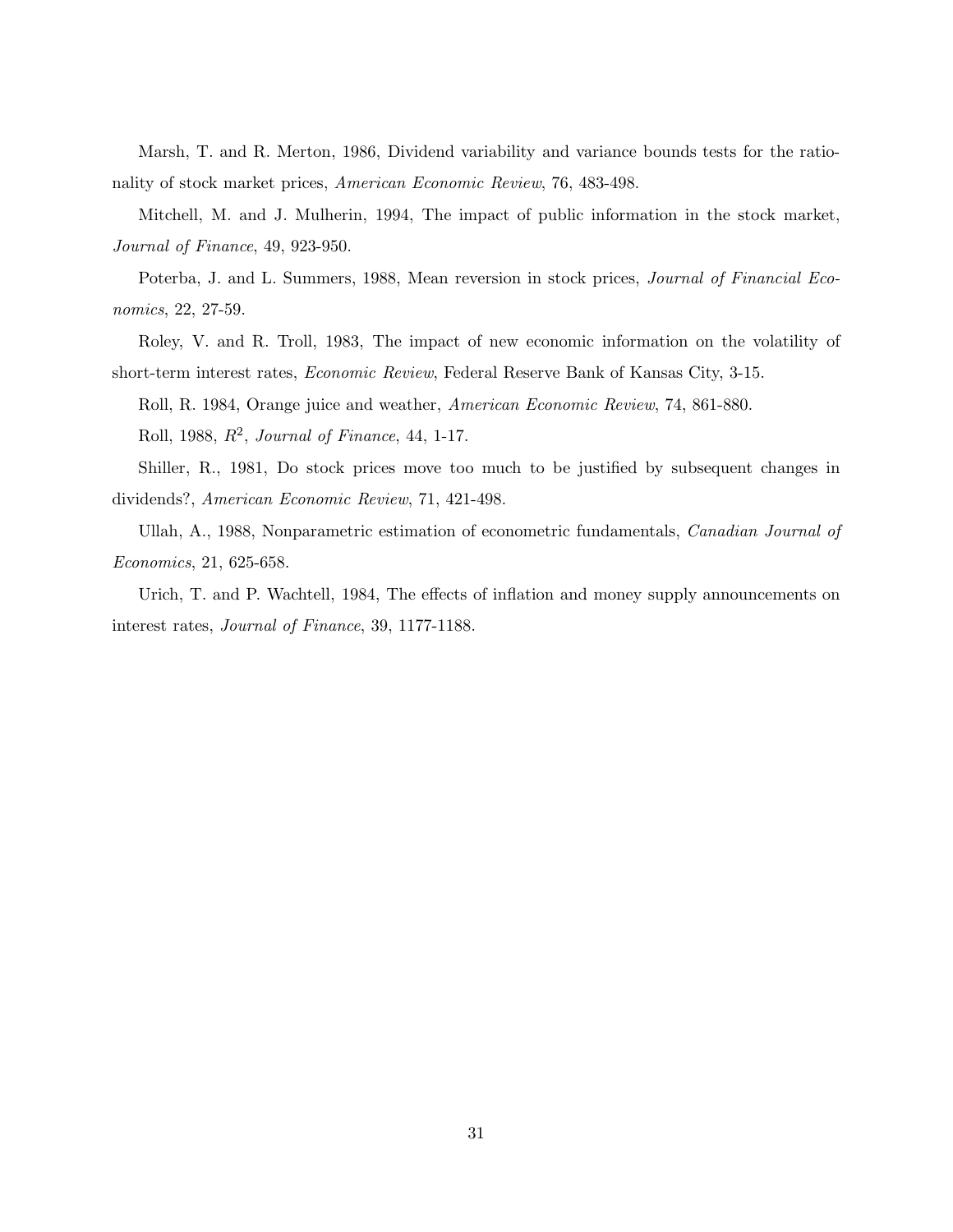| Date                              | Low Temperature (Orlando area) | Damage              |
|-----------------------------------|--------------------------------|---------------------|
| February 7-9, 1835                | $11^o$                         | Catastrophic        |
| 1857                              | NA                             | Moderate            |
| December 1, 1876                  | NA                             | Moderate/Severe     |
| January 9-13, 1886                | $19^o$                         | Severe              |
| December 29-30, 1894              | $18^o$                         | Severe              |
| February 8-9, 1895                | $17^o$                         | Catastrophic        |
| January 28-29, 1897               | $25^o$                         | Moderate            |
| January 2-3, 1898                 | $23^o\,$                       | Severe              |
| February 13-14, 1899              | $20^o$                         | Catastrophic        |
| January 1900                      | $27^o$                         | Moderate            |
| February 17-18, 1900              | $26^o$                         | Moderate            |
| December 21, 1901                 | $26^o$                         | Moderate/Severe     |
| January 14, 1902                  | $26^o$                         | Severe              |
| January 26-27, 1905               | $21^o$                         | Severe              |
| February 2-6, 1917                | $22^o$                         | Severe              |
| December 12-13, 1934              | $22^o$                         | Severe              |
| January 27-29, 1940               | $22^o$                         | Severe              |
| February 5-6& 11, 1947            | $24^o$                         | Moderate/Severe     |
| December 12-13, 1957              | $21^o$                         | Moderate/Severe     |
| January 9-10, 1958                | $26^0$                         | Severe              |
| February 4-5, 14, 17-19, 21, 1958 | $24^o - 26^o$                  | Severe              |
| December 12-13, 1962              | $19^0\,$                       | Severe/Catastrophic |
| January 31, 1966                  | $23^o$                         | Moderate            |
| January 8-11, 1970                | $24^{\circ}$                   | Moderate/Severe     |
| January 20-22, 1971               | $22^o$                         | Severe              |
| January 19, 1977                  | $20^o$                         | Severe              |
| January 12-14, 1981               | $18^o$                         | Severe              |
| January 11-12, 1982               | $23^o$                         | Severe              |
| December 24-25, 1983              | $24^o$                         | Severe              |
| January 20-22, 1985               | $19^o$                         | Severe*             |
| December 26-27, 1985              | $26^o$                         | Moderate            |
| January 28, 1986                  | $27^o$                         | Moderate            |
| February 24, 1989                 | $29^o$                         | Moderate            |
| December 23-24, 1989              | $25^o$                         | Severe              |
| January 8-9, 1996                 | $29^o$                         | Moderate            |
| February 5-6, 1996                | $26^o$                         | Moderate            |

## Table 1: History of Freezes

The table lists the important freezes from 1835 to 1998 as documented by Attaway (1997). An important freeze is one in which the temperature in the Orlando area (i) dropped substantially below freezing, and (ii) remained at this level for a significant period of time. The description of the freezes, varying from moderate to catastrophic, is subjective, based on a description of the economic impact of the freezes provided in Attaway (1997). Note that the \* refers to the fact that, although each individual freeze in the 1981-85 period was severe, the combined effect of four freezes in five years was generally considered catastrophic. Our sample period is 1967-98 and therefore covers the freezes below the horizontal line.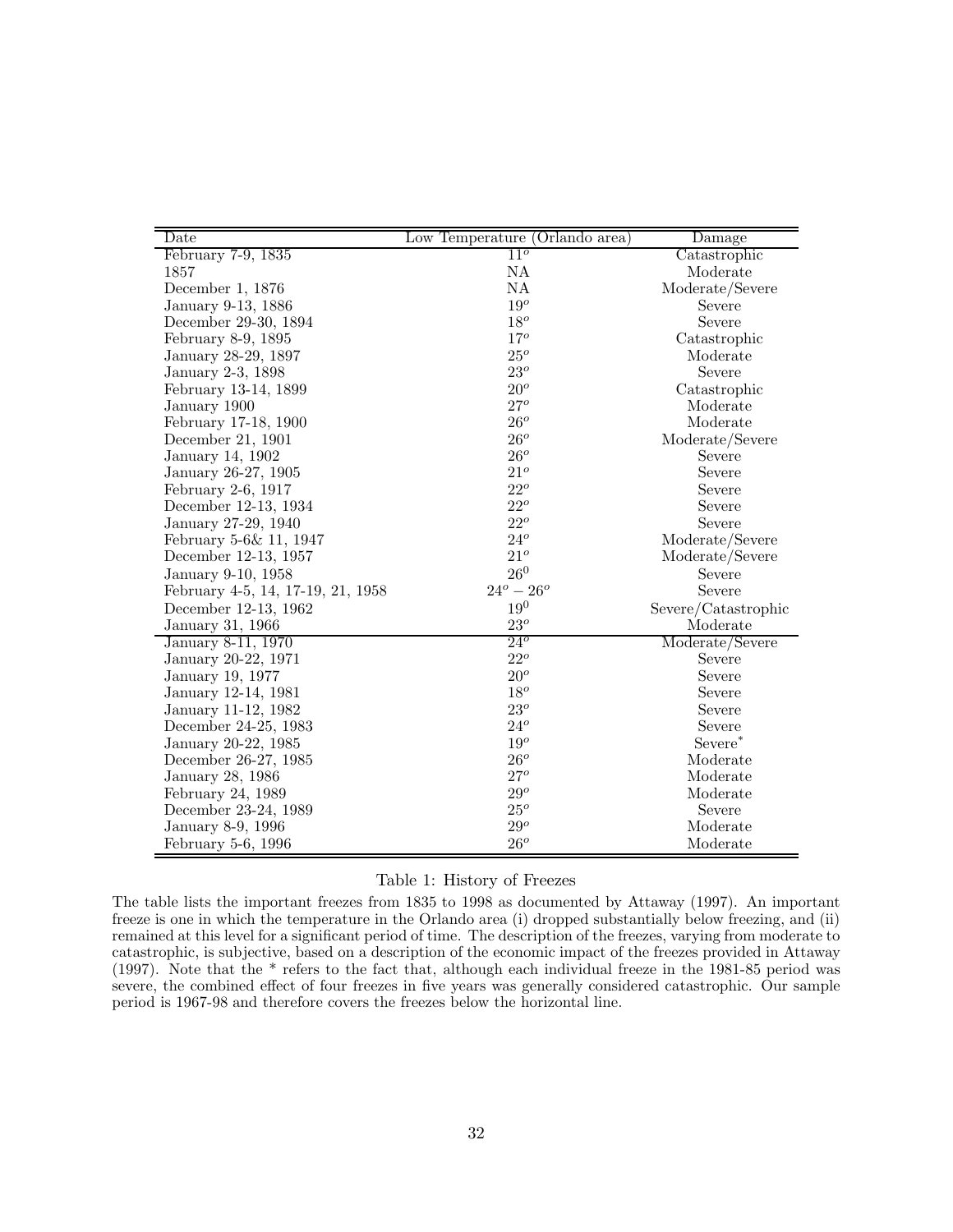|                                      |          | Critical Temperatures for Oranges |  |                              |  |  |  |  |  |
|--------------------------------------|----------|-----------------------------------|--|------------------------------|--|--|--|--|--|
|                                      |          | Winter                            |  | Spring                       |  |  |  |  |  |
|                                      |          | (Dec to mid-Feb)                  |  | (mid-Feb to Mar)             |  |  |  |  |  |
| Bloom                                |          | <b>NA</b>                         |  | 29-30                        |  |  |  |  |  |
| Fruit                                |          | 26                                |  | 29                           |  |  |  |  |  |
| Leaves                               |          | 24                                |  | 27                           |  |  |  |  |  |
| Twigs                                |          | 22                                |  | 24                           |  |  |  |  |  |
| <b>Branches</b>                      |          | 20                                |  | 22                           |  |  |  |  |  |
| Severity of Freeze (Damage vs. Time) |          |                                   |  |                              |  |  |  |  |  |
| Temperature                          | Duration |                                   |  | Consequence                  |  |  |  |  |  |
| 28                                   |          | 6 hours or more                   |  | Extensive Fruit Damage       |  |  |  |  |  |
| 26                                   |          | 4 hours or more                   |  | Extensive Fruit Damage       |  |  |  |  |  |
| 24                                   |          | 2 hours or more                   |  | Extensive Fruit Damage       |  |  |  |  |  |
| 20                                   |          | 4 hours or more                   |  | <b>Extensive Tree Damage</b> |  |  |  |  |  |
|                                      |          | Freeze Recovery Periods           |  |                              |  |  |  |  |  |
|                                      |          | Minimum                           |  | No. of Years                 |  |  |  |  |  |
| Freeze Type                          |          | Temperature                       |  | to Recovery                  |  |  |  |  |  |
| Light                                |          | 32-29                             |  | 0                            |  |  |  |  |  |
| Moderate                             |          | 28-25                             |  | $\overline{0}$               |  |  |  |  |  |
| Hard                                 |          | 24-21                             |  | $1-3$                        |  |  |  |  |  |
| Severe                               |          | Less than 20                      |  | $3 - 7$                      |  |  |  |  |  |

Table 2: Temperatures and Orange Production Damage Source: Citrus Associates of New York Cotton Exchange, Inc, 1994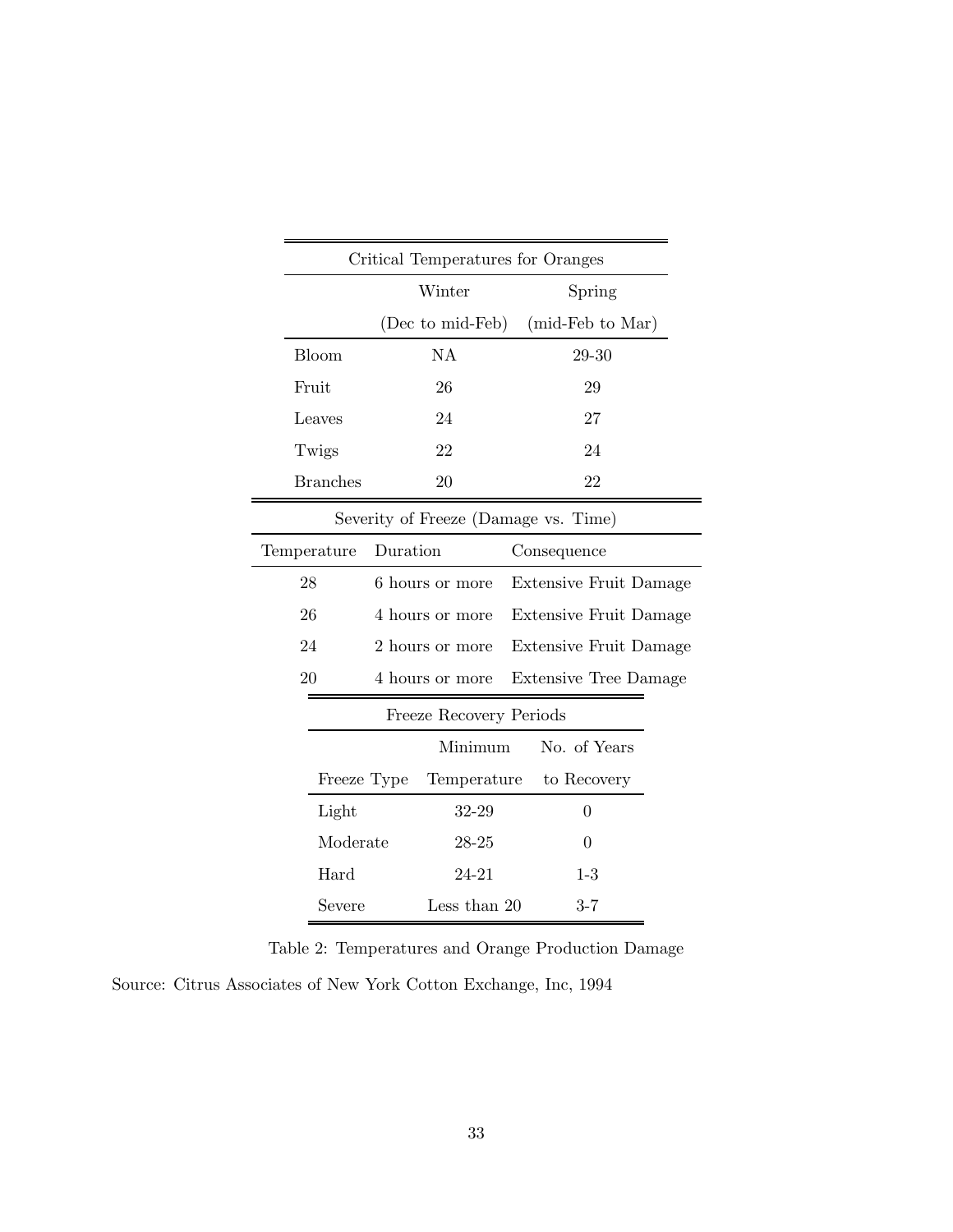|                          |              | Prod.   | $\overline{\mathrm{C}}$ um. |
|--------------------------|--------------|---------|-----------------------------|
| Year                     | Freeze       | %Change | $Ret. (\%)$                 |
| 67                       |              | 4.7     | $-12.6$                     |
| 68                       |              | 4.6     | 31.1                        |
| 69                       | Yes          | $-3.7$  | $-8.4$                      |
| 70                       | Yes          | $-15.3$ | 16.2                        |
| 71                       |              | 5.0     | $-14.6$                     |
| 72                       |              | $-2.5$  | $-6.2$                      |
| 73                       |              | 3.6     | $-16.1$                     |
| 74                       |              | $-0.4$  | $-19.5$                     |
| 75                       |              | 5.3     | $-2.1$                      |
| 76                       | Yes          | $-10.6$ | 52.7                        |
| 77                       |              | 2.3     | $-0.7$                      |
| 78                       |              | $-1.8$  | $-7.8$                      |
| 79                       |              | 3.3     | $-12.2$                     |
| 80                       | Yes          | $-15.1$ | 44.5                        |
| 81                       | Yes          | $-24.2$ | $-0.6$                      |
| 82                       |              | $-2.4$  | $-12.6$                     |
| 83                       | Yes          | $-30.5$ | 30.1                        |
| 84                       | Yes          | $-12.7$ | $-3.3$                      |
| 85                       | Yes          | $-9.7$  | $-27.7$                     |
| 86                       |              | $-7.2$  | 0.2                         |
| 87                       |              | 6.2     | $-4.1$                      |
| 88                       | Yes          | $-3.6$  | $-14.9$                     |
| 89                       | $_{\rm Yes}$ | $-15.2$ | 55.0                        |
| 90                       |              | $-8.1$  | 1.6                         |
| 91                       |              | 2.8     | $-16.1$                     |
| 92                       |              | 0.3     | $-34.3$                     |
| 93                       |              | 1.4     | 7.1                         |
| 94                       |              | 4.8     | $-9.8$                      |
| 95                       | $_{\rm Yes}$ | 0.6     | $-3.5$                      |
| 96                       |              | 2.8     | $-23.6$                     |
| $\overline{\text{Fr}}$ z |              | $-12.7$ | 12.7                        |
| Non-Frz                  |              | 1.3     | $-6.1$                      |

## Table 3: Freezes, Production and Returns

Year by year percentage differences between actual orange production and the October USDA forecast at the beginning of the season, and the cumulative FCOJ futures return over the corresponding winter season (December to February). The bottom two rows show the averages of these numbers over freeze years and non-freeze years. Seasons are classified as freeze/non-freeze based on Attaway (1997).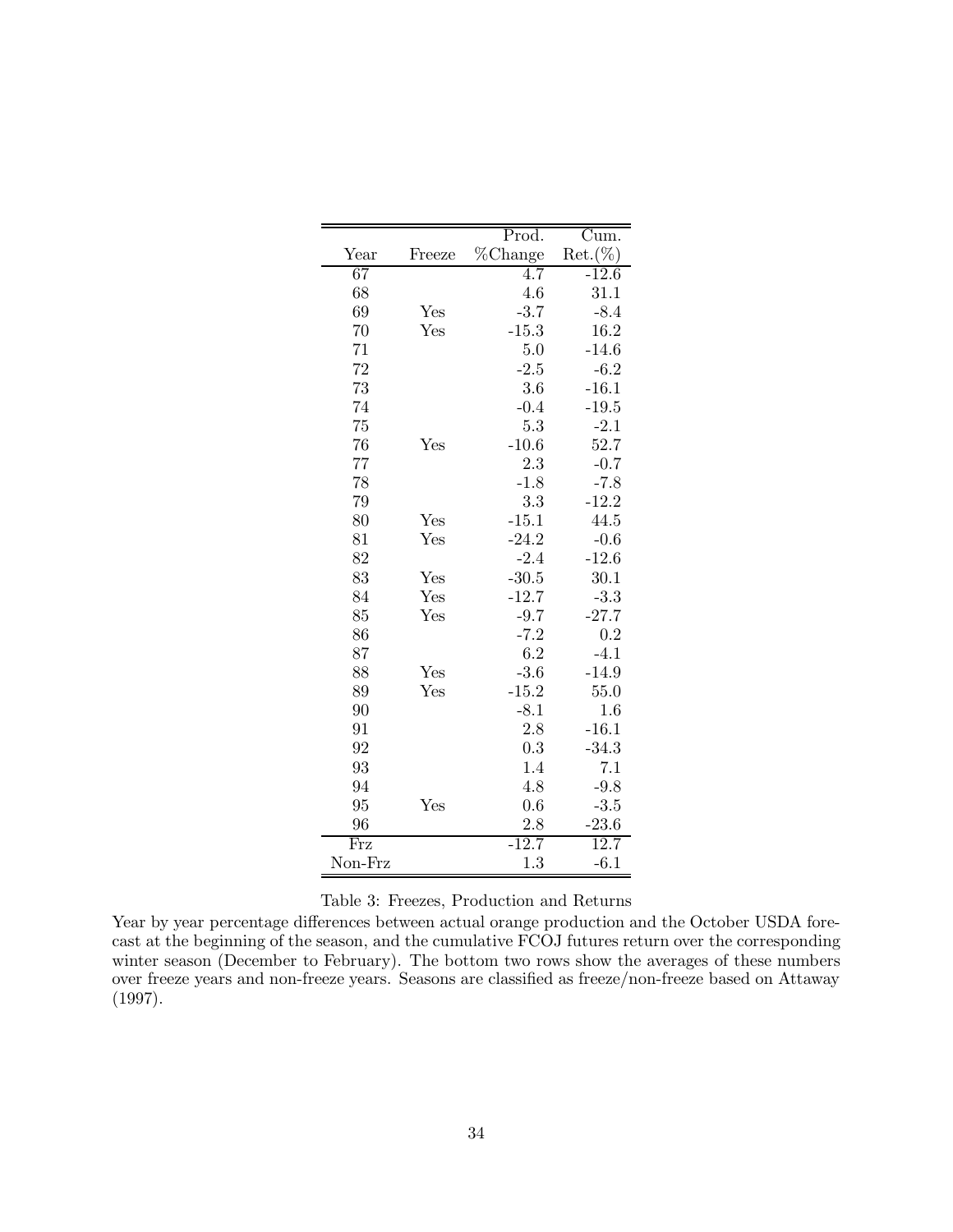| Panel A: Seasonal Returns           |             |          |             |  |  |  |  |  |  |  |
|-------------------------------------|-------------|----------|-------------|--|--|--|--|--|--|--|
| Season                              | <b>Nobs</b> | Mean     | $_{\rm SD}$ |  |  |  |  |  |  |  |
| All                                 | 7543        | 0.033    | 2.105       |  |  |  |  |  |  |  |
| Winter                              | 1772        | 0.009    | 3.160       |  |  |  |  |  |  |  |
| Winter Pre-Freeze                   | 1475        | 0.015    | 3.305       |  |  |  |  |  |  |  |
| Winter Post-Freeze                  | 297         | $-0.068$ | 2.315       |  |  |  |  |  |  |  |
| Fall                                | 1878        | 0.068    | 1.847       |  |  |  |  |  |  |  |
| Spring                              | 1939        | 0.059    | 1.555       |  |  |  |  |  |  |  |
| Summer                              | 1954        | $-0.002$ | 1.539       |  |  |  |  |  |  |  |
| Panel B: Temperature-Sorted Returns |             |          |             |  |  |  |  |  |  |  |
| From-To                             | <b>Nobs</b> | Mean     | SD          |  |  |  |  |  |  |  |
| $0 - 35$                            | 77          | 2.721    | 11.815      |  |  |  |  |  |  |  |
| 36-40                               | 134         | $-0.311$ | 2.163       |  |  |  |  |  |  |  |
| 41-45                               | 198         | $-0.273$ | 2.081       |  |  |  |  |  |  |  |
| 46-99                               | 1066        | $-0.086$ | 1.790       |  |  |  |  |  |  |  |

#### Table 4: FCOJ Futures Returns

Means and standard deviations of daily FCOJ futures returns in percent for different seasons and temperature ranges. Continuous futures daily return series are constructed off of the three closest maturity contracts in a manner described in Appendix 1. The data period is September 1967 to August 1998. Temperatures are minimum night temperature for the Orlando region, contemporaneous with the close-to-close futures return. Winter season is defined as December, January and February, Spring is March, April, May, Summer is June, July, August and Fall is September, October, November. The pre-freeze period includes days up to and including the first freeze of the season, if a freeze occurs.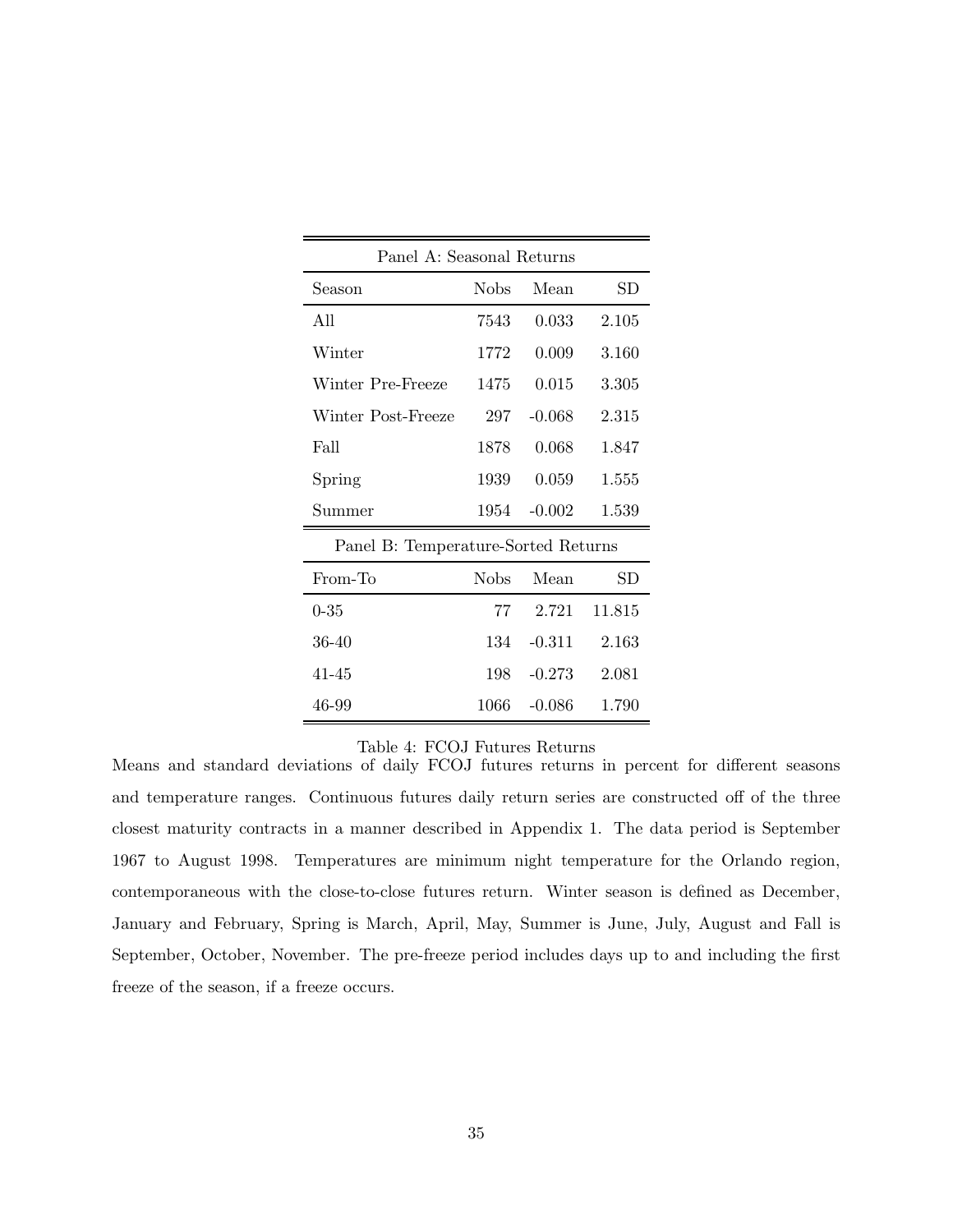|           | $\alpha$ | $\beta$             | $\beta_1$ | $\beta_2$ | $R^2$ |
|-----------|----------|---------------------|-----------|-----------|-------|
| Linear    | 2.187    | $-0.042$            |           |           | 0.015 |
|           | (0.474)  | (0.009)             |           |           |       |
| Piecewise |          |                     |           |           | 0.281 |
| $0 - 35$  | 58.113   | -1.741              |           |           |       |
|           |          | $(8.409)$ $(0.262)$ |           |           |       |
| $36 - 40$ | 7.714    | $-0.211$            |           |           |       |
|           |          | $(5.419)$ $(0.142)$ |           |           |       |
| $41 - 45$ | 6.620    | $-0.159$            |           |           |       |
|           | (4.590)  | (0.106)             |           |           |       |
| $46 - 99$ | $-0.558$ | 0.008               |           |           |       |
|           | (0.499)  | (0.009)             |           |           |       |
| Nonlinear | $-0.135$ |                     | 0.095     | 0.202     | 0.333 |
|           | (0.071)  |                     | (0.339)   | (0.031)   |       |
| Kernel    |          |                     |           |           | 0.336 |

Table 5: Model Estimates and  $R^2$ s

Data period is for winter pre-freeze period September 1967 to August 1998. Continuous futures return series are constructed off of the three closest maturity contracts in a manner described in Appendix 1. Returns are in percent per day. Temperatures are minimum night temperature for the Orlando region, contemporaneous with the close-to-close futures return. The linear model is

$$
R_t = \alpha + \beta W_t + \epsilon_t
$$

The piecewise linear model is a set of four linear regressions within temperature buckets. The nonlinear model is

$$
R_t = \alpha + \beta_1 Max[0, W^* - W_t] + \beta_2 (Max[0, W^* - W_t])^2 + \epsilon_t
$$

with the threshold being  $W^* = 32^{\circ}F$ . Kernel provides nonparametric estimates

$$
R_t = f(W_t) + \epsilon_t
$$

as described in the paper.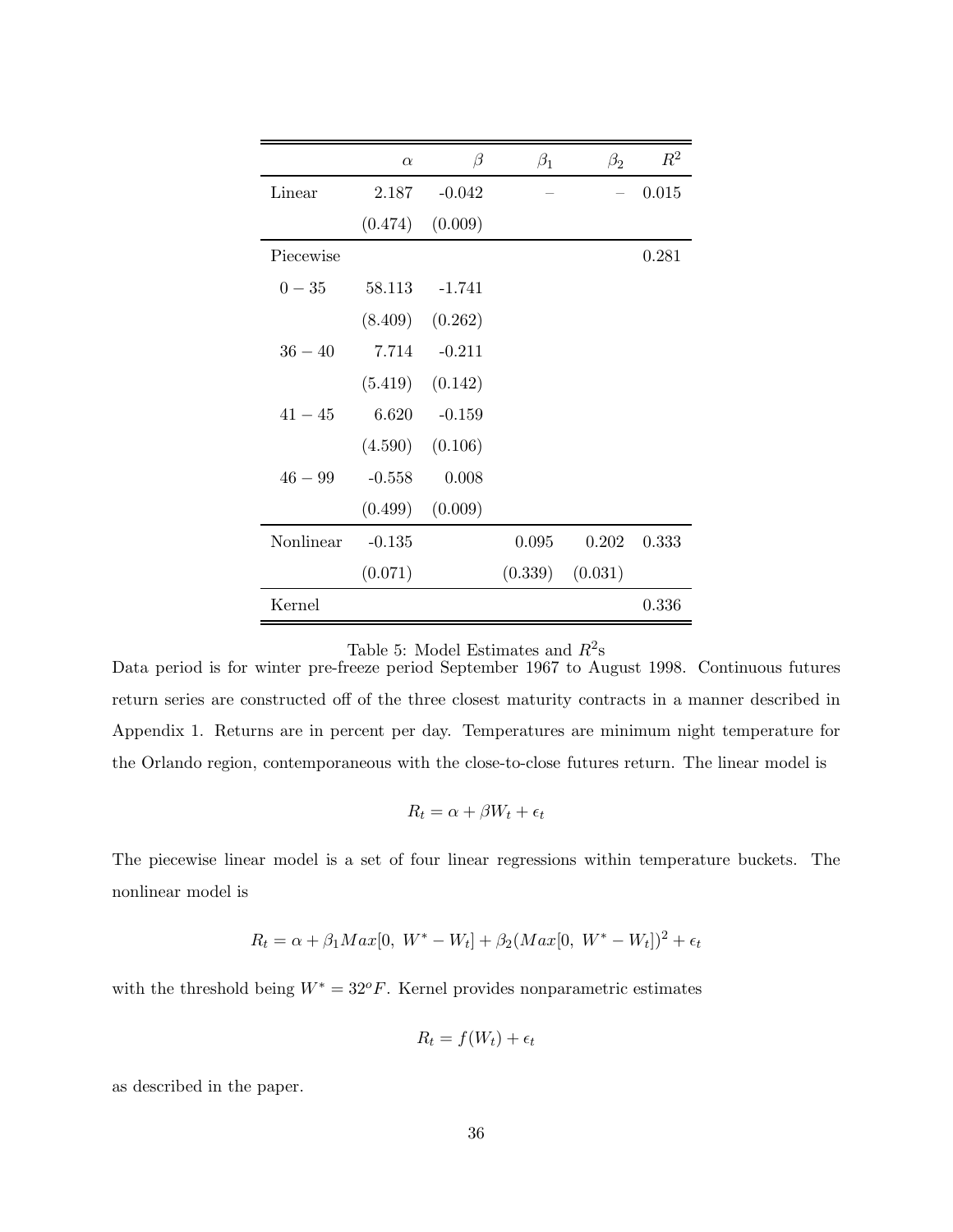|       | Const.    |                            |      | $W_{t-1}$ $W_{t-2}$ $F_{t-1}(W_t)$ |        |                                              | $R^2$ |
|-------|-----------|----------------------------|------|------------------------------------|--------|----------------------------------------------|-------|
| W+    | 13.96     |                            |      |                                    |        | 0.74                                         | 0.56  |
|       | (1.22)    |                            |      |                                    |        | (0.02)                                       | 853   |
| $W_t$ | 18.11     |                            | 0.70 | $-0.04$                            |        |                                              | 0.46  |
|       |           | $(1.49)$ $(0.03)$          |      | (0.03)                             |        |                                              | 853   |
| $W_t$ | 0.10      |                            | 0.46 | $-0.03$                            |        | 0.56                                         | 0.73  |
|       |           | $(1.23)$ $(0.03)$ $(0.02)$ |      |                                    | (0.02) |                                              | 853   |
|       | $W_{t-1}$ | $W_{t-2}$                  |      | Dec.                               | Jan.   | Feb.                                         | $R^2$ |
| $W_t$ | 0.67      | $-0.07$                    |      | 21.05                              | 19.77  | 20.51                                        | 0.41  |
|       |           |                            |      |                                    |        | $(0.02)$ $(0.02)$ $(1.03)$ $(1.05)$ $(1.08)$ | 1877  |

Table 6: Temperature Forecasting

Estimates of temperature forecasting models. The first set of models includes some combination of NWS temperature forecasts and lagged temperatures and is estimated over a 10-year sample period with data from November through March. The most general regression is of the form

$$
W_t = \alpha + \beta_1 W_{t-1} + \beta_2 W_{t-2} + \gamma F_{t-1}(W_t) + \epsilon_t.
$$

The second set of models is estimated on the full sample period, winter only, and uses temperatures and monthly dummy variables:

$$
W_t = \alpha_i D_{it} + \beta_1 W_{t-1} + \beta_2 W_{t-2} + \epsilon_t,
$$

Standard errors are in parentheses under the coefficient estimates, and the number of observations in each regression appear under the regression  $R^2$ s.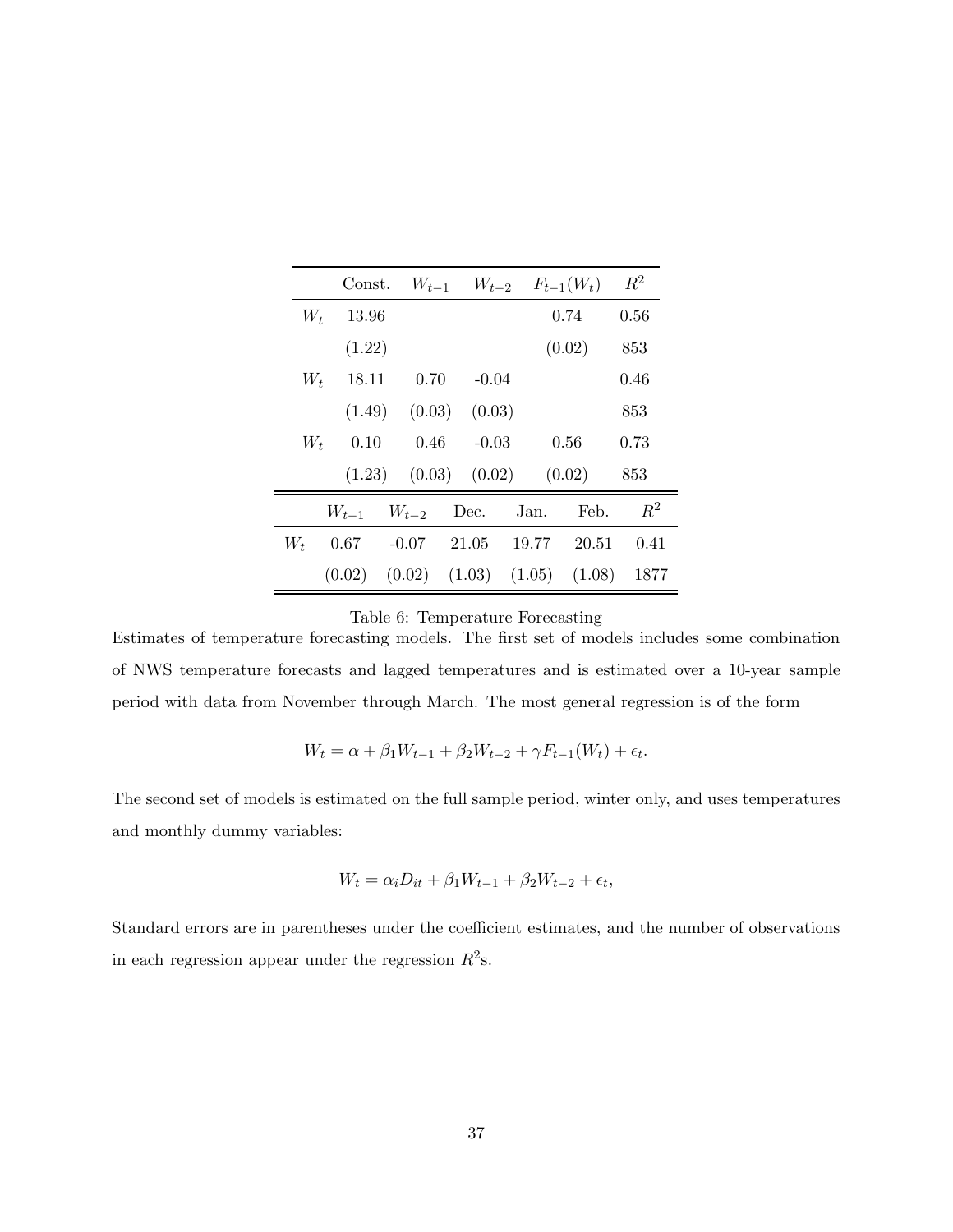| $\alpha$ | $\beta_1$ | $\beta_2$ | <b>Bucket</b>  | $R_{0-35}^2$ | $R_{36-40}^2$ | $R_{41-45}^2$ | $R_{45-99}^2$ | $R_{0-99}^2$ |
|----------|-----------|-----------|----------------|--------------|---------------|---------------|---------------|--------------|
| $-0.09$  | 0.24      |           | $F_t(W_{t+1})$ | 0.17         | 0.00          | 0.00          | 0.00          | 0.01         |
| (0.11)   | (0.15)    |           |                | 26           | 38            | 70            | 309           | 443          |
| $-0.07$  |           | 0.02      | $W_{t+1}$      | 0.00         | 0.00          | 0.00          | 0.00          | 0.00         |
| (0.11)   |           | (0.11)    |                | 21           | 30            | 60            | 332           | 443          |
| $-0.09$  | 0.52      | $-0.26$   | $F_t(W_{t+1})$ | 0.24         | 0.00          | 0.03          | 0.00          | 0.01         |
| (0.11)   | (0.23)    | (0.17)    |                | 26           | 38            | 70            | 309           | 443          |
|          |           |           | $W_{t+1}$      | 0.02         | 0.00          | 0.05          | 0.01          | 0.01         |
|          |           |           |                | 21           | 30            | 60            | 332           | 443          |
| 0.01     |           | 0.12      | $W_{t+1}$      | 0.04         | 0.00          | 0.00          | 0.00          | 0.00         |
| (0.06)   |           | (0.07)    |                | 79           | 132           | 197           | 1056          | 1464         |

|  |  |  |  | Table 7: Error Analysis - Forecasts |
|--|--|--|--|-------------------------------------|
|--|--|--|--|-------------------------------------|

Error analysis regressions, where the errors,  $\epsilon_t$ , are from a winter pre-freeze kernel regression of returns  $R_t$  on contemporaneous temperatures  $W_t$ . Error analysis regressions involve the multivariate regression

$$
\epsilon_t = \alpha + \beta_1 Max[0, 32 - F_t(W_{t+1})] + \beta_2 Max[0, 32 - W_{t+1})] + \nu_t
$$

and univariate versions of the above. The  $R^2$  is calculated within buckets, sorted by the forecast or the temperature, as denoted in column "Bucket". Data is for days where forecasts are available, except the final regression, which is for all winter pre-freeze days less the days where  $\epsilon_t$  is a freeze day (hence 1464 days: 1475 winter pre-freeze observations less 11 freeze days in our sample). Standard errors are in parentheses under the regression estimates, and the number of observations in each bucket appear under the bucket  $R^2$ s.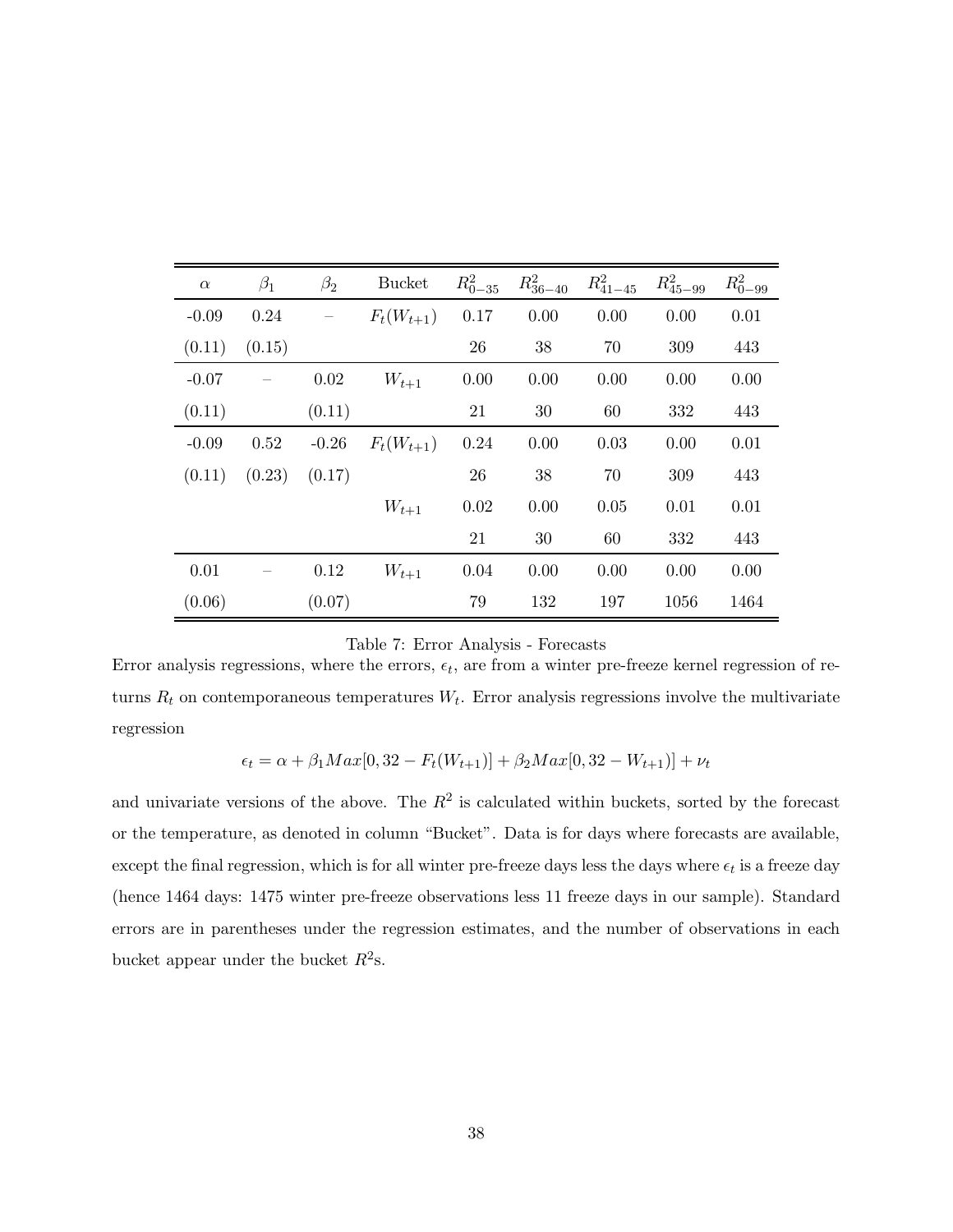| $\alpha$ | $\beta_1$ | $\beta_2$ | $\beta_3$         | $\beta_4$                | <b>Bucket</b>  | $R_{0-35}^2$ | $R_{36-40}^2$ | $R_{41-45}^2$ | $R_{45-99}^2$ | $R_{0-99}^2$ |
|----------|-----------|-----------|-------------------|--------------------------|----------------|--------------|---------------|---------------|---------------|--------------|
| $-0.07$  | 0.00      | $-1.58$   | 0.48              | $\overline{\phantom{a}}$ | $F_{t-1}(W_t)$ | 0.24         | $-0.01$       | 0.27          | 0.00          | 0.11         |
| (0.11)   | (0.06)    | (0.27)    | (0.11)            |                          |                | 26           | 37            | 70            | 310           | 443          |
|          |           |           |                   |                          | $W_t$          | 0.31         | 0.00          | 0.00          | 0.00          | 0.11         |
|          |           |           |                   |                          |                | 20           | 30            | 59            | 334           | 443          |
| $-0.07$  |           |           | $\qquad \qquad -$ | 0.05                     | $F_{t-1}(W_t)$ | $-0.02$      | 0.00          | 0.05          | 0.00          | 0.00         |
| (0.11)   |           |           |                   | (0.06)                   |                | ${\bf 26}$   | 37            | 70            | 310           | 443          |
|          |           |           |                   |                          | $W_t$          | 0.01         | 0.00          | $-0.01$       | 0.00          | 0.00         |
|          |           |           |                   |                          |                | $20\,$       | 30            | 59            | 334           | 443          |

Table 8: Error Analysis - Temperature Surprises

Error analysis regressions, where the errors,  $\epsilon_t$ , are from a winter pre-freeze kernel regression of returns R*<sup>t</sup>* on contemporaneous temperatures W*t*. Error analysis regressions involve combinations of the multivariate regression

 $\epsilon_t = \alpha + \beta_1 I_{1,t} Z_t + \beta_2 I_{2,t} Z_t + \beta_3 I_{3,t} Z_t + \beta_4 I_{4,t} Z_t + \nu_t$ 

where

$$
Z_t = W_t - F_{t-1}(W_t)
$$
  
\n
$$
I_{1,t} = 1 \text{ for } F_{t-1}(W_t) \le 32^o \text{ and } W_t > 32^o
$$
  
\n
$$
I_{2,t} = 1 \text{ for } F_{t-1}(W_t) \le 32^o \text{ and } W_t \le 32^o
$$
  
\n
$$
I_{3,t} = 1 \text{ for } F_{t-1}(W_t) > 32^o \text{ and } W_t \le 32^o
$$
  
\n
$$
I_{4,t} = I_{1,t} + I_{2,t} + I_{3,t}.
$$

The  $R<sup>2</sup>$  is calculated within a bucket, sorted by the forecast or the temperature, as denoted in column "Bucket". Data is for days where forecasts are available, for a total of 445 days. Standard errors in parenthesis under regression estimates, and number of observations in each bucket appear under bucket  $R^2$ s.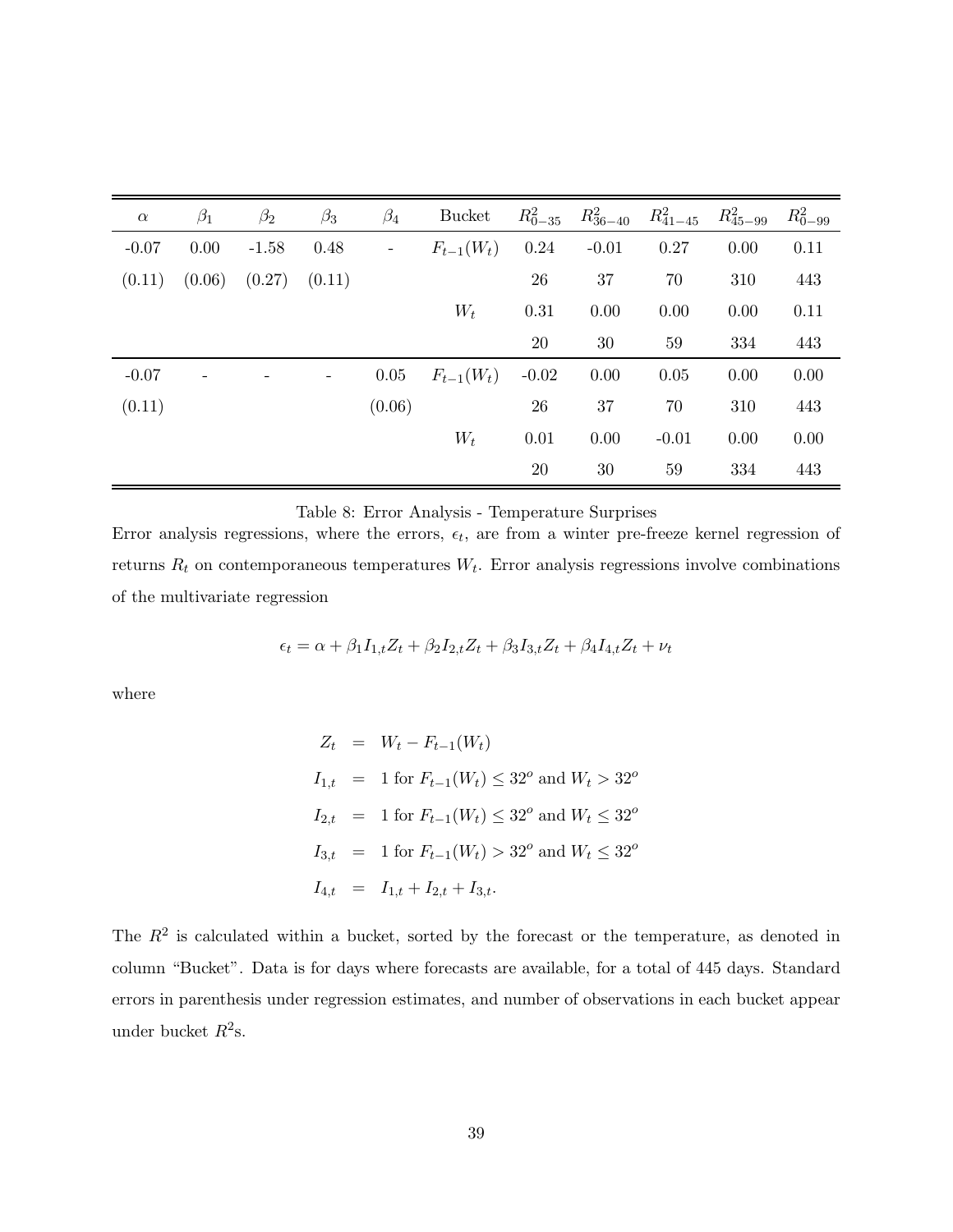|                  | Sample Size | Mean $(\%)$ | Vol $(\%)$ |
|------------------|-------------|-------------|------------|
| News Day         | 384         | 0.015       | 3.06       |
| No News Day      | 3302        | $-0.008$    | 1.55       |
| Weather          | 121         | 0.320       | 3.30       |
| Production       | 101         | $-0.034$    | 3.85       |
| Brazil           | 58          | 0.554       | 2.95       |
| Demand           | 21          | 0.065       | 2.90       |
| Technical        | 50          | 0.307       | 2.80       |
| Miscellaneous    | 33          | $-0.042$    | 1.27       |
| Weather (low)    | 73          | 0.966       | 3.112      |
| (high)           | 48          | $-1.230$    | 2.637      |
| Production (low) | 46          | 0.928       | 3.534      |
| (high)           | 55          | $-0.869$    | 2.437      |

Table 9: FCOJ Futures Returns and WSJ Events

The table reports the mean and volatility of FCOJ futures returns on all the days the Wall Street Journal (WSJ) reported some story about FCOJ futures. In particular, the sample covers all WSJ articles from January 1, 1984 to November 11, 1998 in which FCOJ futures contracts were discussed. This sample represents 3,686 trading days. Based on the tenor of the article, the stories were broken down into one of six categories related to a particular fundamental factor: (i) weather, (ii) production, (iii) Brazil, (iv) demand, (v) technical, or (vi) miscellaneous.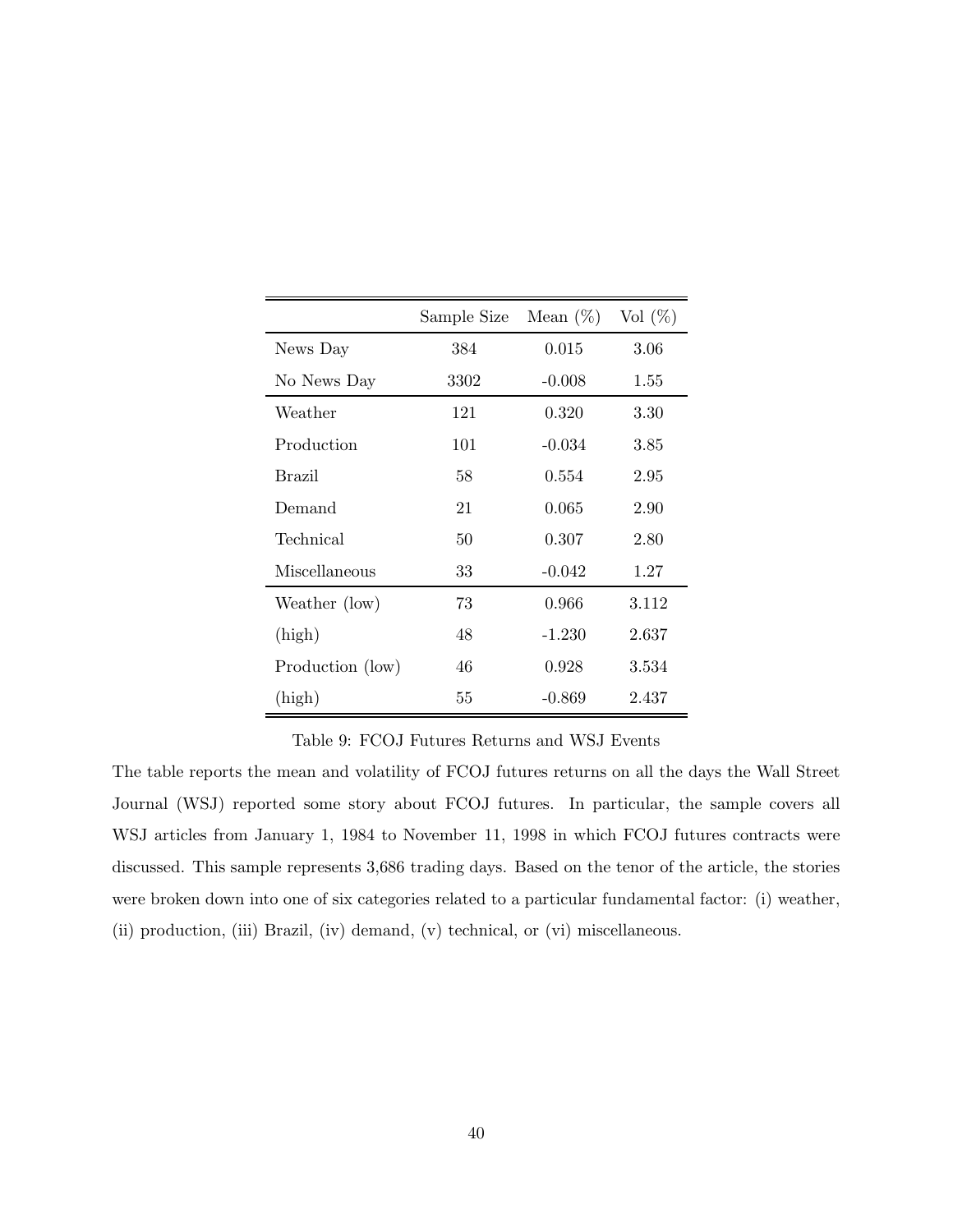|               |                                 |                |          |                |                |                |                | Oct Nov Dec Jan Feb Mar Apr May Jun Jul Aug Sept |              |                |                |          |
|---------------|---------------------------------|----------------|----------|----------------|----------------|----------------|----------------|--------------------------------------------------|--------------|----------------|----------------|----------|
| Weather       | $\overline{4}$                  | 12             |          |                | 41 45 21       | $7\degree$     | $\overline{0}$ | $\overline{0}$                                   | 1            | $\overline{0}$ | 2              | $\theta$ |
| Production 31 |                                 | $\mathbf{1}$   | 2        | 12             | 18             | 12             | 11             | 3                                                | 3            | 1              | 6              | 6        |
| Brazil        | 6                               | 3              | 3        | 9              | 3              | 9              | 3              | 6                                                | 9            | 4              | 3              | 2        |
| Demand        | $\begin{matrix} 0 \end{matrix}$ | $\overline{2}$ | 3        | $\overline{0}$ | $\overline{0}$ | -3             | $\mathbf{1}$   | $\overline{4}$                                   | $\mathbf{1}$ | 3              | 3              |          |
| Technical     | 3                               | 7              | 3        | 3              | 3              | $5^{\circ}$    | 8              | 3                                                | 6            | 7              | $\overline{2}$ | 4        |
| Misc.         | 4                               | $\overline{1}$ | $\theta$ | 3              | 3              | $\overline{0}$ | 3              | $\theta$                                         | 3            | $\overline{5}$ | 6              | -7       |

## Table 10: Number of News Stories by Month

Distribution of news stories by month. News stories related to FCOJ as reported in the Wall Street Journal from 1984-1998. The stories are broken down into one of six categories: (i) weather, (ii) production, (iii) Brazil, (iv) demand, (v) technical and (vi) miscellaneous. The table reports the timing of the news story by month.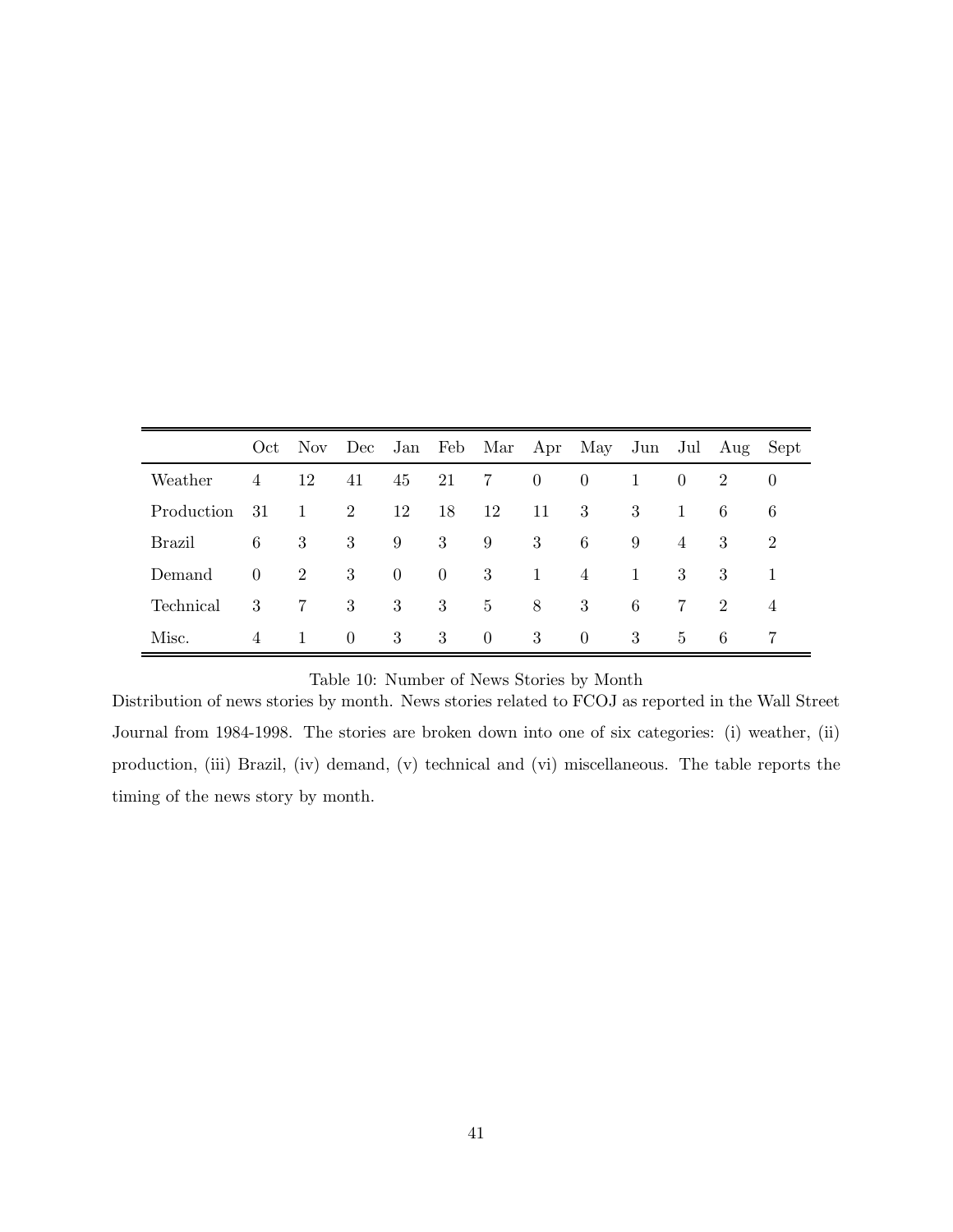| Panel A: Production Uncertainty      |       |       |       |       |       |       |       |       |       |       |  |
|--------------------------------------|-------|-------|-------|-------|-------|-------|-------|-------|-------|-------|--|
|                                      | Oct   | Nov.  | Dec   | Jan   | Feb   | Mar   | Apr   | May   | Jun   | Jul   |  |
| Frz                                  | 12.9  | 12.9  | 13.6  | 11.9  | 6.1   | 3.5   | 3.7   | 2.4   | 1.8   | 0.4   |  |
| Non-Frz                              | 4.2   | 4.1   | 4.3   | 3.8   | 3.8   | 2.8   | 2.4   | 1.8   | 1.2   | 0.5   |  |
| Panel B: Announcement Day Volatility |       |       |       |       |       |       |       |       |       |       |  |
|                                      | Oct   | Nov.  | Dec   | Jan   | Feb   | Mar   | Apr   | May   | Jun   | Jul   |  |
| Ann.                                 | 9.149 | 1.522 | 2.494 | 2.451 | 3.035 | 2.203 | 2.336 | 2.765 | 2.107 | 1.675 |  |
| Non-Ann.                             | 1.463 | 1.509 | 2.529 | 2.330 | 1.650 | 1.650 | 1.371 | 1.451 | 1.454 | 1.595 |  |
| % Ann. Days                          | 4.6   | 5.0   | 4.9   | 4.9   | 5.3   | 4.6   | 4.7   | 4.6   | 4.6   | 4.7   |  |
| $\%$ Var.                            | 65.3  | 5.1   | 4.8   | 5.4   | 16.0  | 7.9   | 12.6  | 15.0  | 9.2   | 5.2   |  |

#### Table 11: Production Uncertainty

Panel A reports month by month volatility of the USDA production forecasts. Forecast errors are calculated as the percentage difference between the forecast and the actual production relative to the initial (October) forecast:

$$
100\left(\frac{P_{i,t}-P_{i,Final}}{P_{i,Oct}}\right)
$$

where  $P_{i,t}$  is year i month  $t =$ Oct, Nov, ..., Jul. The table reports the cross-sectional (across years) standard deviation of these forecast errors. Panel B reports return volatility on the announcement day for each month, the volatility for others days in the month which are not freeze days, the percentage of days which are announcement days, and the percentage of non-freeze day variance occuring on announcement days.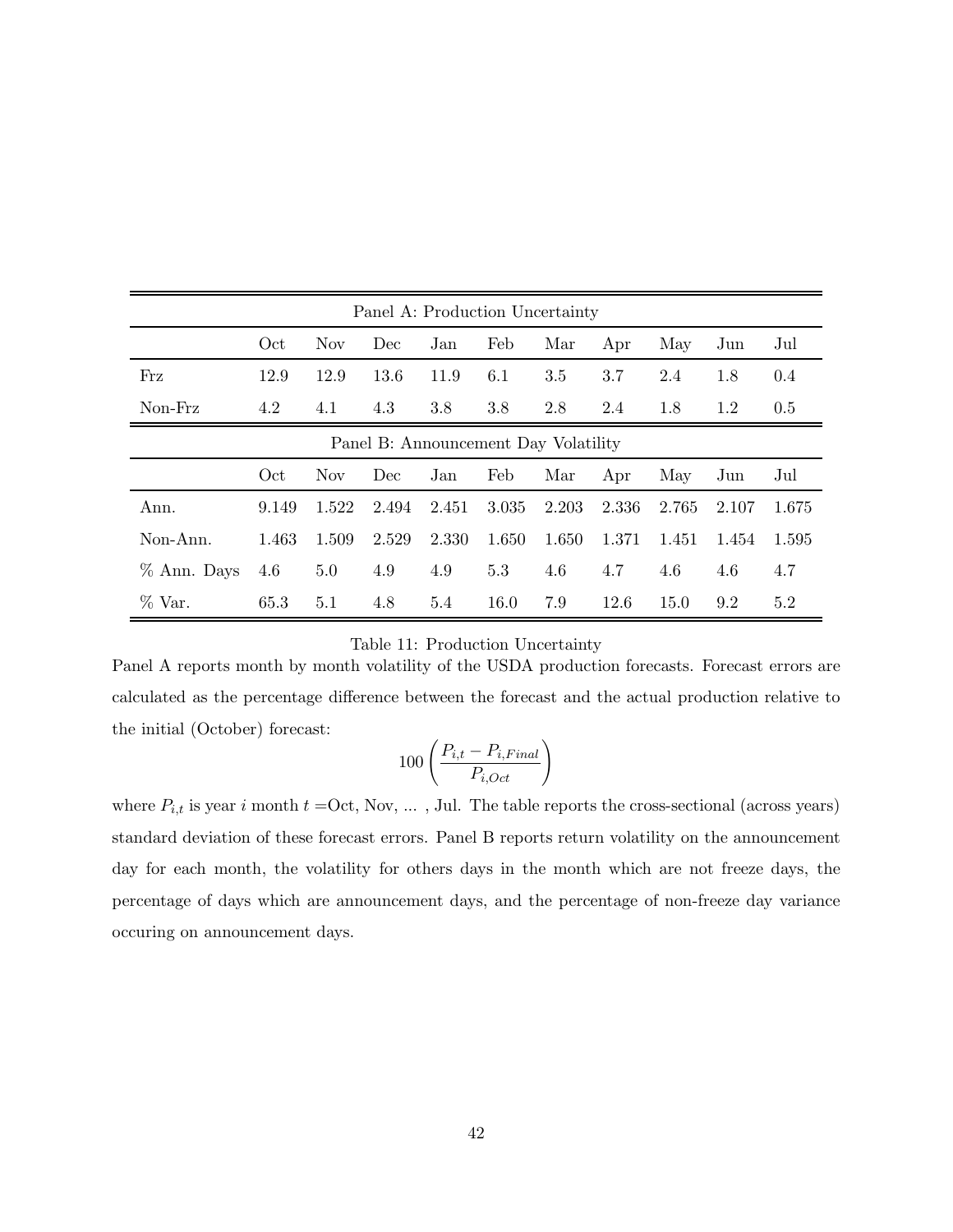

Figure 1: Minimum Temperatures Daily minimum temperatures over the sample period, September 1967 to August 1998. The Horizontal line represents 32*o*.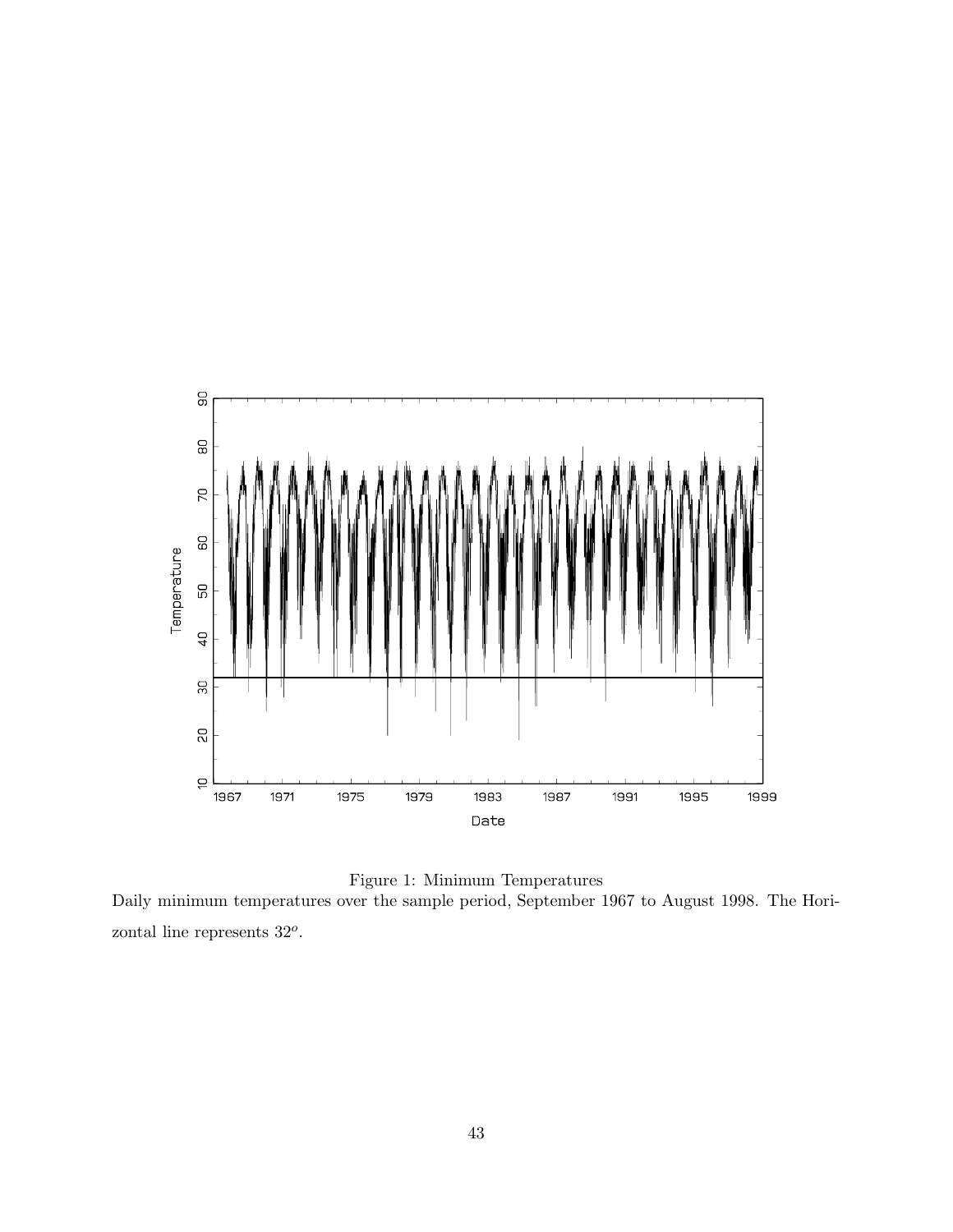



 $R^2$ s by temperature buckets for the four models described in Section 3.1. The temperature buckets are  $\leq$  35, 36-40, 41-45 and  $\geq$  46. The  $R^2$ s refer to models performed in winter months, pre-freeze.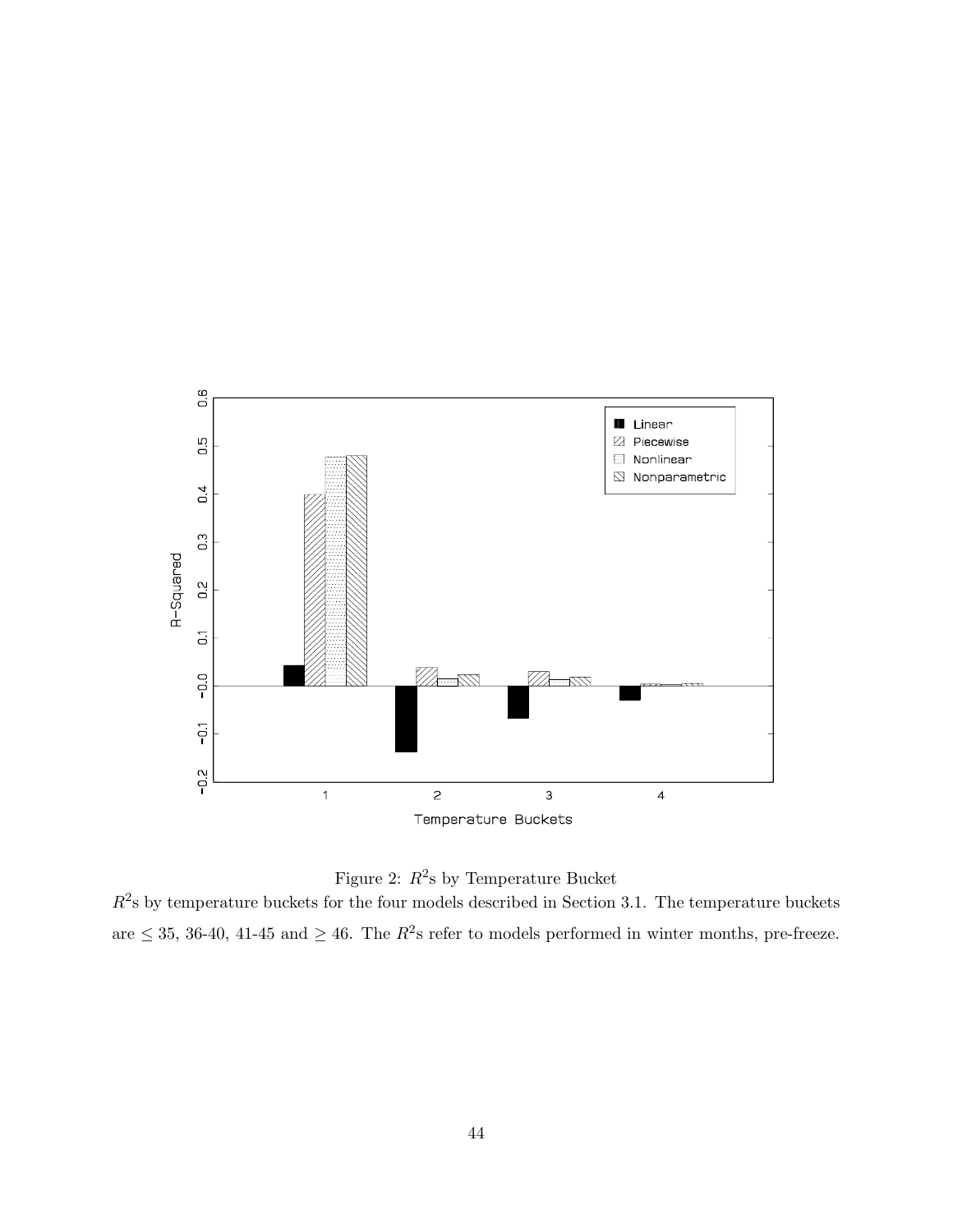



Fitted daily returns versus contemporaneous realized temperature for the four models described in Section 3.1. The analysis was performed in winter months, pre-freeze.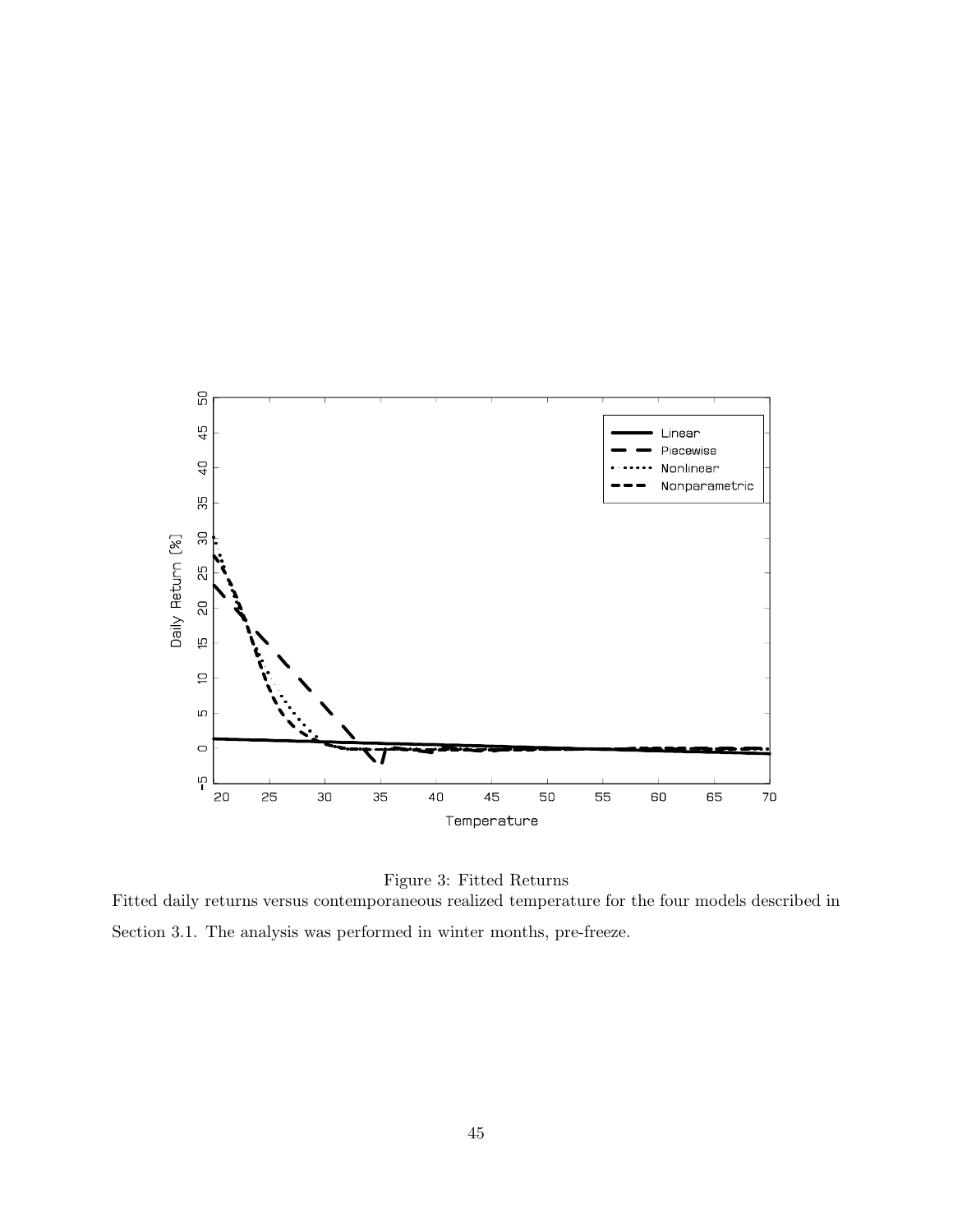



A scatter plot of minimum temperature forecasts from the National Weather Service (NWS) versus the corresponding minimum temperature the following day. The horizontal and vertical line represents 32*o*.